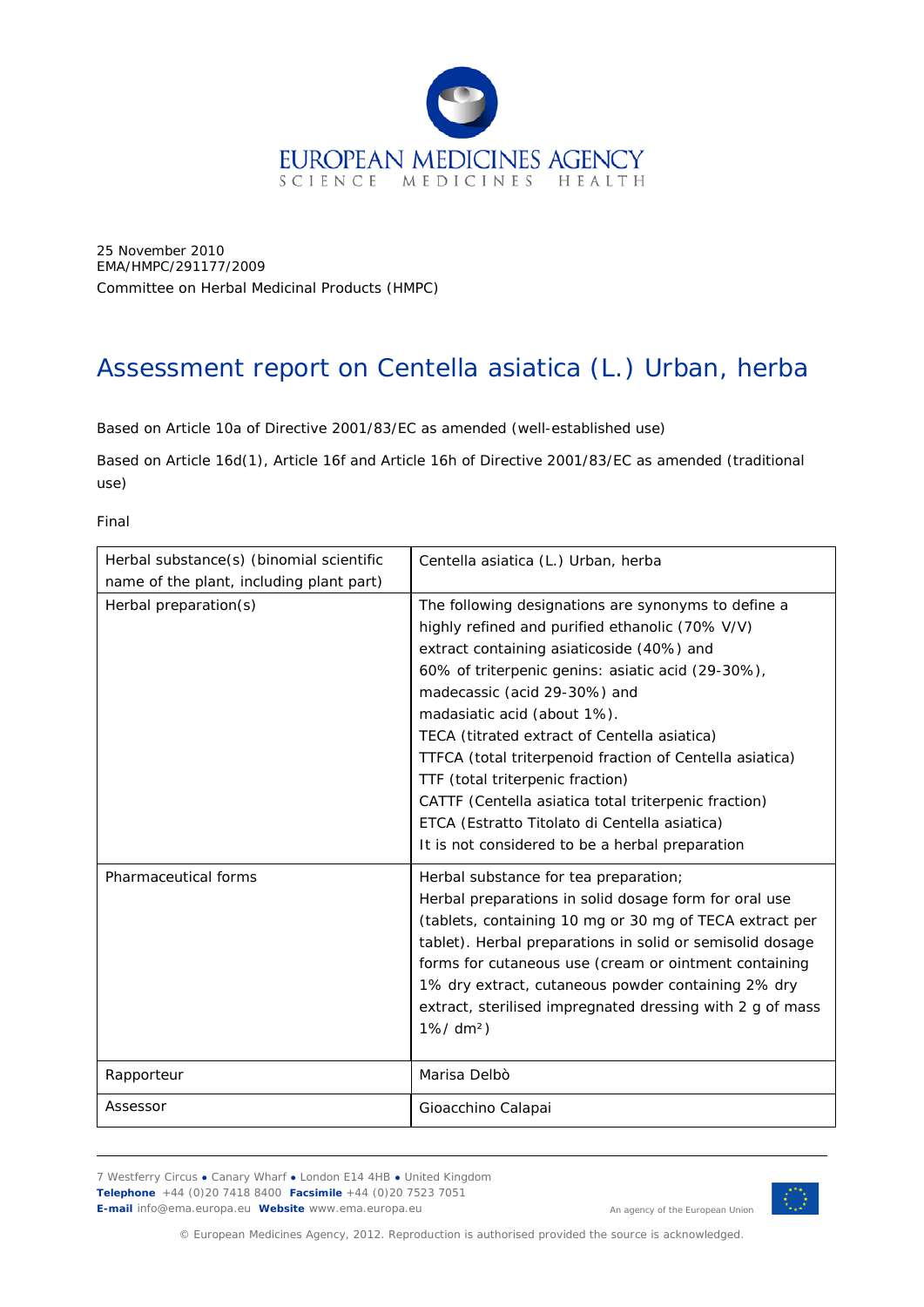# <span id="page-1-0"></span>*Table of contents*

| 1.1. Description of the herbal substance(s), herbal preparation(s) or combinations thereof4 |    |
|---------------------------------------------------------------------------------------------|----|
| 1.2. Information about products on the market in the Member States  8                       |    |
|                                                                                             |    |
|                                                                                             |    |
|                                                                                             |    |
| 2.2. Information on traditional/current indications and specified substances/preparations11 |    |
| 2.3. Specified strength/posology/route of administration/duration of use for relevant       |    |
|                                                                                             |    |
| 3.1. Overview of available pharmacological data regarding the herbal substance(s), herbal   |    |
|                                                                                             |    |
|                                                                                             |    |
|                                                                                             |    |
| 3.2. Overview of available pharmacokinetic data regarding the herbal substance(s), herbal   |    |
| 3.3. Overview of available toxicological data regarding the herbal substance(s)/herbal      |    |
|                                                                                             |    |
|                                                                                             |    |
|                                                                                             |    |
|                                                                                             |    |
|                                                                                             |    |
|                                                                                             |    |
| 4.1.1. Overview of pharmacodynamic data regarding the herbal substance(s)/preparation(s)    |    |
| 4.1.2. Assessor's overall conclusions on pharmacodynamic data regarding the herbal          |    |
| substance(s)/preparation(s) including data on relevant constituents                         | 30 |
| 4.1.3. Overview of pharmacokinetic data regarding the herbal substance(s)/preparation(s)    |    |
|                                                                                             |    |
|                                                                                             |    |
|                                                                                             |    |
| 4.2.3. Clinical studies in special populations (e.g. elderly and children) 40               |    |
|                                                                                             |    |
|                                                                                             |    |
| 5.1. Overview of toxicological/safety data from clinical trials in humans 41                |    |
|                                                                                             |    |
|                                                                                             |    |
|                                                                                             |    |
|                                                                                             |    |
|                                                                                             |    |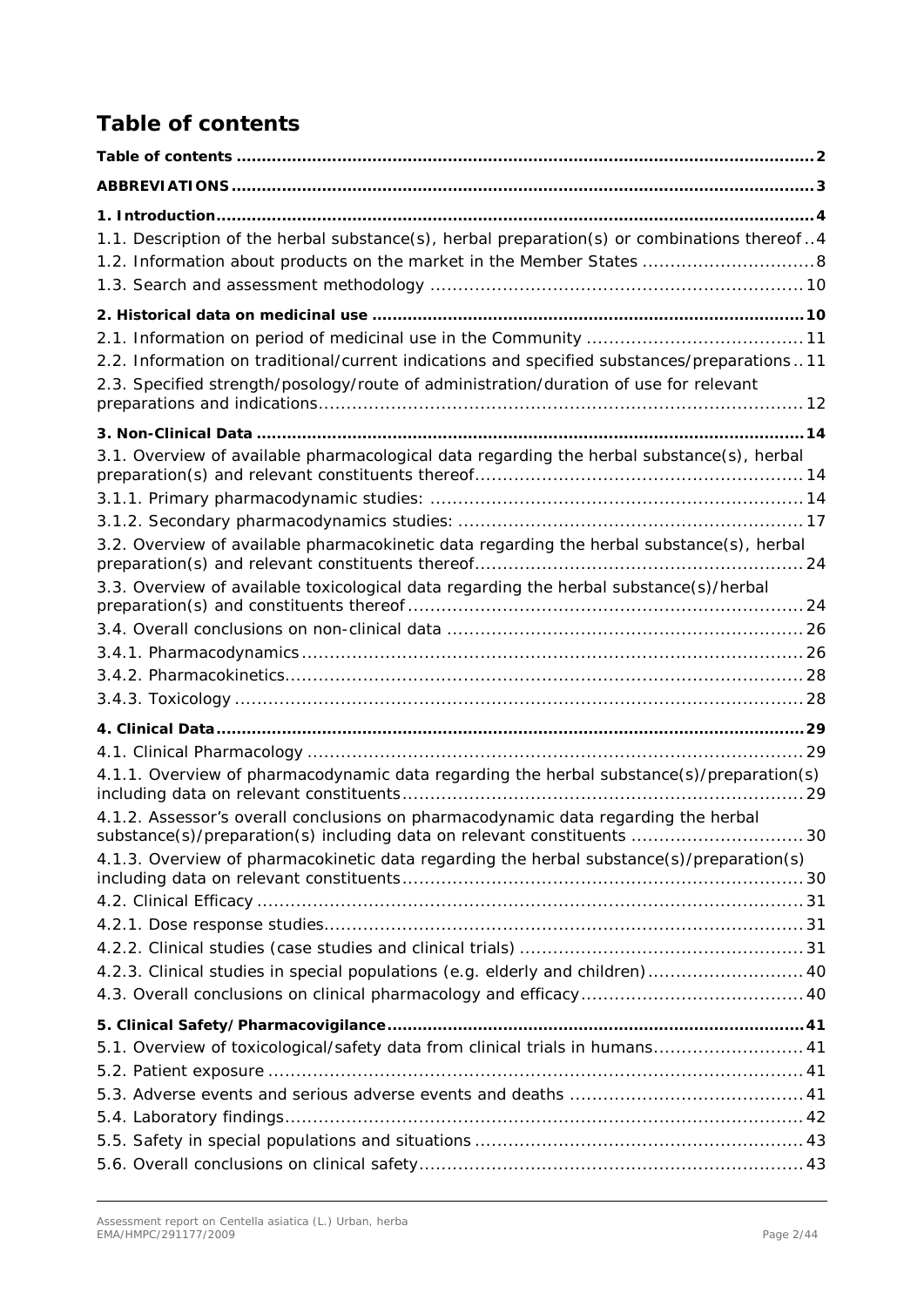## <span id="page-2-0"></span>**ABBREVIATIONS**

- ASR Acoustic Startle Response
- CATTF Synomim of TTFCA and TECA
- CVI Chronic Venous Insufficiency
- EMA European Medicines Agency
- ESCOP European Scientific Cooperative on Phytotherapy
- ETCA Synomim of TTFCA and TECA
- HPLC High Pressure Liquid Chromatography
- HUVEC Human Umbilical Vein Endothelial Cell
- LD50 Lethal Dose 50% (dose that kills 50% of experimental animals)
- SMD Standardised Mean Differences
- TECA Titrated Extract of *Centella asiatica*
- TTF Total Triterpenic Fraction comprises asiatic acid and madecassic acid (60%) in a ratio that is not clearly defined, in combination with asiaticosides (40%) (Synonim of TTFCA and TECA)
- TTFCA Total Triterpenic Fraction of *Centella asiatica* (Synonym of TECA)
- VAS Visual Analog Scale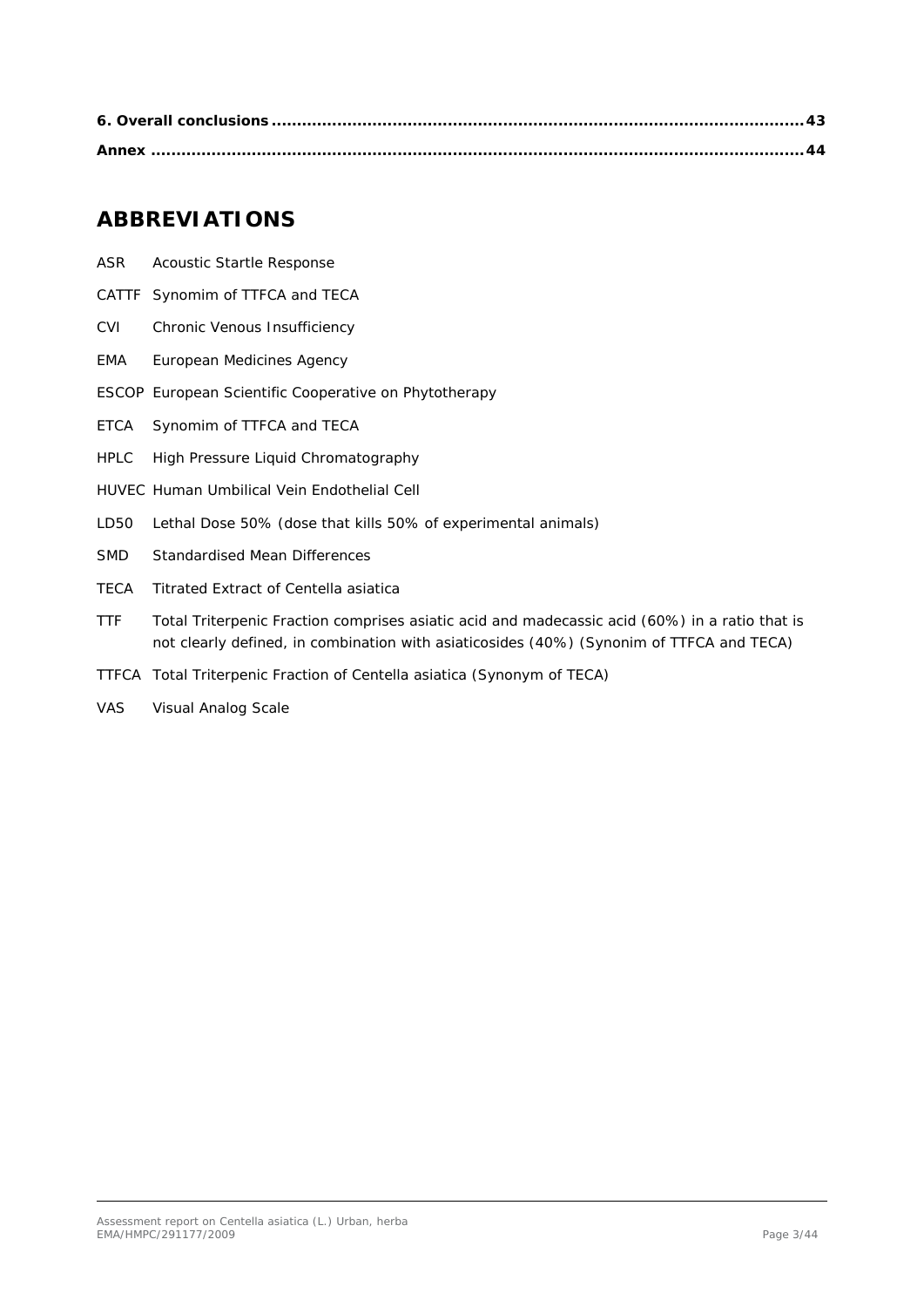# <span id="page-3-0"></span>**1. Introduction**

The objective of this report is to assess the preclinical and clinical available data on *Centella asiatica*  (L.) Urban, as well as available information on products marketed in the European Community, including pharmaceutical forms, indications, posology and methods of administration, with the aim to prepare the Community monograph on the plant and its preparations. This report is based on the documentation provided by the European Medicines Agency (EMA) completed by further searches and information taken from international literature. Bibliographic searches have been performed in PubMed and MEDLINE until 2008; EMBASE (1974-2008). The search terms were: *Centella asiatica*, asiaticoside, Gotu Kola, Indian Pennywort, *Hydrocotyle asiatica*

### <span id="page-3-1"></span>*1.1. Description of the herbal substance(s), herbal preparation(s) or combinations thereof*

• Herbal substance(s)

*Centella asiatica* (L.) Urban is a stoloniferous perennial herb belonging to the plant family *Apiaceae* (*Umbelliferae*) (see Table 1), which contains 20 different species. It is a slender, creeping plant, rooting at the nodes, growing in the damp areas in different tropical countries.

Apart from this name, which is usually employed in scientific work, the synonym *Hydrocotyle asiatica* L. is the designation most commonly found. In German, the medicinal plant is also known by the colloquial name of "Indischer Wassernabel". Further names are: Indian Pennywort (English), Hydrocotyle Asiatique (French), Idrocotile (ltalian), Brahma-manduki and Brahmi-Buti (Hindi), Tsubokusa (Japanese), and Tungchian and Luei Gong Gen (Chinese), Blasteostimulina (asiaticoside) (Spanish). In India it is commonly known as 'Indian Pennywort' "Jal Brahmi" or 'Mandookaparni' or Gotu Kola (Brinkhaus *et al.* 2000).

| Systematic classification (Taxonomy) |                           |  |  |  |  |
|--------------------------------------|---------------------------|--|--|--|--|
| Classification                       | <b>Name</b>               |  |  |  |  |
| Kingdom                              | Eukaryota                 |  |  |  |  |
| Subkingdom                           | Embryophyta               |  |  |  |  |
| Division                             | Spermatophyta             |  |  |  |  |
| Subdivision                          | Angiospermae              |  |  |  |  |
| Class                                | Dicotyledoneae            |  |  |  |  |
| <b>Subclass</b>                      | Rosidae                   |  |  |  |  |
| Superorder                           | Aralianae                 |  |  |  |  |
| Order                                | Araliales (Umbelliflorae) |  |  |  |  |
| Family                               | Apiaceae or Umbelliferae  |  |  |  |  |
| Subfamily                            | Hydrocotyle               |  |  |  |  |
| Genus                                | Centella                  |  |  |  |  |
| <b>Species</b>                       | Centella asiatica         |  |  |  |  |

Table 1.

*Synonyms:* 

*Hydrocotyle asiatica* L., herba *Hydrocotyle lunata* Lam., herba *Trisanthus cochinchinensis* Lour, herba *Centella coriacea* Nannfd., herba *Centella cordifolia,* (Hooker fil) Nannfd., herba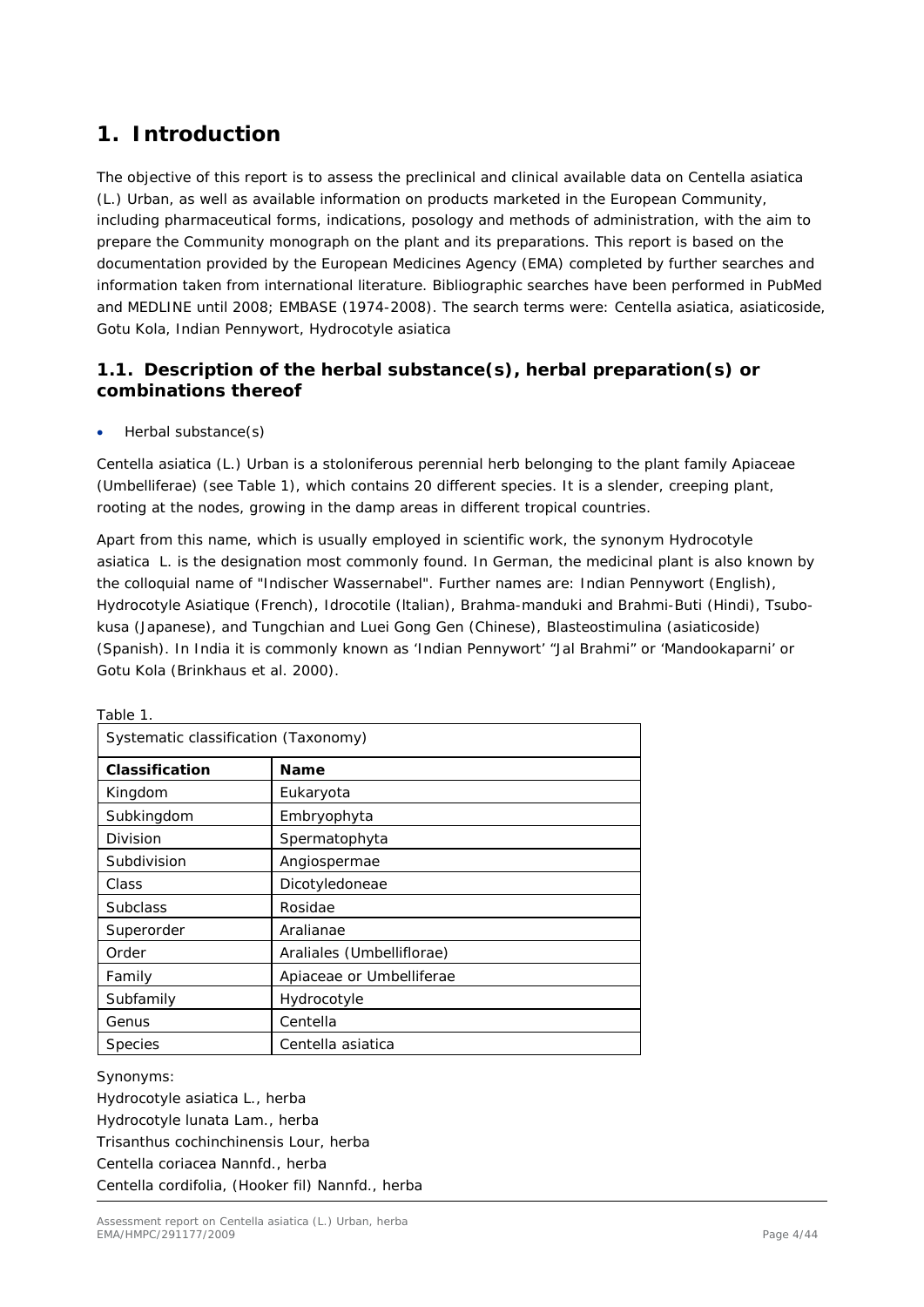*Centella dusenii* Nannfd., herba *Centella floridana* (C.et R.) Nannfd., herba *Centella repanda* (Pers.) Small, herba *Centella triflora* (R.et P.) Nannfd., herba *Centella uniflora* (Col) Nannfd., herba

According to the European Pharmacopoeia the herbal substance consists of the dried, fragmented aerial parts, containing minimum 6% of total triterpenoid derivatives, expressed as asiaticoside (C48H78O19; *M*<sup>r</sup> 959.15) (IUPAC name: 6-[[3,4-dihydroxy-6-(hydroxymethyl)-5-(3,4,5-trihydroxy-6 methyl-oxan-2-yl)oxy-oxan-2-yl]oxymethyl]-3,4,5-trihydroxy-oxan-2-yl]10,11-dihydroxy-9- (hydroxymethyl)-1,2,6a,6b,9,12a-hexamethyl-2,3,4,5,6,6a,7,8,8a,10,11,12,13,14b-tetradecahydro-1H-picene-4a-carboxylate) (European Pharmacopoeia).

In addition to about 0.1% essential oils and other volatile constituents, *Centella asiatica* contains a wide range of other substances. In summary the constituents of *Centella asiatica* are the following (modified from Brinkhaus *et al.* 2000):

| Main Groups                           | Constituents                         |
|---------------------------------------|--------------------------------------|
| Essential oil                         | Terpene acetate                      |
| (0.1% of the plant)                   | Germacrene                           |
|                                       | Caryophyllene                        |
|                                       | p-Cymol                              |
|                                       | Pinene                               |
| Flavone derivatives                   | Quercetin glycoside                  |
|                                       | Kaempferol, glycoside and in free    |
|                                       | form Astragalin                      |
| Sesquiterpenes                        | Caryophyllene                        |
|                                       | Elemene and bicycloelemene           |
|                                       | Trans-farnesene                      |
|                                       | Ermacrene D                          |
| Triterpenic steroids                  | Stigmasterol                         |
|                                       | Sitosterol                           |
| Triterpenic acids                     | Asiatic acid                         |
|                                       | 6-hydroxy asiatic acid               |
|                                       | Madecassic acid                      |
|                                       | Madasiatic acid                      |
|                                       | Betulinic acid                       |
|                                       | Thankunic acid                       |
|                                       | Isothankunic acid                    |
| Triterpenic acid sugar esters         | Asiaticoside (major component)       |
| (= saponins or pseudosaponins)        | Asiaticoside A                       |
| (1-8% depending on country or origin) | Asiaticoside B                       |
|                                       | Asiaticoside A (Madecassoside) and B |
|                                       | <b>Braminoside</b>                   |
|                                       | Brahmoside                           |
|                                       | Brahminoside                         |
|                                       | Thankuniside                         |
|                                       | Isothankuniside                      |

Table 2. Chemical constituents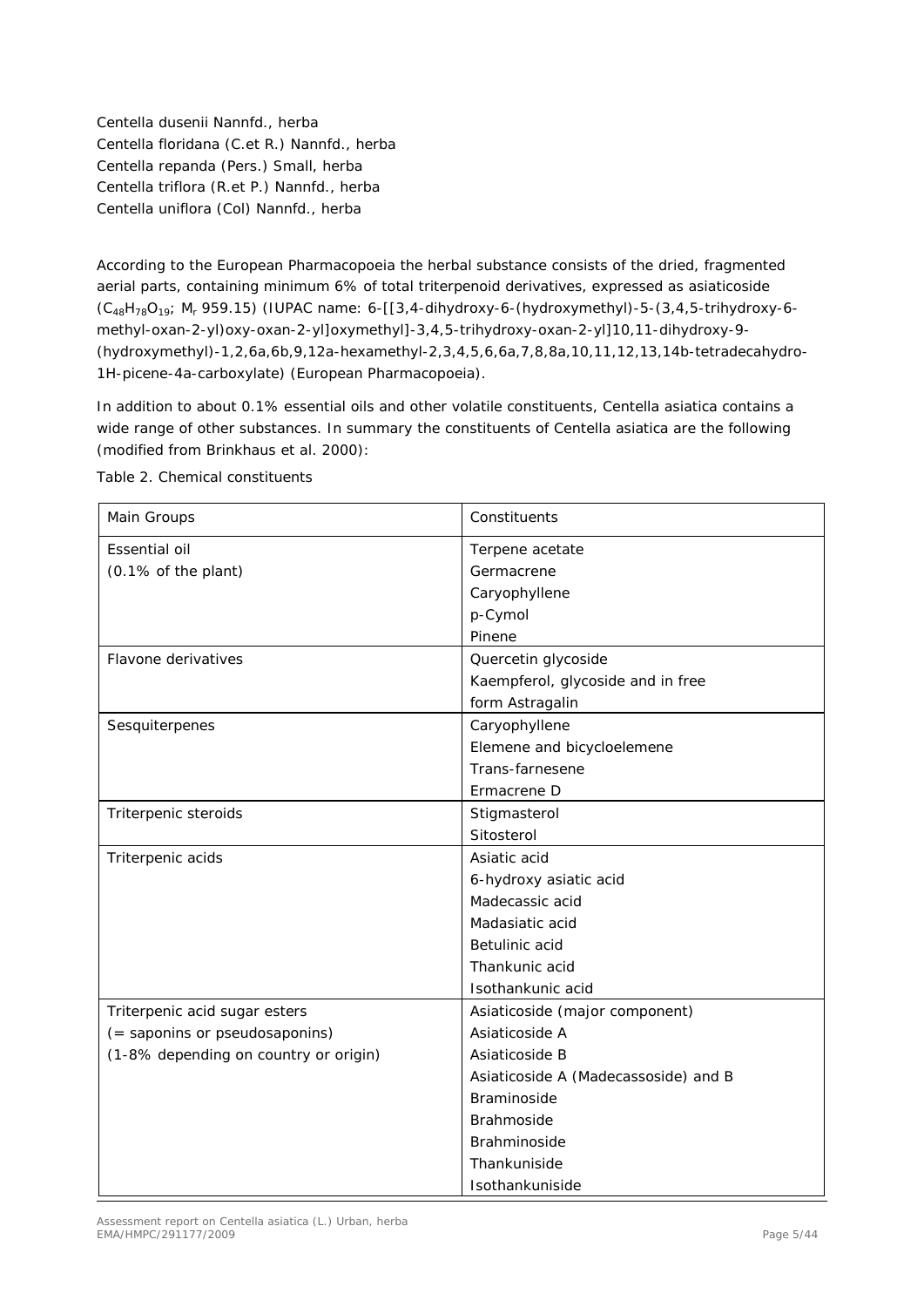The substances of therapeutic interest are the saponin-containing triterpene acids and their sugar esters, the most important being: asiatic acid, madecassic acid and the three asiaticosides, asiaticoside, asiaticoside A and asiaticoside B (Fig. 1 - Brinkhaus *et al.* 2000). The structures of the three triterpenoid trisaccharides asiaticoside, asiaticoside-A and asiaticoside-B, have been elucidated by spectroscopic analysis as the [O-β-L-rhamnopyranosyl-(l→4)-O-β-D-glucopyranosyl(l→6)]-O-β-Dglucopyranose esters of 2β,3β,23β-trihydroxy-urs-12-ene-28-oic acid, of 2β,3β,6β,23v-tetrahydroxyurs-12-ene-28-oic acid and of 2β,3β,6β,23β-tetrahydroxyolean- 12-ene-28-oic acid (Sahu *et al.* 1989).

The main active principles of *Centella asiatica*, are the triterpenoids glycosides asiaticoside and madecassoside (asiaticoside A), used for the quantification of this species as described in the European Pharmacopoeia, and their respective aglycons (asiatic acid and madecassic acid). Significant differences in active constituent contents have been observed between samples of *Centella asiatica*  originating from different countries (Randriamampionona *et al.* 2007). Depending on the source of the material, the amount of the triterpenoids may vary widely from 1% to 8% (ESCOP 2009).

Fig. 1 (from Brinkhaus *et al.* 2000)





|                             | $R_1$ | R <sub>2</sub>                                                 | $R_3$  | $R_4$  | R <sub>5</sub> |
|-----------------------------|-------|----------------------------------------------------------------|--------|--------|----------------|
| asiatic acid                | -H    | -H                                                             | $-CH3$ | $-CH3$ | -H             |
| madecassic acid             | -OH   | -H                                                             | $-CH3$ | $-CH3$ | -H             |
| asiaticoside                | -H    | $1)-\beta$ -D-glc-(6-1)- $\beta$ -D-glc-(4-1)- $\alpha$ -L-rha | $-CH3$ | $-CH3$ | -H             |
| asiaticoside A <sup>1</sup> | -OH   | $1)-\beta$ -D-glc-(6-1)- $\beta$ -D-glc-(4-1)- $\alpha$ -L-rha | $-CH3$ | $-CH3$ | -H             |
| terminolic acid             | -OH   | -H                                                             | $-CH3$ | $-CH3$ | $-CH3$         |
| asiaticoside B              | -OH   | $1)-\beta$ -D-glc-(6-1)- $\beta$ -D-glc-(4-1)- $\alpha$ -L-rha | -H     | $-CH3$ | $-CH3$         |

*Centella asiatica* plants are reported to contain also the following glycosides: indocentelloside, brahmoside, brahminoside, theankuniside and isothankuniside (Tiwari 2000).

The major component of *Centella asiatica* essential oil is an unidentified terpenic acetate [peak 14; M' 274 (base 2592 157)]. Other compounds: β-caryophyllene, trans-p-farnesene and germacrene D have been detected in *Centella asiatica* in respectable amount (Asakawa *et al.* 1982).

Other chemical constituents found in *Centella asiatica* are: vallarine, hydrocotylin, pectic acids, steroids, hersaponin, bacogenin, monnierin, tannins (Sathya & Uthaya Ganga 2007).

*Centella asiatica* leaves are rich in carotenoids, vitamins B and C (Tiwari *et al.* 2000). Recently, two new flavonoids named castilliferol 1 and castillicetin 2 (both exhibiting antioxidant activity), as well as

<span id="page-5-0"></span>1 Madecassoside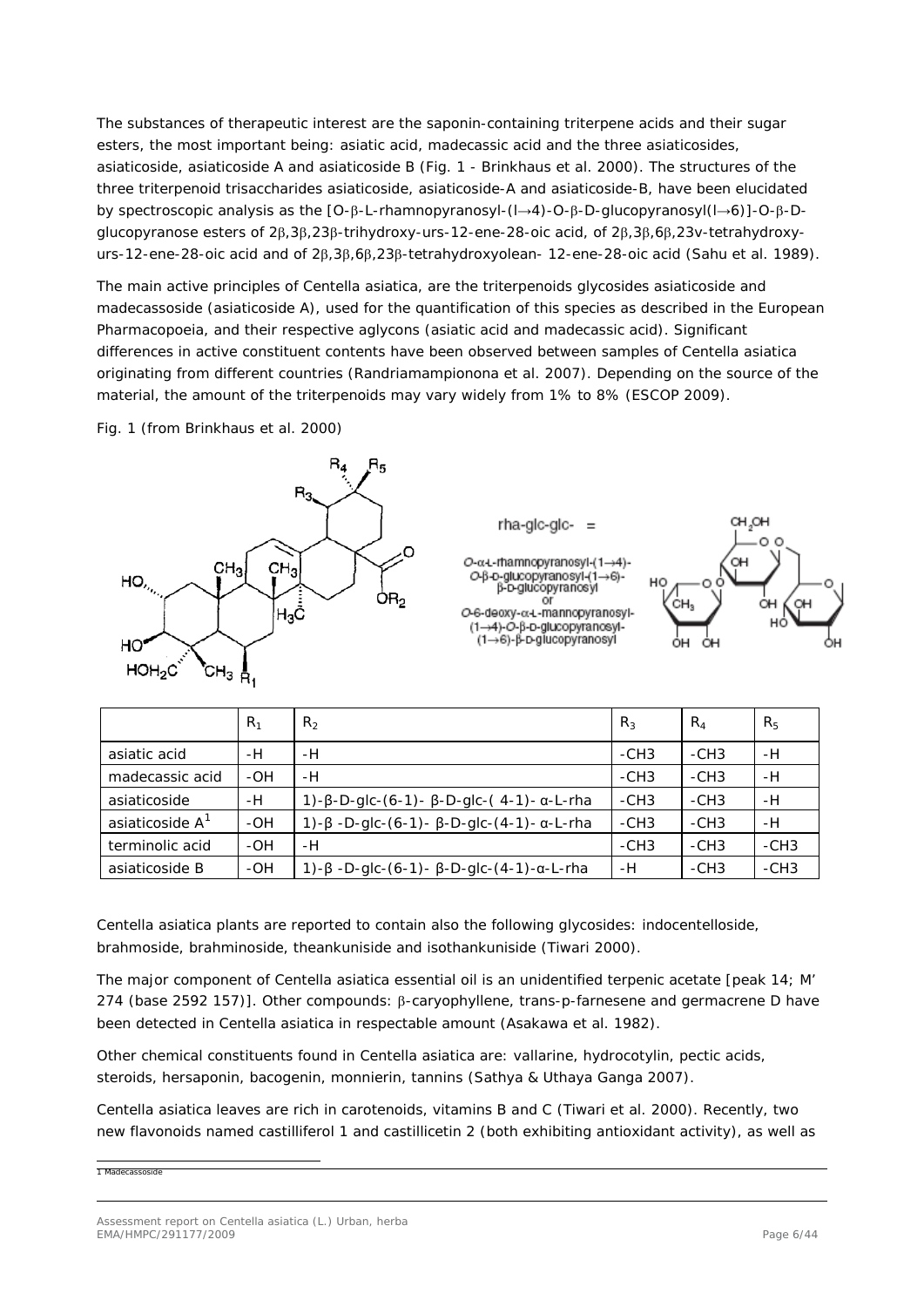a known compound, isochlorogenic acid 3, were isolated from the whole plant of *Centella asiatica*  (Subban *et al.* 2008). The flavonoids apigenin, rutin and quercetin have been detected in methanolic extracts of *Centella asiatica* (Bhandari *et al.* 2007).

A polysaccharide, isolated from ethanolic extracts of *Centella asiatica*, is a complicated arabinogalactan (AG), which contain a little α-(1→4)-linked Gal*p*A and α-(1→2)-linked Rha*p* residues (Wang *et al.* 2004).

• Herbal preparation(s)

Alcoholic or aqueous extracts of *Centella*, as well as refined and purified extracts have been used.

Literature reports studies on the following extracts: TECA, TTFCA and TTF, all containing 40% of asiaticoside and 60% of the aglycons (asiatic acid and madecassic acid). In particular clinical studies were published describing the use of the following preparations: TTFCA, TECA and, where the name of the commercial extract is mentioned, Madecassol® (titrated extract of *Centella asiatica*) or Centellase® (total triterpenoid fraction of *Centella asiatica)*. The extracts TECA and TTFCA in literature are reported to contain 30% of asiatic acid and 30% of madecassic acid, while the extract TTF is reported to comprise 60% of asiatic acid and madecassic acid in a ratio that is not clearly defined. In all extracts the remaining 40% is purified asiaticoside (Brinkhaus *et al.* 2000).

Information coming from literature and licensed medicinal products confirms that all the above mentioned TECA, TTFCA, TTF as well as ETCA and CATTF are different acronyms to designate the same extract, commercially known as Madecassol® or Centellase® or Blastoestimulina®, containing 40% of asiaticoside and 60% of asiatic acid and madecassic acid.

TECA is a highly purified extract, fractioned and enriched in triterpenic acid and triterpenic sugar ester fractions to reach about the 40% of asiaticoside and about the 60% of the triterpenic genins: asiatic acid and madecassic acid. The purification steps are extreme and involve chemical treatments that remove the herbal matrix. The final extract is a recombination of a highly refined extract with an isolated constituent and the natural proportion of the components is not maintained. Therefore, based on the information on manufacturing process, the HMPC is of the opinion that TECA extract cannot be classified as an herbal preparation due to the manufacturing steps and composition.

Insufficient information about the quality of other herbal preparation historically in medicinal use is available.

• Combinations of herbal substance(s) and/or herbal preparation(s) including a description of vitamin(s) and/or mineral(s) as ingredients of traditional combination herbal medicinal products assessed, where applicable.

Not applicable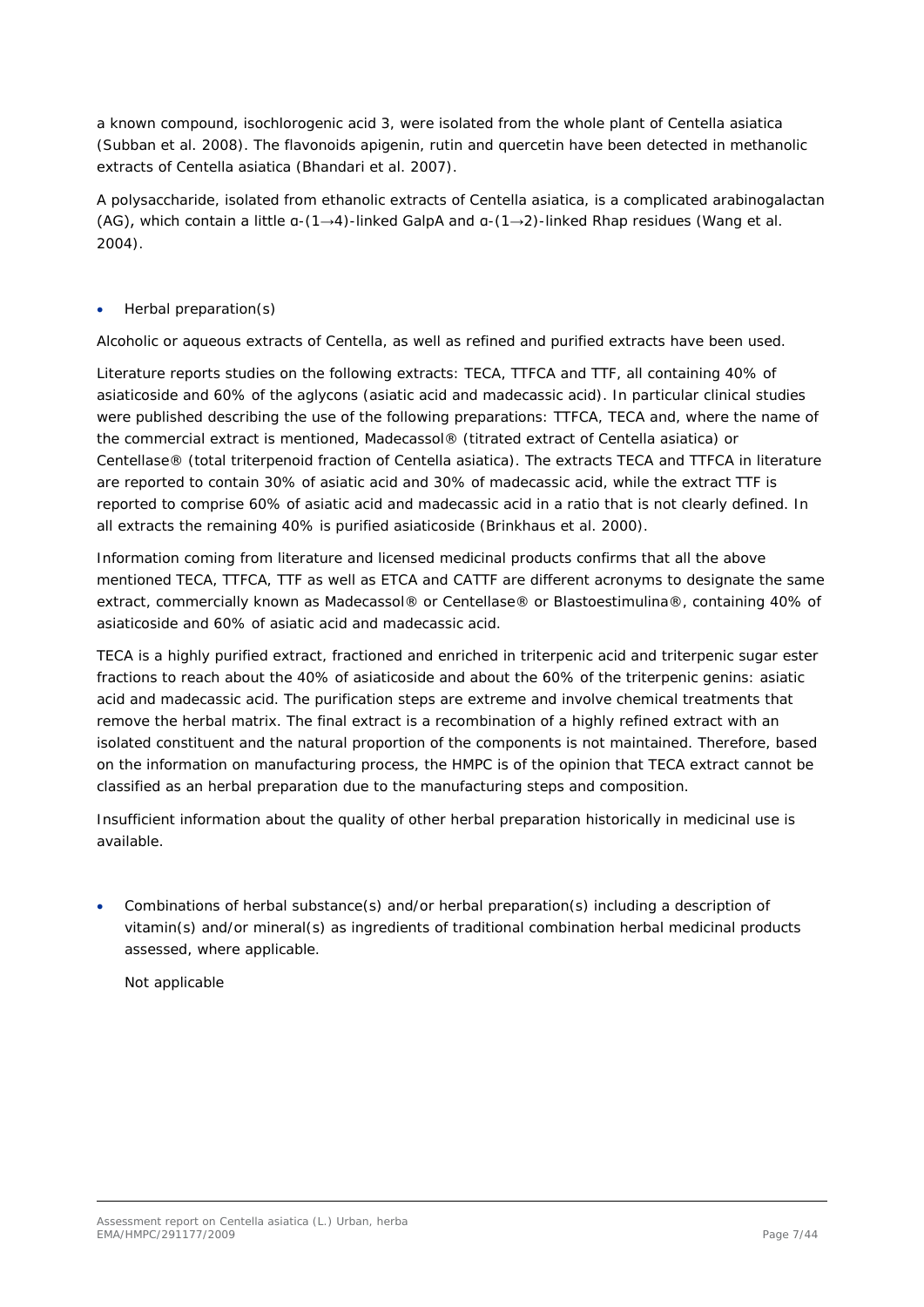### <span id="page-7-0"></span>*1.2. Information about products on the market in the Member States*

| Member<br>State | Trade name              | Extract                  | <b>Pharmaceutical Form</b>      | Year of<br>authorisation |
|-----------------|-------------------------|--------------------------|---------------------------------|--------------------------|
| Belgium         | Madecassol <sup>®</sup> |                          | Cream 1% for cutaneous use      | since 1969               |
|                 |                         |                          | Tablets for oral use            |                          |
| France          | Madecassol <sup>®</sup> | <b>TECA</b>              | Tablets for oral use            | since 1974               |
|                 |                         |                          | Cream 1% for cutaneous use      | since 1975               |
|                 |                         |                          | Cutaneous powder 2%             | since 1975               |
|                 |                         |                          | Sterilised impregnated dressing | since 1976               |
|                 |                         |                          | (1 g of extract/100 g of mass ; |                          |
|                 |                         |                          | 2 g of mass/ dm <sup>2</sup> )  |                          |
| Greece          | <b>Bilim</b>            | (like French             | Ointment 1% cutaneous powder 2% | since 1997               |
|                 |                         | Madecassol®)             |                                 |                          |
| Italy           | Centellase <sup>®</sup> | <b>TECA</b>              | Tablets for oral use            | since 1982               |
|                 |                         | (like French             |                                 |                          |
|                 |                         | Madecassol®)             |                                 |                          |
| Portugal        |                         | <b>TECA</b>              | Tablets for oral use            | since 1973               |
|                 |                         | (like French             | Ointment 1%                     | since 1968               |
|                 |                         | Madecassol $\circledR$ ) | Cutaneous powder 2%             |                          |
| Spain           | <b>Blastoestimulina</b> | <b>TECA</b>              | Cutaneous powder 2%             |                          |

Medicinal products containing *Centella asiatica* preparations are authorised and marketed in Europe with full application in the following Members states:

The active substance of Centellase® and of the product Blastoestimulina® marketed in Spain is TECA extract and information obtained by the Italian Marketing Authorisation Holder confirms that Centellase® is the Italian name of the French Madecassol®. Portugal and Greece have confirmed that the products marketed in their Country contain the same extract of Madecassol®.

From the comparison of the information on production and testing of the active substance provided by Member States where these products are authorised it clearly appears that all the above mentioned medicinal products contain the same type of extract, which is purified, fractioned and enriched in triterpenic acid and triterpenic sugar ester fractions to reach about the 40% of asiaticosides and about the 60% of the triterpenic acids: asiatic acid and madecassic acid.

Food supplements containing different preparations are also on the market in the European Community, as well as cosmetics.

| Member State   |                | <b>Regulatory Status</b> | Comments               |                       |                        |
|----------------|----------------|--------------------------|------------------------|-----------------------|------------------------|
| Austria        | MA             | <b>TRAD</b>              | No authorised/reg. HMP |                       |                        |
| Belgium        | $\boxtimes$ MA | <b>TRAD</b>              | Other TRAD             | Other Specify:        | Full MA (cream)        |
| Bulgaria       | MA             | TRAD                     | $\Box$ Other TRAD      | $\Box$ Other Specify: | A few food supplements |
|                |                |                          |                        |                       | and cosmetics          |
| Cyprus         | MA             | <b>TRAD</b>              | Other TRAD             | $\Box$ Other Specify: |                        |
| Czech Republic | l MA           | TRAD                     | Other TRAD             | Other Specify:        | No authorised/reg. HMP |

### **Regulatory status overview**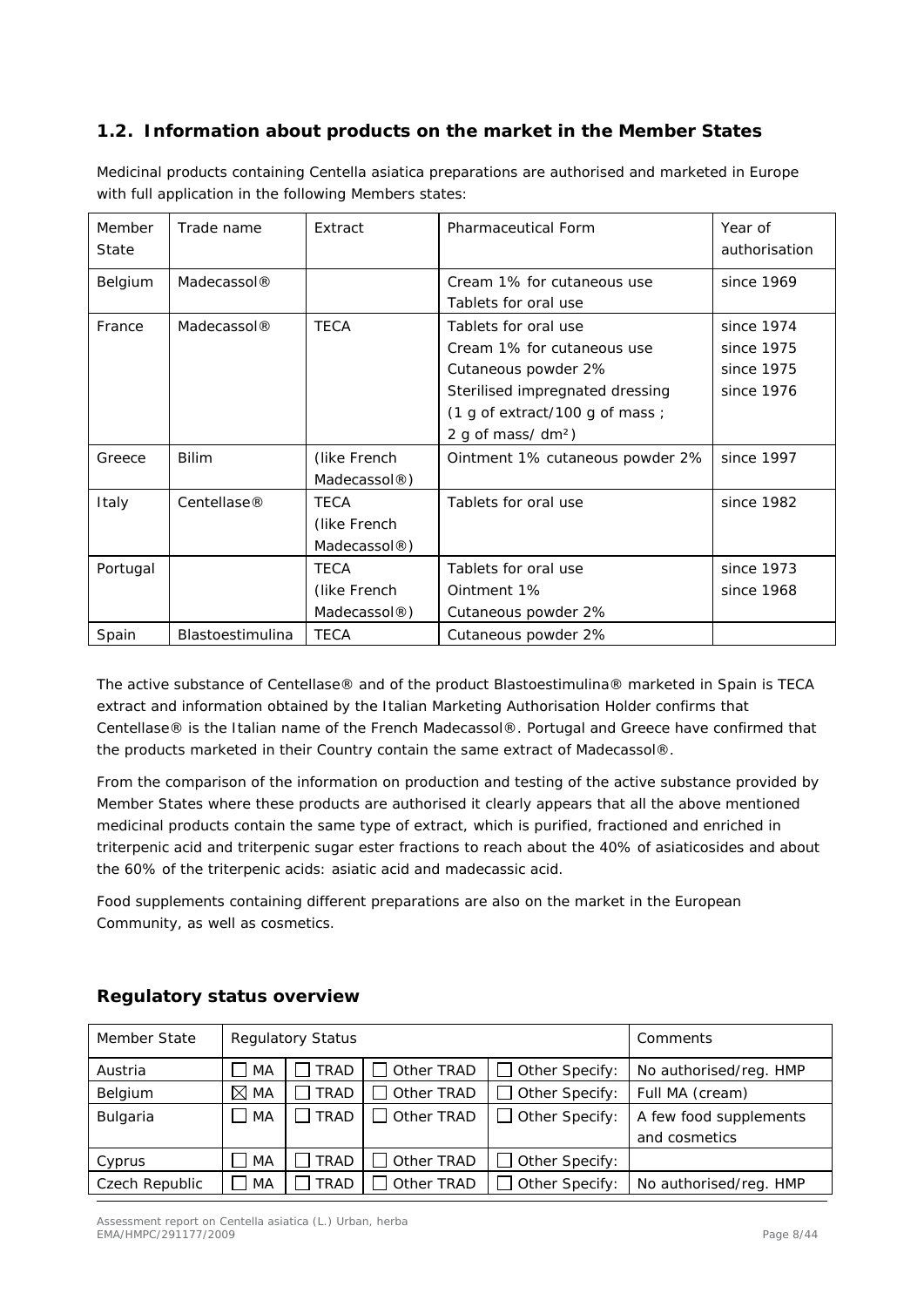| Member State    |                | <b>Regulatory Status</b> | Comments                   |                |                            |
|-----------------|----------------|--------------------------|----------------------------|----------------|----------------------------|
| Denmark         | MA             | <b>TRAD</b>              | Other TRAD                 | Other Specify: | No products                |
| Estonia         | MA             | <b>TRAD</b>              | Other TRAD                 | Other Specify: | No authorised/reg. HMP     |
| Finland         | MA             | <b>TRAD</b>              | Other TRAD                 | Other Specify: | No authorised/reg. HMP     |
| France          | $\boxtimes$ MA | <b>TRAD</b>              | Other TRAD                 | Other Specify: | 40% of asiaticoside and    |
|                 |                |                          |                            |                | 60% of madecassic acid +   |
|                 |                |                          |                            |                | asiatic acid               |
| Germany         | MA             | <b>TRAD</b>              | Other TRAD                 | Other Specify: | NO authorised/reg. HMP     |
| Greece          | $\boxtimes$ MA | <b>TRAD</b>              | Other TRAD<br>$\mathbf{I}$ | Other Specify: | TECA (40% of asiaticoside  |
|                 |                |                          |                            |                | and 60% of madecassic      |
|                 |                |                          |                            |                | acid + asiatic acid)       |
| Hungary         | MA             | <b>TRAD</b>              | Other TRAD                 | Other Specify: |                            |
| Iceland         | MA             | <b>TRAD</b>              | Other TRAD                 | Other Specify: |                            |
| Ireland         | MA             | <b>TRAD</b>              | Other TRAD                 | Other Specify: | No licensed products       |
| Italy           | $\boxtimes$ MA | <b>TRAD</b>              | Other TRAD                 | Other Specify: | Triterpenic fraction (40%  |
|                 |                |                          |                            |                | of asiaticoside and 60% of |
|                 |                |                          |                            |                | madecassic acid + asiatic  |
|                 |                |                          |                            |                | acid) tablets              |
|                 |                |                          |                            |                | Food supplements           |
| Latvia          | MA             | <b>TRAD</b>              | Other TRAD                 | Other Specify: | Several food supplements   |
| Liechtenstein   | MA             | <b>TRAD</b>              | Other TRAD                 | Other Specify: |                            |
| Lithuania       | MA             | <b>TRAD</b>              | Other TRAD                 | Other Specify: | No products                |
| Luxemburg       | MA             | <b>TRAD</b>              | Other TRAD                 | Other Specify: |                            |
| Malta           | MA             | <b>TRAD</b>              | Other TRAD                 | Other Specify: | No authorised/reg. HMP     |
| The Netherlands | MA             | <b>TRAD</b>              | Other TRAD                 | Other Specify: |                            |
| Norway          | MA             | <b>TRAD</b>              | Other TRAD                 | Other Specify: | No authorised/reg. HMP     |
| Poland          | MA             | <b>TRAD</b>              | Other TRAD                 | Other Specify: | No authorised/reg. HMP     |
| Portugal        | $\boxtimes$ MA | <b>TRAD</b>              | Other TRAD                 | Other Specify: | <b>Triterpenic Extract</b> |
|                 |                |                          |                            |                | 20 mg/gr                   |
|                 |                |                          |                            |                | <b>Triterpenic Extract</b> |
|                 |                |                          |                            |                | 10 mg/gr                   |
|                 |                |                          |                            |                | <b>Triterpenic Extract</b> |
|                 |                |                          |                            |                | 10 mg/gr equivalent to     |
|                 |                |                          |                            |                | 7 mg of asiatic acid       |
|                 |                |                          |                            |                | Asiatic acid 30 mg         |
| Romania         | MA             | <b>TRAD</b>              | Other TRAD                 | Other Specify: | No authorised/reg. HMP     |
| Slovak Republic | MA             | <b>TRAD</b>              | Other TRAD                 | Other Specify: | No authorised/reg. HMP     |
| Slovenia        | MA             | <b>TRAD</b>              | Other TRAD                 | Other Specify: | No authorised/reg. HMP     |
| Spain           | MA             | <b>TRAD</b>              | Other TRAD                 | Other Specify: |                            |
| Sweden          | MA             | <b>TRAD</b>              | Other TRAD                 | Other Specify: | No authorised/reg. HMP     |
| United Kingdom  | MA             | <b>TRAD</b>              | Other TRAD                 | Other Specify: | No licensed products       |

#### MA: Marketing Authorisation

TRAD: Traditional Use Registration

Other TRAD: Other national Traditional systems of registration

Other: If known, it should be specified or otherwise add 'Not Known'

This regulatory overview is not legally binding and does not necessarily reflect the legal status of the products in the MSs concerned.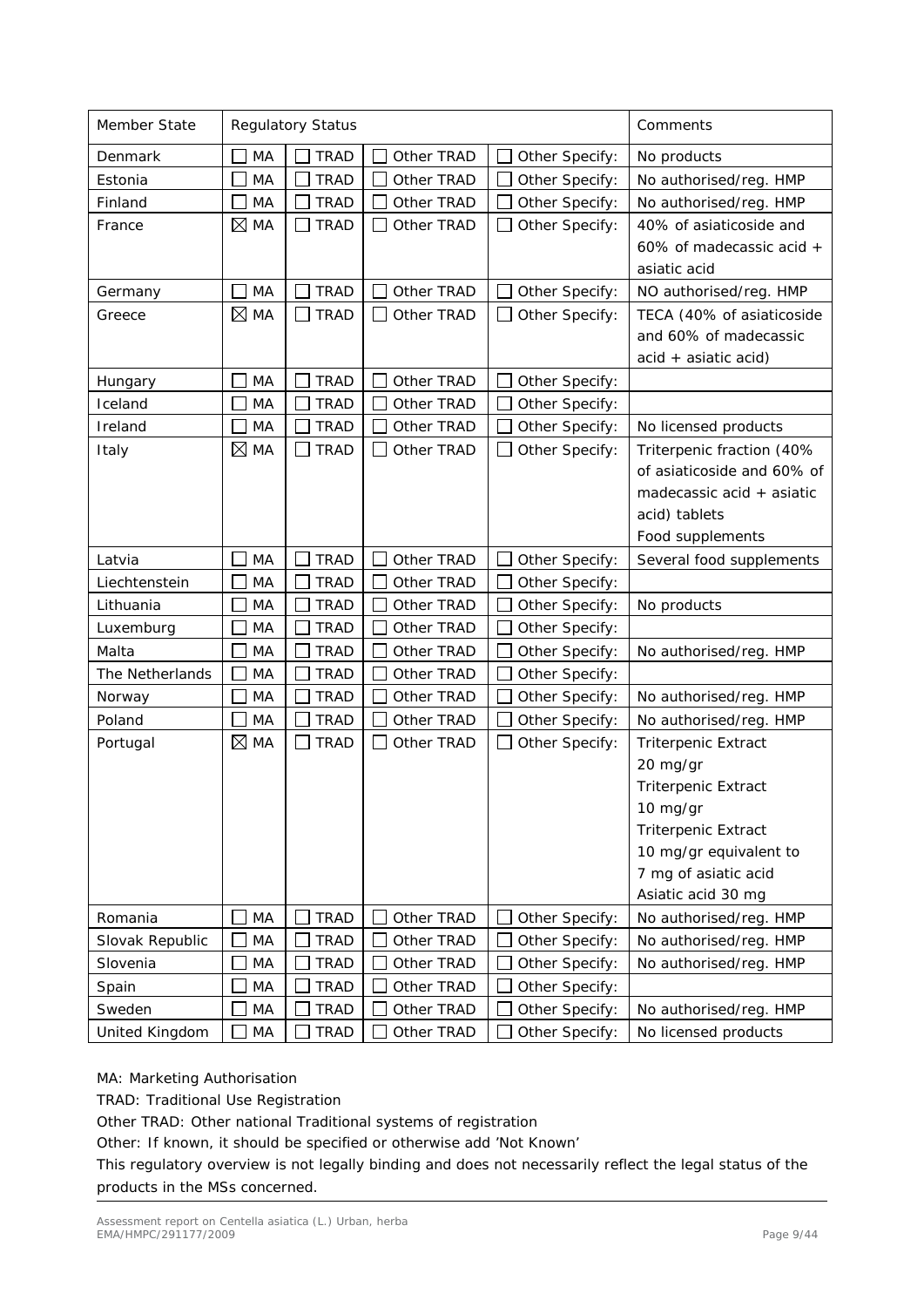### <span id="page-9-0"></span>*1.3. Search and assessment methodology*

This assessment report reviews the scientific literature data available for *Centella asiatica* and from the WHO monograph, European Pharmacopoeia monograph, from PubMed, from the European Medicines Agency (EMA) library, the Internet, information taken from international literature as well as available information on products marketed in the European Community, including pharmaceutical forms, indications, posology and methods of administration. Bibliographic searches have been performed in PubMed and MEDLINE until 2008; EMBASE (1974-2008). The search terms were: *Centella asiatica*, asiaticoside, Gotu Kola, Indian Pennywort, *Hydrocotyle asiatica.*

## <span id="page-9-1"></span>**2. Historical data on medicinal use**

*Centella asiatica* (L.) is an ethnomedical plant used in different continents by diverse ancient cultures and tribal groups. The plant is native in countries like Sri Lanka, Madagascar, South Africa and Malaysia.

*Centella asiatica* has been referred to in the ancient traditional Chinese Shennong Herbal about 2,000 years ago and in Indian Ayurvedic medicine about 3,000 years ago.

The Chinese prescribed the leaves in curing leucorrhoea and toxic fever while in India, this plant is used in the Ayurvedic system of medicine, usually described under the name of Mandukaparni, to treat various diseases: asthma, bronchitis, dropsy, elephantiasis, gastric catarrh, kidney troubles, leprosy, leucorrhoea, skin diseases and urethritis (Husain *et al*. 2007).

In Madagascar, the plant was also used to treat leprosy (Sahu *et al.* 1989).

In Malaysia, although this herb is commonly eaten fresh as a vegetable (salad), especially among the Malaysia communities, it is also said to have beneficial effects in improving memory and in treating mental fatigue, anxiety, and eczema (Goh *et al.*1995; Abdul Hamid *et al.* 2002).

Fresh extracts of this plant have been used by the people of Java and the Malay Peninsula for many years, as both topical and internal agents, for healing of wounds and constituent of brain tonics for the cognitive retard (Kartnig, 1988). These properties have been ascribed to the pentacyclic triterpenes (asiatic acid, asiaticoside, madecassic acid and madecassoside), found to display CVI, varicose vein and wound healing properties (Inamdar *et al.* 1996). Further experimental studies showed several biological properties of *Centella asiatica* extracts among which antioxidant activity (Jayashree *et al.* 2003, Gnanapragasam *et al.* 2004) and antiproliferative effect (Yoshida *et al.* 2005; Randriamampionona *et al.* 2007).

In folk medicine different uses, not supported by experimental or clinical data, were reported. They are: therapy of albinism, anaemia, asthma, bronchitis, cellulite, cholera, measles, constipation, dermatitis, diarrhoea, dizziness, dysentery, dysmenorrhoea, dysuria, epistaxis, epilepsy, haematemesis, haemorrhoids, hepatitis, hypertension, jaundice, leucorrhoea, nephritis, nervous disorders, neuralgia, rheumatism, smallpox, syphilis, toothache, urethritis, and varices. It was used as an antipyretic, analgesic, anti-inflammatory, and "brain tonic" agent (WHO monographs, 1999). Poultices have been used to treat contusions, closed fractures, sprains, and furunculosis (WHO monographs, 1999).

*Centella asiatica* extracts have been also used in the treatment of keloids (Hausen *et al.* 1993) but there are not sufficient clinical data confirming their efficacy in this indication.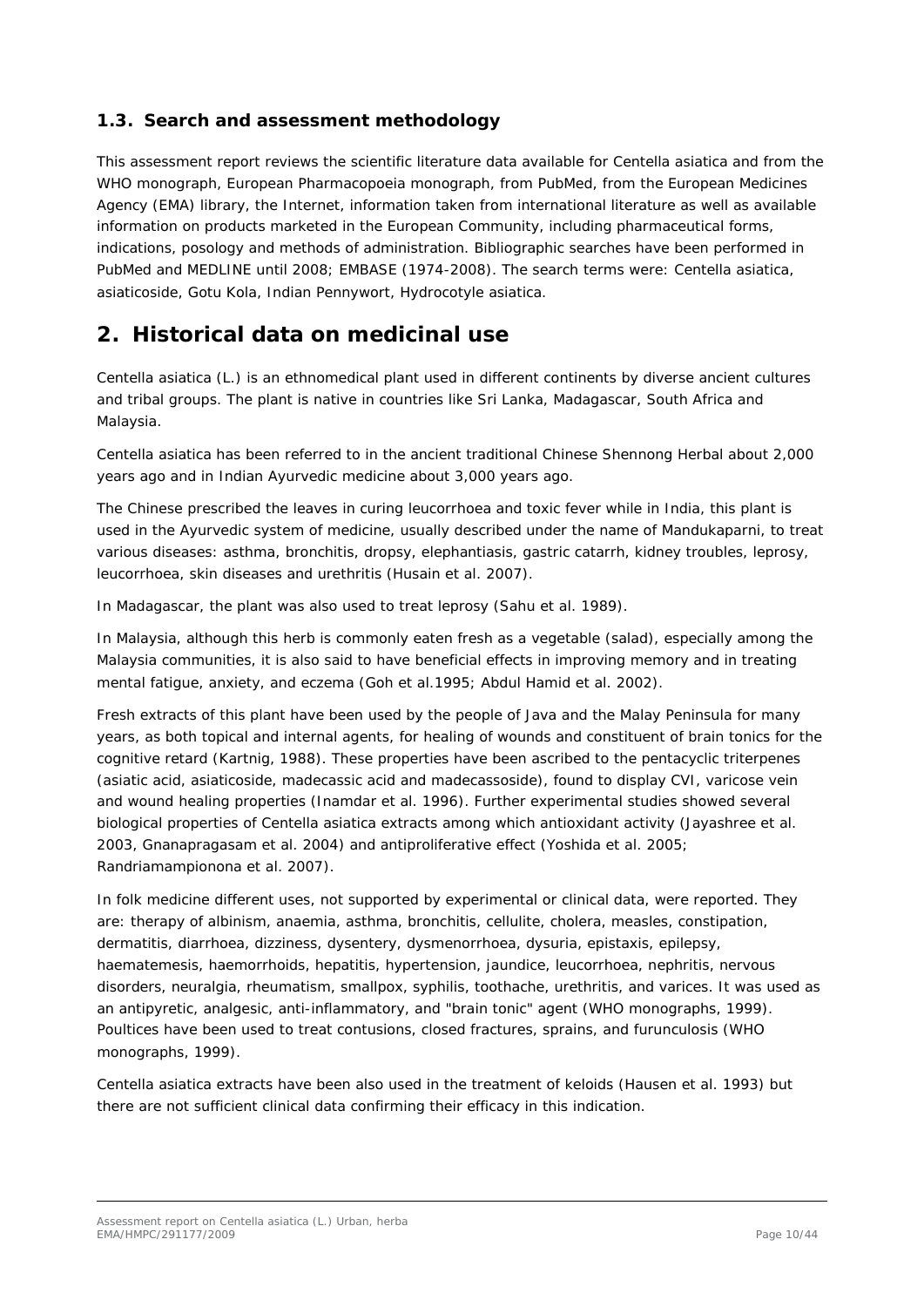### <span id="page-10-0"></span>*2.1. Information on period of medicinal use in the Community*

*Centella asiatica* has been referred in the French Pharmacopoeia ed. 1884. Despite its long history of traditional use, *Centella* appeared in the Codex in 1884 and the first dry extract was not created until 1941. Three years after its triterpenoid molecules were isolated by the French scientist, P. Boiteau.

The British Herbal Pharmacopoeia reports the systemic use of the aerial part of *Centella asiatica* in rheumatic condition and cutaneous affections and the topical application for indolent wounds, leprous ulcers and cicatrisation after surgery (British Herbal Pharmacopoeia 1983).

#### **External use**

TECA has a long history of use in Europe as wound healing drug.

Medicinal products containing triterpenic extract from *Centella asiatica* are authorised in Europe for cutaneous use (powder, cream and ointment) since 1968.

Active constituents of *Centella asiatica* are components of many cosmetic preparations worldwide in the area of skin care. The leaves of *Centella asiatica* found application in clinical practice for dermatological disorders and in particular for improving the healing process of wound, burns, skin and vein ulcers (Randriamampionona *et al.* 2007).

#### **Internal use**

Medicinal products containing Madecassol® in tablets for oral use are authorised in Europe since 1969 (BE). Tablets for oral use are authorised in Belgium, France, Greece, Italy and Portugal. During 1980's several clinical studies showed that the Total Triterpenic Fraction of *Centella asiatica* (TTFCA= TECA) (at the oral dose of 60-120 mg daily, for 30-90 days) was able to improve subjective and objective symptoms associated with primary or secondary CVI of the lower limbs (Husain *et al.* 2007).

Food supplements are also available in several countries with healing claims related to the microcirculation and the tissue draining. No information about the type of extracts used in food supplements is available.

### <span id="page-10-1"></span>*2.2. Information on traditional/current indications and specified substances/preparations*

#### *Centella asiatica preparations*

Medicinal products containing TECA extract (Madecassol®, Blastoestimulina®, Centellase®) are authorised in Europe with full application.

#### **External use**

The **cream 1%** for cutaneous use is authorised in Belgium since 1969 for the treatment of moderate or benign problems in wound formation such as atonic wounds, hypertrofic scars, keloids in active phase, in France since 1975 to aid in the local treatment for cutaneous ulcerations and since 2000 to aid in the local treatment for granulation phase of wounds, cutaneous ulcers and cutaneous gangrene. The ointment 1% is used in Greece as a potent wound healing agent (induce collagen biosynthesis).

The **cutaneous powder 2%** is authorised in France since 1975 to aid in the local treatment for cutaneous ulcerations and in Greece since 1997 as a potent wound healing agent (induce collagen biosynthesis).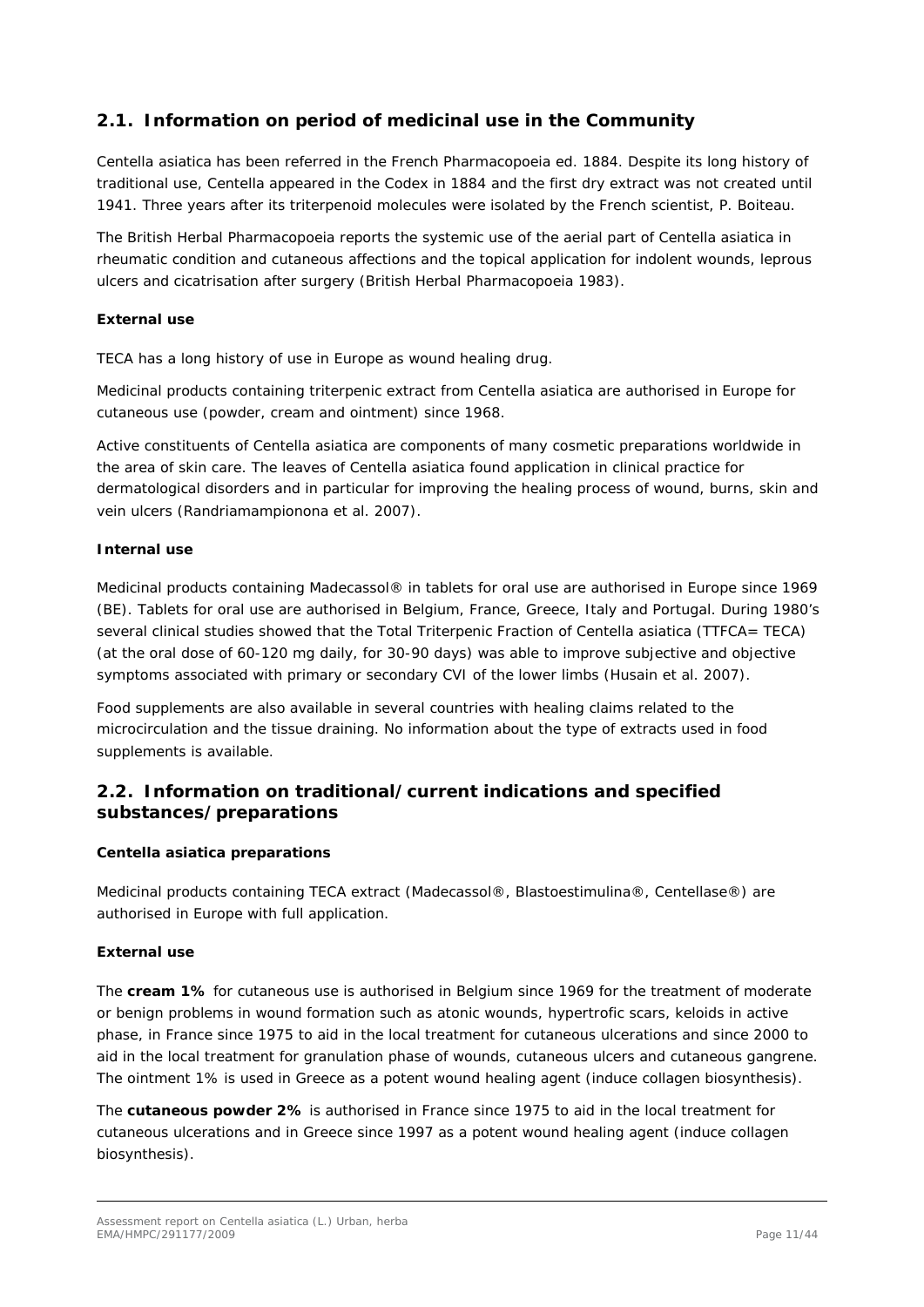The **sterilised impregnated dressing** (1 g of extract/100 g of mass ; 2 g of mass/ dm²) is also authorised in France since 1976 to aid in the local treatment for granulation phase of wounds, cutaneous ulcers and cutaneous gangrene.

In Portugal medicinal products containing Triterpenic extract of *Centella asiatica* are authorised since 1968 in form of:

- **Ointment 1%** for leg ulcers, decubitus scabs, gangrene, defective scars, fistula, traumatic and surgical wounds, burns, skin grafts, radio-dermites, ORL, ophthalmology and gynaecology cutaneous-mucosal injury;
- − **Cutaneous powder 2%** as an adjuvant on the cicatrisation of skin injuries;

In Spain is authorised in form of cutaneous powder 2% as epithelizant agent, to heal injuries, scars, keloid scars, burns.

#### **Internal use**

The tablets for oral use containing TECA extract are authorised in Belgium since 1969 for atonic wounds -hypertrophic scars, keloids in active phase, in Greece as a potent wound healing agent (induce collagen biosynthesis); in France since 1974 for improvement of symptoms of venous stasis, in Italy since 1982 for the treatment of pre-varicose syndromes: leg heaviness, orthostatic oedema, vein pains, night cramps and lower limbs itching as well as for the adjuvant therapy of idiopathic or secondary CVI and of complications of varicose veins: phlebitis, varicose ulcers, cutaneous dystrophy.

Tablets containing 10 mg of triterpenic extract equivalent to 7 mg of asiatic acid are authorised in Portugal since 1973 for the treatment of leg ulcers, decubitus scabs, gangrene, defective scars, fistula, traumatic and surgical wounds, burns, skin grafts, radio-dermites, ORL, ophthalmology and gynaecology cutaneous-mucosal injury.

#### *Asiatic acid*

Hard capsules containing 30 mg of asiatic acid are authorised in Portugal since 1989 for prevention and recovery of venous insufficiency: heavy legs, fatigability, oedema, itching, pain and leg ulcer.

### <span id="page-11-0"></span>*2.3. Specified strength/posology/route of administration/duration of use for relevant preparations and indications*

#### *Centella asiatica preparations*

#### **Alternative Medicine Review (2007):**

The recommended daily dosages of crude herb and 1:5 tincture are 0.5-6 g and 10-20 ml, respectively.

#### **ESCOP monograph (2009):**

Internal use:

Adult dose: 0.6 g dried drug as an infusion, tincture or extract, up to four times daily. No information on the extract or tincture is available.

Children: proportion of adult dose according to body weight and/or age.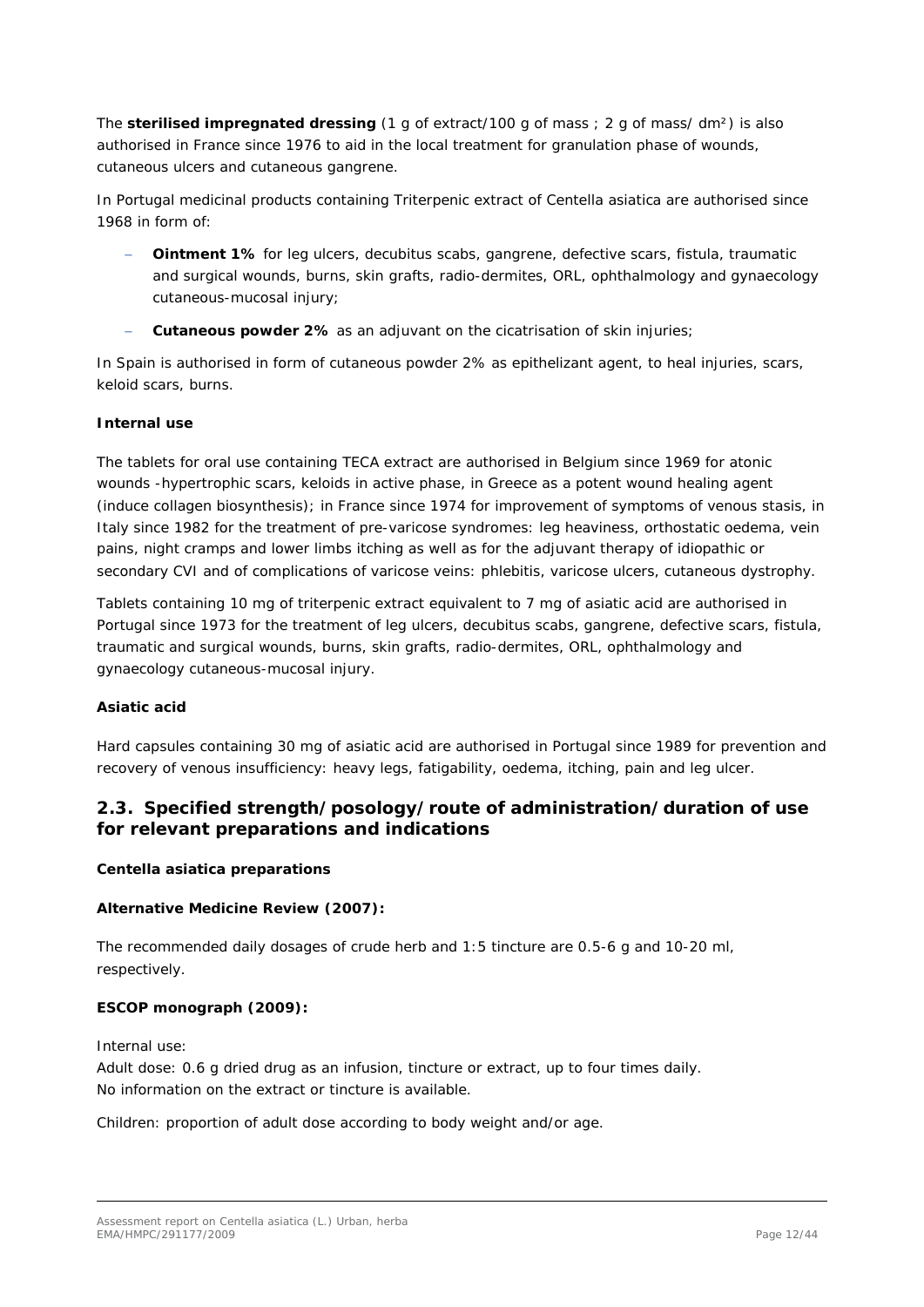External use: Semi-solid preparations containing 1% of extract or tincture. No information on the extract or tincture is available.

#### **Potter's Herbal Cyclopaedia (2009):**

The posology of powdered leaf is 0.5-1 g daily (Williamson 2003).

#### **TTFCA (TECA) extracts (as authorised):**

Internal use:

TTFCA (TECA) has been the most used preparations in clinical practice in the therapy of CVI. In adults, the dosages more frequently used are in the range of 60-180 mg/day, in divided doses 3 times daily, of TTFCA (TECA). The duration of use is ranging between 2-8 weeks but the median period of use is about 6-7 weeks.

For atonic wounds -hypertrophic scars, keloids in active phase, for improvement of symptoms of venous stasis and as a potent wound healing agent (induce collagen biosynthesis):

- adults : 1-2 tablets (10 mg/tbl) 3 times per day, before meals; mean duration of treatment is 4 weeks
- children > 3 years: according to doctor's advice (in general half the dose for adults).

For improvement of symptoms of venous stasis: 6 tablets (10 mg/tbl) for oral use daily (loading dose); 3 tablets containing 10 mg daily (maintenance dose);

For the treatment of pre-varicose syndromes: leg heaviness, orthostatic oedema, vein pains, night cramps and lower limbs itching. For the adjuvant therapy of idiopathic or secondary CVI and of complications of varicose veins: phlebitis, varicose ulcers, cutaneous dystrophy: 1-2 tablets (30 mg/tbl) per day preferably at the meals

For the treatment of leg ulcers, decubitus scabs, gangrene, defective scars, fistula, traumatic and surgical wounds, burns, skin grafts, radio-dermites, ORL, ophthalmology and gynaecology cutaneousmucosal injury:

- adults: 6 tablets (10 mg/tbl) divided in 3 times/day as an acute treatment; afterwards 3 tablets/day
- children (over 30 months): half dose

External use:

**Cream 1%** for cutaneous use:

- to aid in the local treatment for granulation phase of wounds, cutaneous ulcers and cutaneous gangrene 1 to 2 times daily
- For the treatment of moderate or benign problems in wound formation such as atonic wounds to be applied after disinfection, upon changing of the wound dressing,
- For hypertrophic scars/keloids in active phase: apply directly on the wounds.

The use is based on clinical experience.

**Ointment 1%** for cutaneous use as a potent wound healing agent (induce collagen biosynthesis): 2 to 3 times daily covering wounds or dry skin or on skin after radiotherapy. For leg ulcers, decubitus scabs, gangrene, defective scars, fistula, traumatic and surgical wounds, burns, skin grafts, radio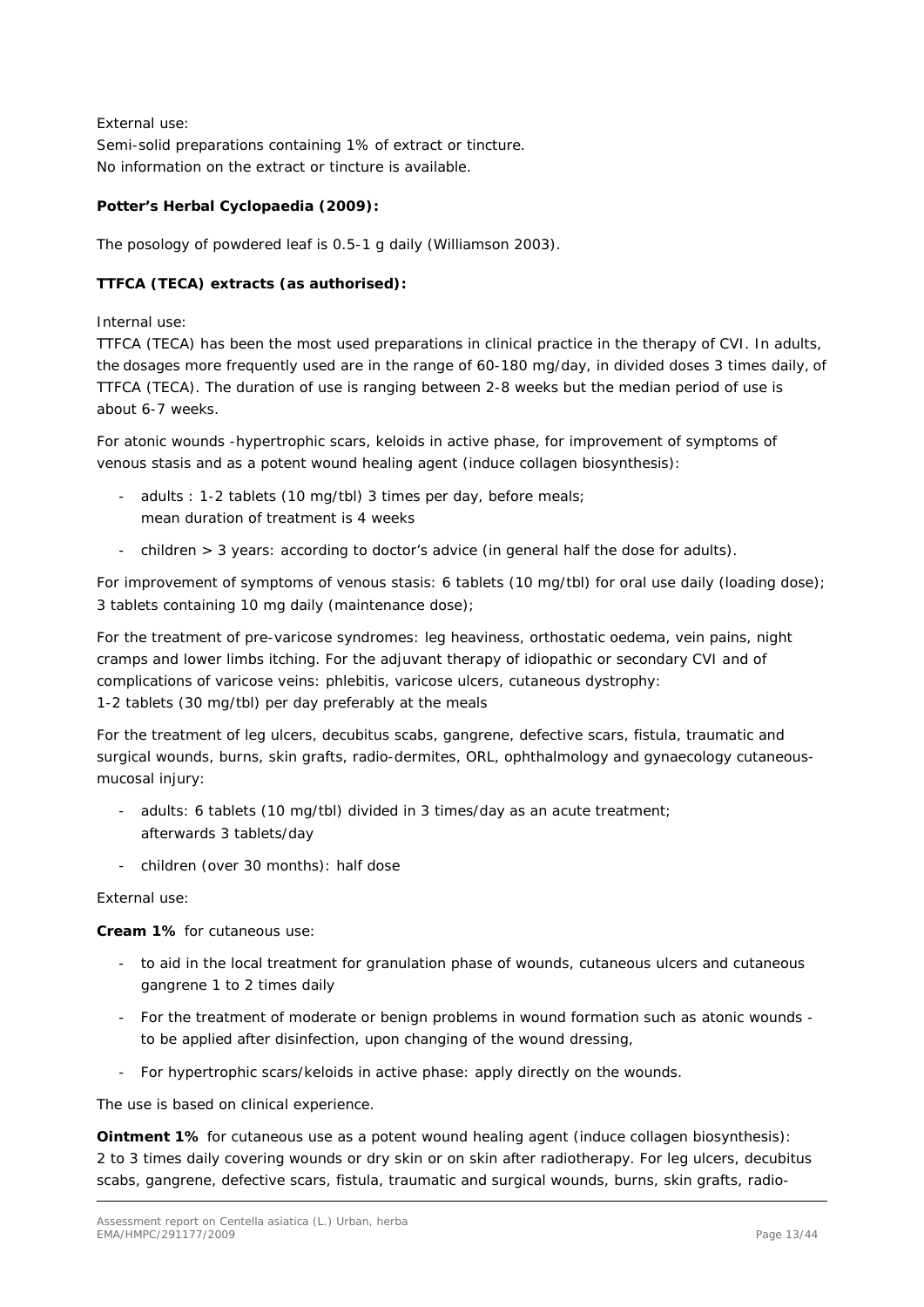dermites, ORL, ophthalmology and gynaecology cutaneous-mucosal injury: local application depending on the dressing.

#### **Cutaneous powder 2%:**

- To aid in the local treatment for cutaneous ulcerations and as a potent wound healing agent (induce collagen biosynthesis): 1 to 3 times daily covering wounds or dry skin or on skin after radiotherapy. Not to be used on deep infective wounds.
- As an adjuvant on the cicatrisation of skin injuries: local application 1-2 times daily, depending on the need. Do not use in deep wounds (risk of granulome due to the powder). It is particularly indicated in wet wounds.
- As epithelizant agent, to heal injuries, scars, keloid scars, burns: no information on posology.

**Sterilised impregnated dressing** (2 g of mass 1%/dm²) to aid in the local treatment for granulation phase of wounds, cutaneous ulcers and cutaneous gangrene: once daily.

#### *Asiatic acid*

For prevention and recovery of venous insufficiency: heavy legs, fatigability, oedema, itching, pain, leg ulcer: 1 hard capsule (30 mg) 2 times/day.

## <span id="page-13-0"></span>**3. Non-Clinical Data**

### <span id="page-13-1"></span>*3.1. Overview of available pharmacological data regarding the herbal substance(s), herbal preparation(s) and relevant constituents thereof*

In literature there are numerous articles describing the pharmacological properties of alcoholic or acqueous extracts of *Centella asiatica* L. and its constituents.

The pharmacological activity of *Centella asiatica* extracts has been investigated basically in the laboratory animals and it is thought to be due to saponin constituents, including asiaticoside, asiatic acid, and madecassic acid. The pharmacodynamic effects of *Centella asiatica* have been investigated in numerous animal experiments and *in vitro* studies. Demonstrated activities include, wound healing, ulcer-protective, psychoneuro-pharmacological (cognitive effects), antinociceptive, anti-inflammatory, antimicrobial, immunomodulayory, antiproliferative, antimutagenic, angiogenetic, antioxidant of the *Centella* extracts or asiaticoside (Brinkhaus *et al.* 2000).

### <span id="page-13-2"></span>**3.1.1. Primary pharmacodynamic studies:**

#### *Wound healing and collagen-poliferative effects*

Alcoholic *Centella* extracts when topically applied accelerate wound healing stimulating epithelisation and increasing the rate of wound contraction. Reduction in granuloma weight and increase in the force needed to cause rupture of the wound (rupture strength) were also observed. These effects are associated to the increased granulation tissue levels of DNA, protein and total collagen (Suguna *et al.* 1996).

Another study describes the effects of oral and topical administration of an alcoholic extract of the leaves of *Centella asiatica* on rat dermal wound healing. Leaves of *Centella asiatica* obtained locally were minced and powdered in absolute ethanol (1ml/g) and the homogenate was filtered through a cotton gauze. The crude extract (1 ml) was applied topically or given orally once daily for 24 days. The extract increased cellular proliferation and collagen synthesis at the wound site, as evidenced by an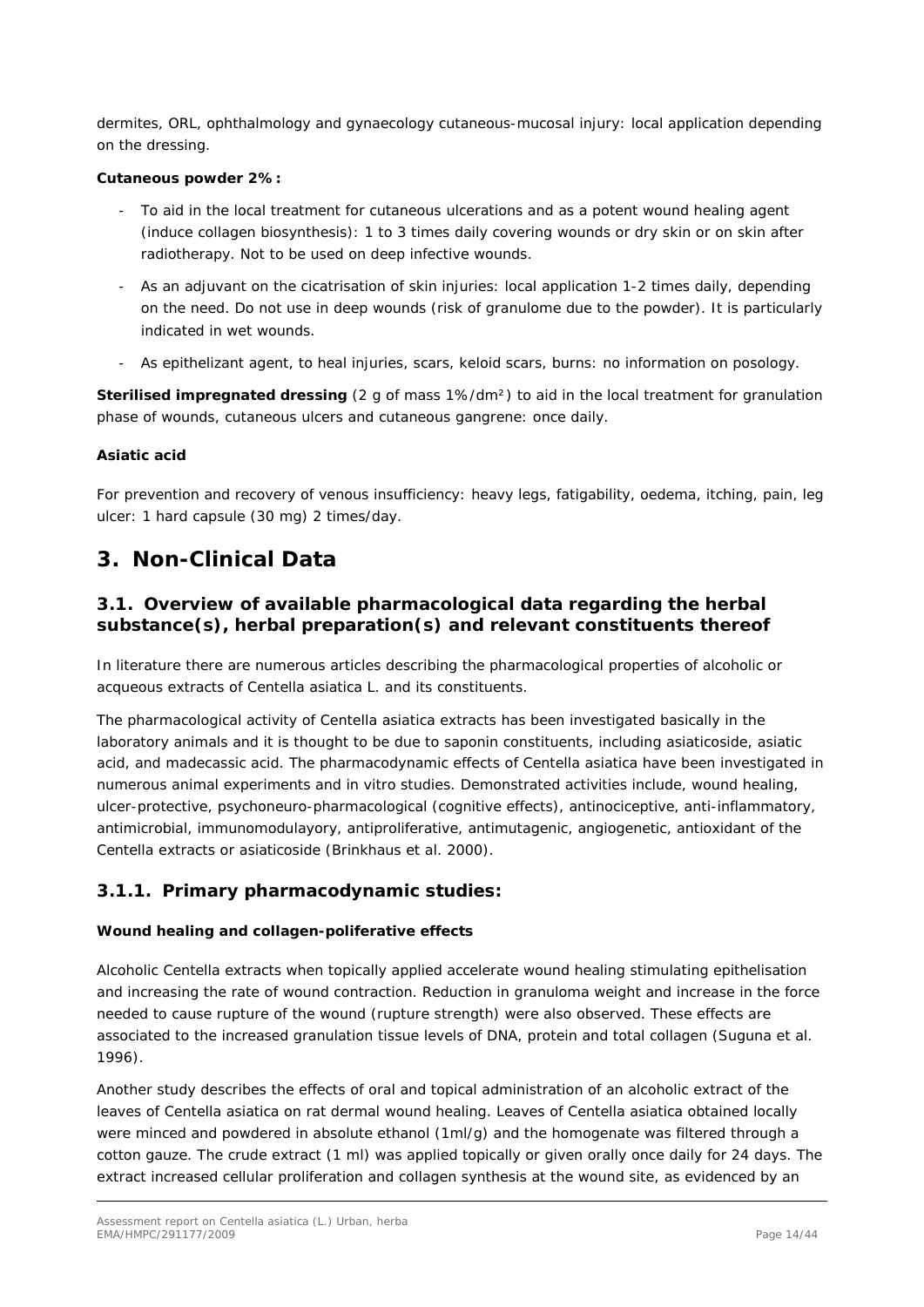increase in DNA, protein and collagen content of granulation tissues. Quicker and better maturation and cross linking of collagen was observed in the extract-treated rats. The extract treated wounds were found to reepithelialise faster and the rate of wound contraction was higher, as compared to control wounds (Suguna *et al.* 1996).

A single administration (6, 12. 24 mg/kg*)* of madecassoside, the major triterpene in *Centella asiatica*, facilitated wound closure in a time-dependent manner and reached its peak effect, nearly completely wound closure, on day 20 in the group receiving the highest dose of 24 mg/kg of madecassoside. Histopathological analysis revealed that madecassoside alleviated infiltration of inflammatory cells as well as enhanced epithelisation resulting from dermal proliferation of fibroblasts. The higher doses (12 and 24 mg/kg) decreased nitric oxide (NO) levels and malondialdehyde (MDA) content in the burn skin tissue. However, reduced glutathione (GSH) and hydroxyproline levels were increased in the same skin tissue. In addition, madecassoside promoted skin angiogenesis *in vivo.* These data suggest that madecassoside has significant wound-healing activity and is one of the major reasons for the use of *Centella asiatica* herb in the successful treatment of burn injury. The effect of madecassoside on wound healing may involve several mechanisms including antioxidative activity, collagen synthesis and angiogenesis (Liu *et al.* 2008).

*Centella* triterpenes evoke a gene-expression response consistent with their prevailing medical uses in the treatment of connective tissue disorders such as wound healing and microangiopathy. TECA was used on human fibroblasts. TECA effects the expression of genes involved in angiogenesis and the remodelling of extracellular matrix, as well as diverse growth factor genes. The extent of expression change of TNFAIP6, an extracellular hyaluronan binding protein, was found to be largely dosedependent, to respond most strongly to the free asiatic acid and madecassic acid, and to increase in expression during 48 hours of treatment (Coldren *et al.* 2003).

#### **Angiogenetic activity**

The activity of asiaticoside, isolated from *Centella asiatica*, has been studied in normal as well as delayed-type wound healing. Different concentrations of solution in sterile saline were prepared for *in vivo* studies. Methylcellulose disks were loaded with 20–80 µg asiaticoside for *in vitro* tests. A gum acacia suspension in water was used for oral administration. *Centella asiatica* promoted angiogenesis in the chick chorioallantoic membrane model at 40 µg/disk concentration. These results suggested that asiaticoside, the main active constituent of *Centella asiatica*, could have wound healing activity (Shukla *et al.* 1999).

#### **Antioxidant activity**

The antioxidant activity of various extracts (ethanol, water and light petroleum) from different parts of *Centella asiatica* (roots, leaves, stolons) was evaluated using a linoleic acid model system and the thiobarbituric acid test. Ten grams of each freeze-dried part of *Centella asiatica* were extracted with three different solvents (ethanol, water and light petroleum). The ethanol extract (best activity at pH 7 and stability up to 50°C) of all parts of *Centella asiatica* exhibited significantly (P<0.05) higher antioxidative activity than the water extract, while the light petroleum ether showed negligible activity. Increasing the concentration of the extract (1000–3000 ppm) resulted in increase in antioxidative activity of both the ethanol and the water extract. From 3000 ppm upward, antioxidative activity of the ethanol extract was not significantly different (P<0.05) from that of a-tocopherol. Roots showed the highest activity of the parts tested. The antioxidative activities of the ethanol extracts were found to be stable up to 50°C and exhibited optimum activity at neutral pH values (Abdul Hamid *et al.* 2002).

The activities of anti-oxidant enzymes like SOD, Catalase and Glutathione peroxidase (GSH Px) and the level of anti-oxidants like Glutathione (GSH) and ascorbic acid were found to be increased significantly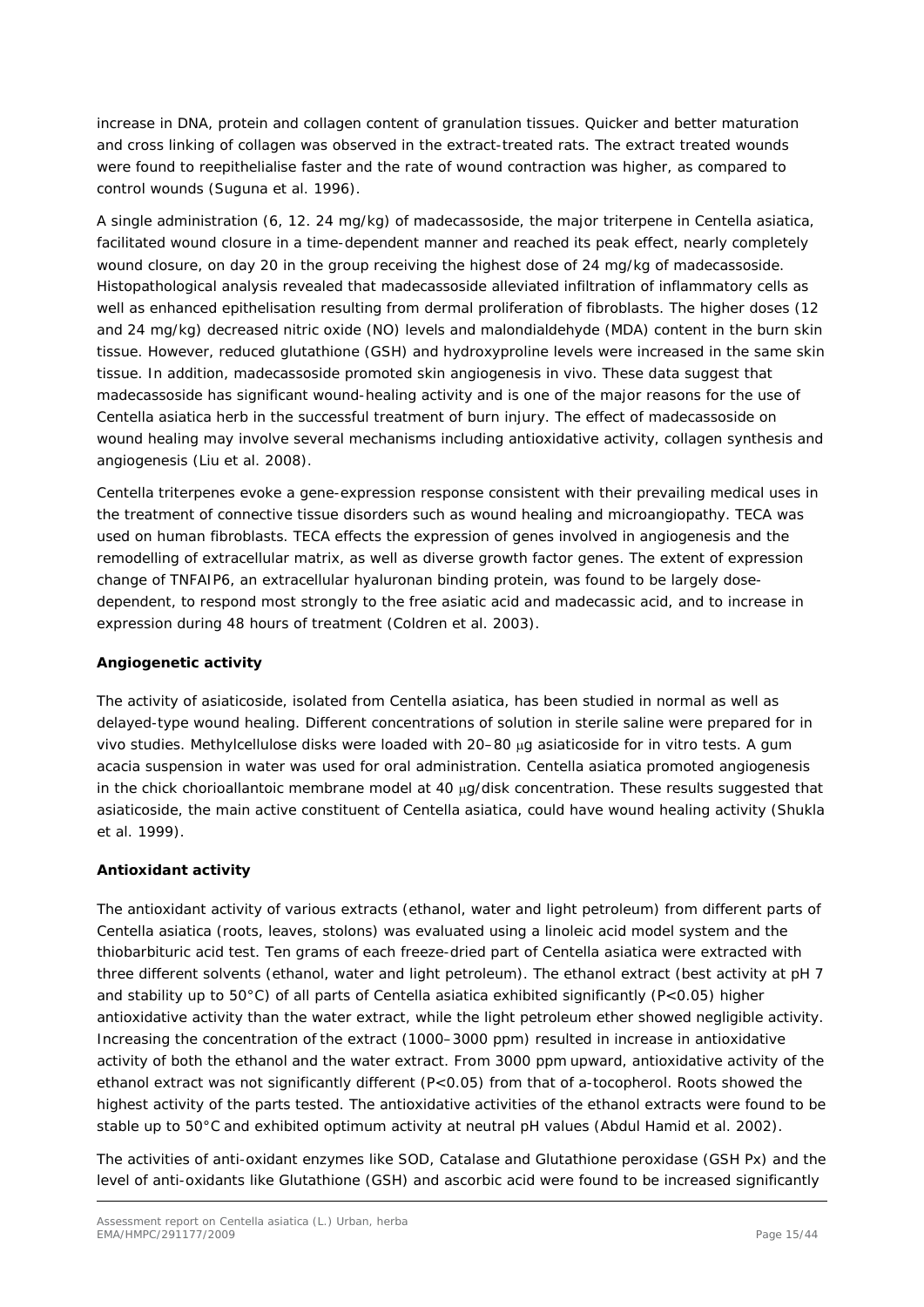in both the liver and kidney after oral treatment with 50 mg kg<sup>-1</sup> day<sup>-1</sup> of crude methanolic extract of the *Centella asiatica* whole plant for 14 days on lymphoma-bearing mice. The dried finely powdered plant (20 g) was extracted with MeOH, the solvent was evaporated under reduced pressure to give a solid residue (2 g) (Jayashree *et al.* 2003).

Antioxidative activity and total phenolic compounds of root, leaf and petiole of four accessions of *Centella asiatica* (L.) methanolic extracts, have been investigated by using the ferric thiocyanate (FTC) method and thiobarbituric acid (TBA) test. The antioxidative activities were then compared with that of the natural antioxidant a-tocopherol and the synthetic antioxidant butylated hydroxytoluene (BHT). Results showed that both leaf and root of *Centella asiatica* had high antioxidative activity, which was as good as that of a-tocopherol. The total phenolic content showed strong association ( $r^2$ =0.90) with antioxidative activity suggesting that phenolic compounds are the major contributors to the antioxidative activities of *Centella asiatica* (Zainol *et al.* 2003).

Increased oxidative stress and antioxidant deficit have been suggested to play a major role in adriamycin induced cardiomyopathy and congestive heart failure due to multiple treatments with adriamycin. The cardio protective effect of *Centella asiatica* on myocardial marker enzymes and antioxidant enzymes in adriamycin induced cardiomyopathy was investigated in rats. The whole plant was shade dried and coarsely ground with grinder. The coarse powder of plant was extracted with 8 parts of distilled water under boiling for 5 hrs and was filtered through a 400-mesh cloth to collect the extract. The extract was concentrated and freeze dried to get a powder of greenish brown in colour. The rats administered with adriamycin (2.5 mg/kg body wt, i.p.) caused myocardial damage that was manifested by the elevation of serum marker (LDH, CPK, GOT and GPT) enzymes and showed significant changes in the antioxidant enzymes (SOD, CAT, GPx, GST). Treatment with *Centella asiatica*  (200 mg/kg of body wt/oral) extract significantly prevented these alterations and restored the enzyme activities to near normal levels (Gnanapragasam *et al.* 2004).

A study was designed to determine whether extract of *Centella asiatica*, when administered orally (300 mg/kg body weight/day) for 60 days would prevent age-related changes in antioxidant defense system, lipid peroxidation (LPO) and protein carbonyl (PCO) content in rat brain regions such as cortex, hypothalamus, striatum, cerebellum and hippocampus. Aged rats elicited a significant decline in the antioxidant status and increased the LPO and PCO as compared to control rats in all five regions studied. The increase in LPO and PCO contents were (64%, 34%) in cortex, (86%, 30%) in cerebellum, (51%, 47%) in striatum, (77%, 27%) in hypothalamus and (58%, 45%) in hippocampus, respectively, in aged rats as compared to young rats. The whole plant was cleaned, air-dried and powdered. The powder was soaked in double distilled water, ethanol in shaking incubator at 25G1 8C (1:1) for 2 days. Supplementation of *Centella asiatica* was effective in reducing brain regional LPO and PCO levels and in increasing the antioxidant status. This study shows that *Centella asiatica* acts as a potent antioxidant and consequently could exerted neuroprotective effect in protecting rat brain against age related oxidative damage (Subathra *et al.* 2005).

The effect of *Centella asiatica* extract (not specified) and powder in reducing oxidative stress in SpraqueDawley rats was evaluated. Lipid peroxidation was monitored by measuring malonaldehyde (MDA) level in blood. Activities of free radical-scavenging enzymes (superoxide dismutase and catalase) were determined using  $H_2O_2$  decomposition and nitrobluetetrazolium reduction, respectively. Results showed that administration of  $H_2O_2$  (0.1%) in drinking water of the rats, for 25 weeks, increased the malonaldehyde levels in erythrocytes of all the rats. However, rats receiving *Centella asiatica* extract, powder and α-tocopherol had lower MDA levels than did the other rats, which indicates decreased lipid peroxidation in these rats. Increase in catalase activity of the rats appears to be a response to H<sub>2</sub>O<sub>2</sub> accumulation. The decrease in the activity of superoxide dismutase in *Centella asiatica-* and α-tocopherol supplemented rats suggested a lower requirement for the enzyme and this indicates the protective effect of the plant in combating oxidative stress undergone by the rats. Results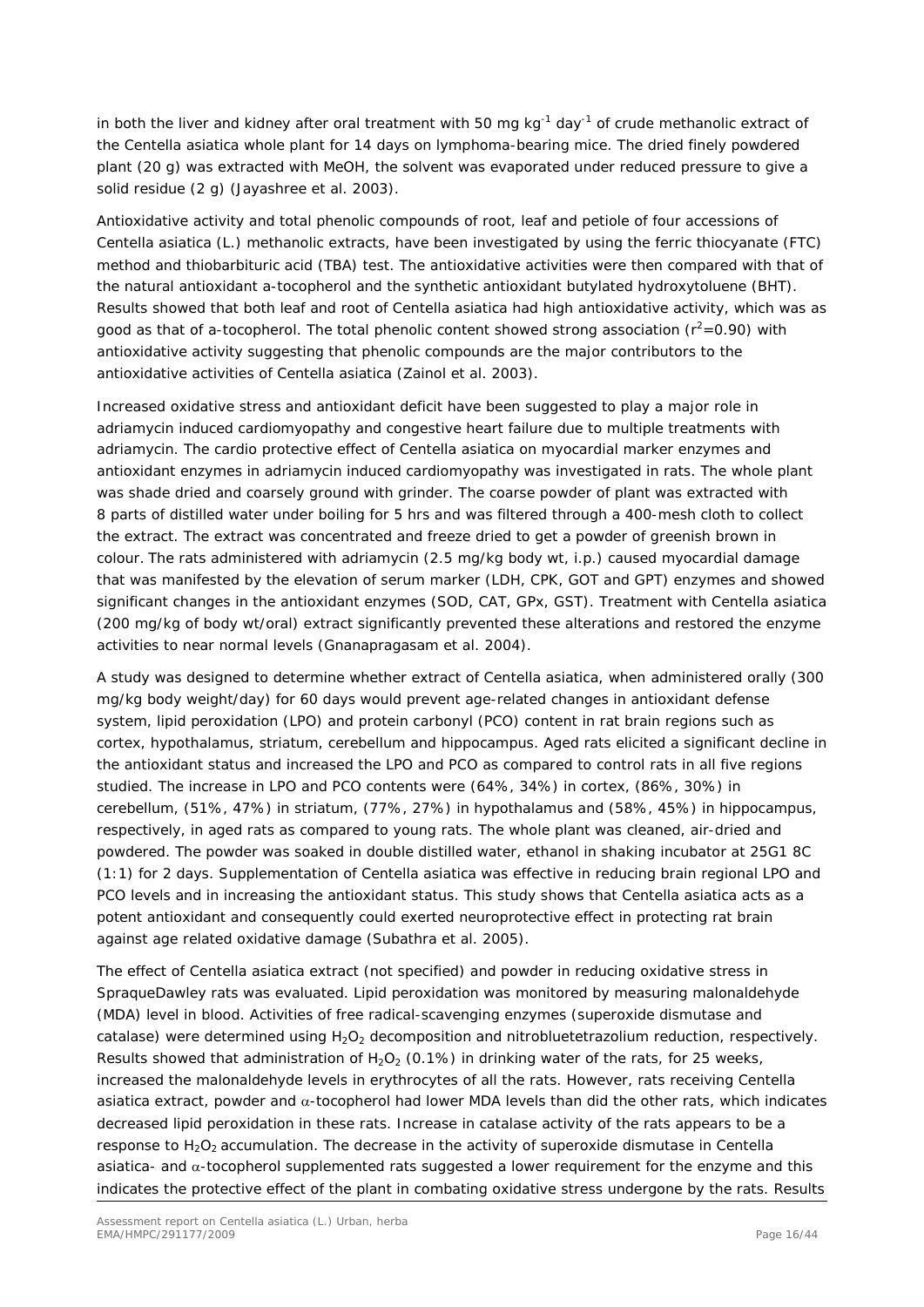revealed that *Centella asiatica* extract and powder may ameliorate H<sub>2</sub>O<sub>2</sub>-induced oxidative stress by decreasing lipid peroxidation via alteration of the antioxidant defence system of the rats (Hussin *et al.* 2007).

### <span id="page-16-0"></span>**3.1.2. Secondary pharmacodynamics studies:**

#### *Ulcer-protective and anti-ulcer effects*

Antiulcer activity of plant extract has been compared with effects of famotidine (H2-antagonist) and sodium valproate (anti-epileptic). Fresh whole plants of *Centella asiatica* were collected locally and extracted in a tincture extractor with an ethanol:water (50:50) mixture. All the three treatments: *Centella asiatica*, famotidine and sodium valproate have shown a dose dependent reduction of gastric ulceration. Since *Centella asiatica* increased dose-dependently brain GABA levels, it has been hypothesised a mechanism GABA-dependent. This hypothesis seems to be confirmed by the reversibility of antiulcerogenic activity with pretreatment with bicuculline methiodide (specific GABAAantagonist) (Chatterjee *et al.* 1992).

Effects of *Centella asiatica* on the prevention of ethanol induced gastric lesions in rats were investigated. Thirty grams of *Centella asiatica* was boiled in 600 ml of distilled water under reflux for 1 hour. The water extract was filtered and freeze dried to obtain the *Centella asiatica* extract. The gastric transmucosal potential difference (PD) was reduced by the application of 50% ethanol in the gastric *ex vivo* chamber model. *Centella asiatica* extract, orally administered (0.05 g/kg, 0.25 g/kg and 0.50 g/kg) before ethanol administration, significantly inhibited gastric lesions formation (58% to 82% reduction), decreased mucosal myeloperoxidase (MPO) activity, and accelerated its recovery in a dose dependent manner. The data suggest that *Centella asiatica* extract prevents ethanol induced gastric mucosal lesions by strengthening the mucosal barrier and reducing the damaging effects of free radicals (Cheng & Koo 2000).

In another study, the healing effects of *Centella asiatica* water extract and asiaticoside on acetic acid induced gastric ulcers in rats were examined. Water extract was prepared from *Centella asiatica* dry plant and the concentration of asiaticoside in the water extract was quantitatively determined with the use of high performance liquid chromatography analysis. For the preparation of water extract, 30 g of *Centella asiatica* was boiled in 600 ml of distilled water under reflux for one hour. The solution was then filtered and freeze-dried to obtain the powder, which was re-dissolved in distilled water immediately before use. Different concentrations of water extract and asiaticoside were orally administered to rats with kissing ulcers. They were found to reduce the size of the ulcers at day 3 and 7 in a dose-dependent manner, with a concomitant attenuation of myeloperoxidase activity at the ulcer tissues. Epithelial cell proliferation and angiogenesis were on the other hand promoted. The expression of basic fibroblast growth factor, an important angiogenic factor, was also up regulated in the ulcer tissues in rats treated with CE or asiaticoside. Similar effects were observed after 0.25 g/kg *Centella asiatica* water extract or 10 mg/kg asiaticoside administration, suggesting that asiaticoside may be the most active ingredient in *Centella asiatica* water extract that enhanced ulcer healing.

#### **Effects on cognitive function**

Different doses of aqueous extract (100, 200 and 300 mg/kg) of the whole plant of *Centella asiatica*  have been shown to counter-attack the effect of oxidative stress by decreasing the lipid peroxidation and increasing the endogenous antioxidant enzymes in brain. For the aqueous extract, coarse powder of the plant was extracted with eight parts of water under boiling for 5 hours and filtered to collect the extract. The extract was concentrated and finally dried to powder. For the methanolic and chloroform extract, the coarse powder of the whole plant was extracted with five parts of methanol at 60–65°C for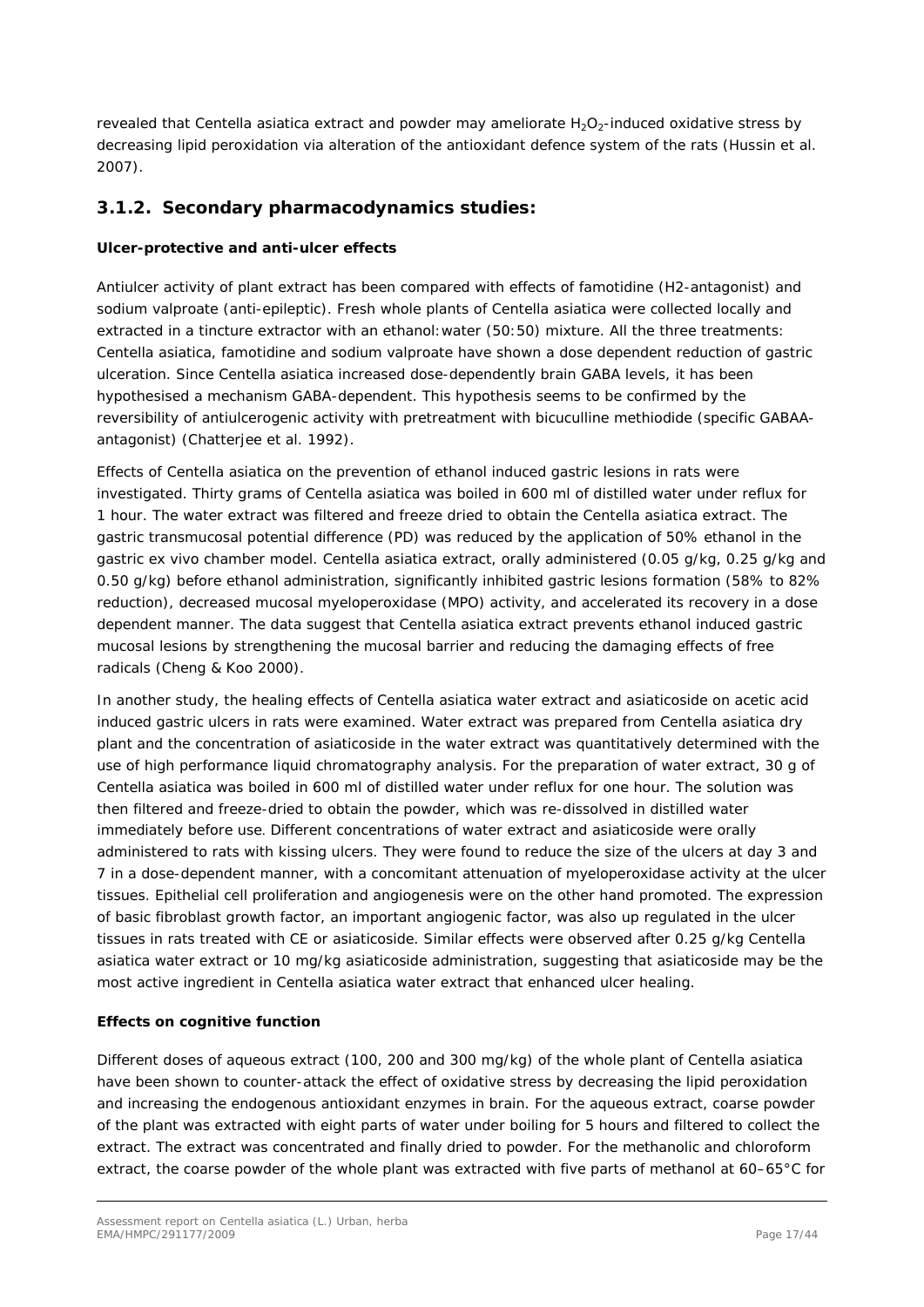5 hours and filtered to collect the extract. The extract was concentrated under vacuum and concentration was continued to completely remove the solvent, yielding a viscous liquid. The percentage w/w yields of aqueous, methanolic and chloroform extracts were 41, 12.5 and 1, respectively.

Only the aqueous extract of whole plant (200 mg/kg for 14 days) showed an improvement in learning and memory of male Wistar rats in both shuttle box and step through paradigms. All doses of aqueous extract increased the number of avoidances in shuttle box and prolonged the step through latency in step through apparatus in a dose dependent manner. Only two doses (200 and 300 mg/kg of aqueous extract) showed significant increase in the step down latency in step down apparatus and transfer latency in elevated plus maze. Among doses of aqueous extract tested on oxidative stress parameters, only 200 and 300 mg/kg showed a significant decrease in the brain levels of malondialdehyde (MDA) with simultaneous significant increase in levels of glutathione. There was a significant increase in the levels of catalase at the 300 mg/kg but no significant change in superoxide dismutase (SOD) levels was observed. These findings suggest that the aqueous extract of *Centella asiatica* has cognitive enhancing effect and that an antioxidant mechanism could be involved (Veerendra Kumar & Gupta 2002).

Cognitive impairment in epileptics may be a consequence of the epileptogenic process as well as antiepileptic medication. The effect of aqueous extract of *Centella asiatica* (100 and 300 mg/kg) was evaluated on the course of kindling development, kindling-induced learning deficit and oxidative stress markers in pentylenetetrazole (PTZ) kindled rats. The whole plant was dried and coarsely ground with a grinder. For the preparation of the aqueous extract, the coarse powder of the plant was extracted with 8 parts of water under boiling for 5 hours and was filtered through a 400-mesh cloth to collect the extract. The extract was concentrated and finally spray dried to get a greenish brown powder. The percentage w/w yield of aqueous extract was 41. The loss on drying at 105°C and the ash content of the powder were 5% and 8% w/w, respectively. The concentration of the known active component, asiaticoside, was determined by HPLC and was found to be 3% w/w. Male Wistar rats were injected PTZ (30 mg/kg i.p.) once every alternate day (48  $\pm$  2 h) until the development of the kindling. The administration of *Centella asiatica* aqueous extract (300 mg/kg orally) decreased the PTZ-kindled seizures and showed improvement in the learning deficit induced by PTZ kindling as evidenced by decreased seizure score and increased latencies in passive avoidance behaviour. However, low dose of the *Centella asiatica* aqueous extract (100 mg/kg) showed improvement only in the learning deficit due to the kindling and failed to improve the seizure score. The findings suggest the potential of aqueous extract of *Centella asiatica* aqueous extract as adjuvant to antiepileptic drugs with an added advantage of preventing cognitive impairment (Gupta *et al.* 2003).

Swiss albino mice were injected orally with water (weight to volume ratio of 1:3) whole plant *Centella asiatica* extract 200 mg/kg for 15 days from day 15 to day 30 post partum (p.p.) and the nootropic effect was evaluated on the 31st day and 6 months p.p. Behavioural (open field, dark/bright arena, hole board and radial arm maze tests), biochemical (acetylcholine esterase activity) and histological studies (dendritic arborisation) were carried out. Performance of juvenile and young adult mice was significantly improved in radial arm maze and hole board tests. Treatment resulted in increased acetylcholine esterase activity in the hippocampus. Dendritic arborisation of hippocampal CA3 neurons was also increased in terms of intersections and branching points, both at one month and 6 months. Results of this investigation showed that treatment during postnatal developmental stage with *Centella asiatica* extract can influence the neuronal morphology and promote the higher brain function of juvenile and young adult mice (Rao *et al.* 2005).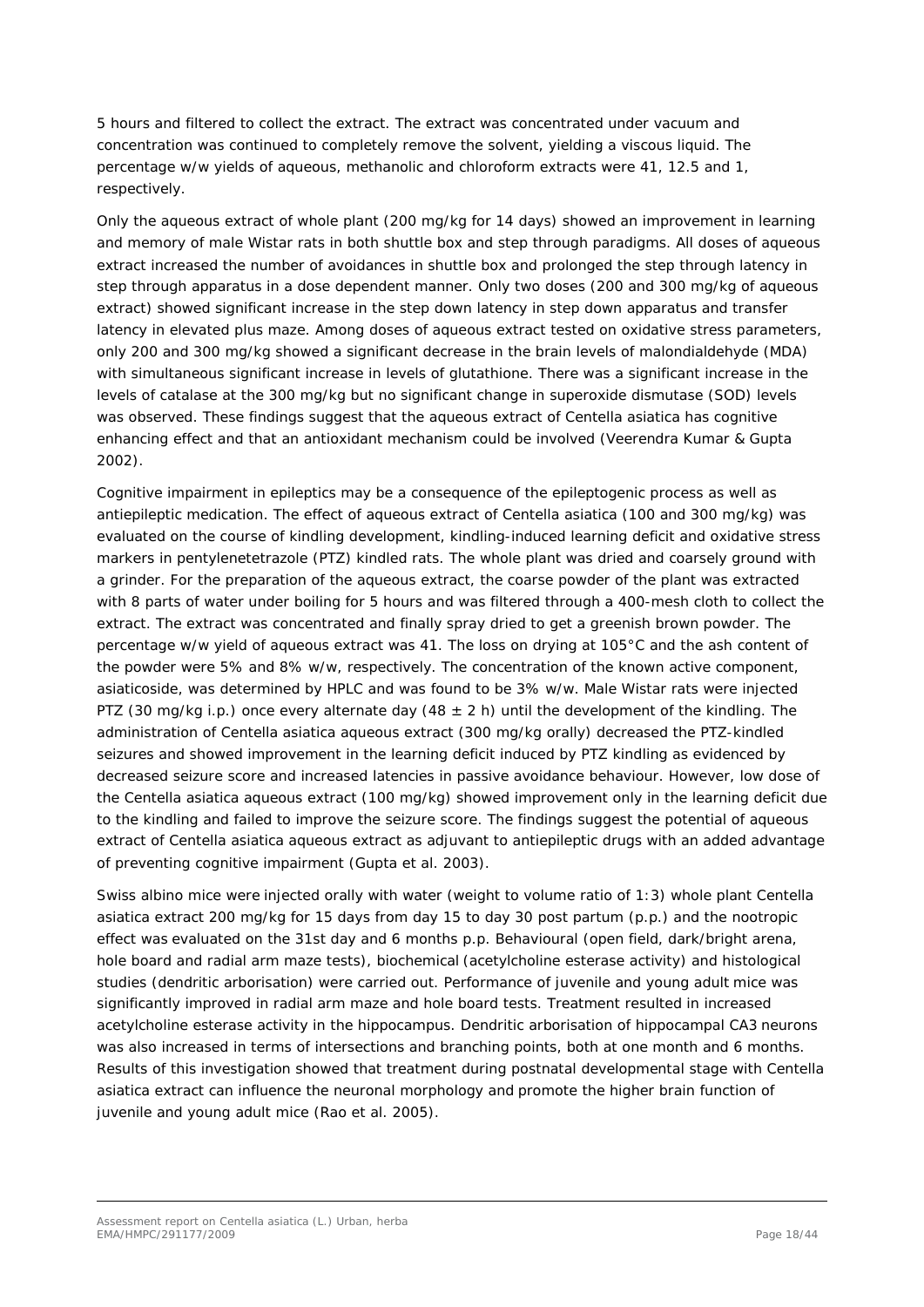#### **Psychoneuro-pharmacological profile**

Anxiolytic plants may interact with either glutamic acid decarboxylase (GAD) or GABA transaminase (GABA-T) and ultimately influence brain GABA levels and neurotransmission. The purpose of a study was to determine the possible influence on the primary brain enzymes responsible for y-aminobutyric acid (GABA) metabolism. Two *in vitro* rat brain homogenate assays were developed to determine the inhibitory concentrations (IC<sub>50</sub>) of aqueous and ethanolic plant extracts. Extracts from *Centella asiatica* (gotu Kola) stimulated GAD activity by over 40% at a dose of 1 mg/ml. The alcoholic *Centella asiatica* extract dose-dependently increased the GABA level in rats. The stimulatory effect of the *Centella asiatica* extract and the anticonvulsant agent valproic acid on this inhibitory transmitter in the central nervous system was inhibited by the specific GABA-antagonist bicuculline methionine. When the stimulating effect of GABA was inhibited by bicuculline methionine, no anti-ulcerative effect of either *Centella asiatica* extract or valproic acid was demonstrable (Awad *et al.* 2007).

Axonal regeneration is important for functional *recovery* following nerve damage. *Centella asiatica* herb has been used in Ayurvedic medicine for centuries as a nerve tonic. It has been shown that *Centella asiatica* ethanolic extract (100 μg/ml) elicits a marked increase in neurite outgrowth in human SH-SY5Y cells in the presence of nerve growth factor (NGF). A water extract of *Centella* was ineffective at 100 μg/ml. Sub fractions of *Centella* ethanolic extract, obtained through silica gel chromatography, were tested (100 μg/ml) for neurite elongation in the presence of NGF. Highest activity was found with a non polar fraction (GKF4). Relatively polar fractions (GKF10 to GKF13) also showed activity, albeit less than GKF4. Asiatic acid, a triterpenoid compound found in *Centella* ethanolic extract and GKF4, showed marked activity at 1 μM. Asiatic acid was not present in GKF10 to GKF13, further indicating that other active components must be present. Neurite elongation by asiatic acid was completely blocked by the extracellular-signal regulated kinase (ERK) pathway inhibitor PD 098059 (10μM). Male Sprague-Dawley rats given *Centella* ethanolic extract in their drinking water (300-330 mg/kg daily) demonstrated more rapid functional recovery and increased axonal regeneration (larger calibre axons and greater numbers of myelinated axons) compared with controls, indicating that the axons grew at a faster rate. The findings above indicate that components in *Centella* ethanolic extract may be useful for accelerating repair of damaged neurons (Soumyanath *et al.* 2005).

The effect during the rat growth spurt period of *Centella asiatica* fresh leaf extract treatment on the dendritic morphology of hippocampal CA3 neurons, one of the regions of the brain concerned with learning and memory, was investigated. Fresh leaf juice was extracted from these leaves after washing, air-drying and homogenising in a glass vessel and finally filtering through a sterile gauge cloth. Neonatal rat pups (7 days old) were fed with 2, 4 or 6 ml/kg body weight of fresh leaf extract of *Centella asiatica* for 2, 4 or 6 weeks. The results showed a significant increase in the dendritic length (intersections) and dendritic branching points along the length of both apical and basal dendrites in rats treated with 4 and 6 ml/kg body weight per day of *Centella asiatica* for longer periods of time (i.e. 4 and 6 weeks). The authors concluded that the constituents/active principles present in *Centella asiatica* fresh leaf extract have a neuronal dendritic growth stimulating property; hence, the extract could be used for enhancing neuronal dendrites in stress and neurodegenerative and memory disorders (Mohandas Rao *et al.* 2006).

The role of *Centella asiatica* fresh leaf extract treatment on the dendritic morphology of hippocampal CA3 neurons, one of the regions concerned with learning and memory, in adult rats, has been investigated. Rats (2.5 months old) were fed with 2, 4 and 6 ml/kg body weight of fresh leaf juice extract of *Centella asiatica* for 2, 4 and 6 weeks, respectively. The fresh leaf juice was fed to the rats as such, through a gastric tube, a capillary tube attached to a 1-ml hypodermic syringe. After the treatment period, the rats were killed, brains were removed and hippocampal neurons were impregnated with silver nitrate (Golgi staining). Hippocampal CA3 neurons were traced using camera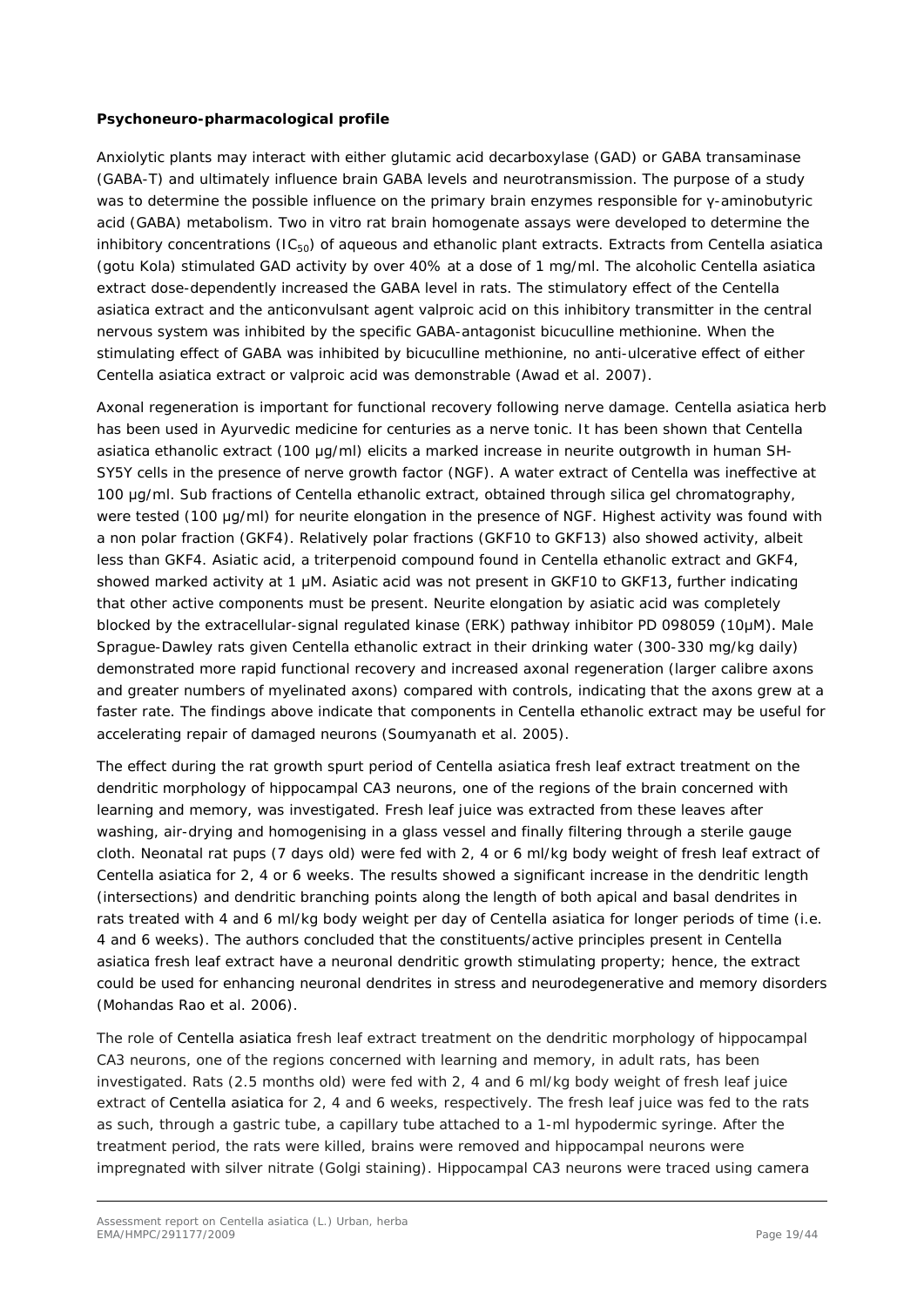lucida, and dendritic branching points (a measure of dendritic arborisation) and intersections (a measure of dendritic length) were quantified. The results showed a significant increase in the dendritic length (intersections) and dendritic branching points along the length of both apical and basal dendrites in rats treated with 6 ml/kg body weight/day of *Centella asiatica* for 6 weeks. However, the rats treated with 2 and 4 ml/kg body weight/day for 2 and 4 weeks did not show any significant change in hippocampal CA3 neuronal dendritic arborisation. The authors concluded that constituents present in *Centella asiatica* fresh leaf extract has neuronal dendritic growth stimulating properties. (Gadahad *et al.* 2008).

A study reports that phosphorylation of cyclic AMP response element binding protein (CREB) is enhanced in both a neuroblastoma cell line expressing amyloid beta 1–42 (A*β*) and in rat embryonic cortical primary cell culture. The study suggest also that ERK/RSK signalling pathway might mediate this effect of Gotu Kola water extract (Xu *et al.* 2008).

#### **Antimicrobial effects**

Antibacterial effects against *Pseudomonas pyocyaneus*, *Trichoderma mentagrophytes* and *Entamoeba histolytica* have been demonstrated. Both the alcoholic and the aqueous extract of *Centella asiatica*  developed also an antiviral action against type II *Herpes simplex* virus.

*Centella asiatica*, has been used in India in leprosy patients. It is considered that asiaticoside, acts on the waxy covering of *M. leprae*. The *in vitro* effect of an indigenously produced dry powder of *Centella asiatica* on the acid-fastness and viability of *M. tuberculosis* was investigated showing that *Centella asiatica* may not have any direct action on the acid-fastness or viability of *M. tuberculosis* H37Rv *in vitro*. For this study *Centella asiatica* stock solution was prepared by weighing 60 mg of the powder of *Centella asiatica* and dissolving it in 3 ml of M/15 phosphate buffer pH 7.0 (Herbert *et al.* 1994).

The antibacterial activity of an ethanolic *Centella asiatica* extract at concentrations of 100, 200, 300 and 400 mg/ml against a battery of enteric pathogens was studied. The inhibitory effect of the extract was best demonstrated at a concentration of 400 mg/ml. The results of this study indicate the antimicrobial activity of *Centella asiatica* against the enteropathogens and suggest its potential as an antidiarrhoeal drug (Mamtha *et al.* 2004).

The antimicrobial activity of dried leaves *Centella asiatica* methanolic extract against five bacteria strains was assessed by the presence or absence of inhibition zones and MIC values. *Centella asiatica*  methanol extract has potential antibacterial activity to both gram positive *S. aureus* ATCC 25923 and methicillin resistant *S. aureus* No antibacterial activities to gram negative *E. coli* ATCC 25922, *K*. *pneumoniae* (IMR K25/96) and *P. aeruginosa* ATCC 27853 (Zaidan *et al.* 2005).

#### **Immuno-modulatory effects**

Immuno-modulatory activity of methanol extracts of whole plant of *Centella asiatica* (0.18% of asiaticoside) at five dose levels (dose-response relationship) ranging from 100 to 500 mg/kg body weight using carbon clearance, antibody titer and cyclophosphamide immunosuppression parameters. *Centella asiatica*, significantly increased the phagocytic index and total WBC count. The F ratio of the phagocytic index was also significant [\(Jayathirtha &](http://www.ncbi.nlm.nih.gov/sites/entrez?Db=pubmed&Cmd=Search&Term=%22Jayathirtha%20MG%22%5BAuthor%5D&itool=EntrezSystem2.PEntrez.Pubmed.Pubmed_ResultsPanel.Pubmed_DiscoveryPanel.Pubmed_RVAbstractPlus) Mishra 2004).

Immunological activity of a pectin extracted from *Centella asiatica* containing arabinose, rhamnose, galactose, xylose and galacturonic acid was also studied. After deacetylation and carboxyl-reduction, the pectin and its degraded product showed immunostimulating activity to different extent *in vitro*. The results suggested that the carboxyl and acetyl groups play important roles in the expression of immunological activity (Wang *et al.* 2005).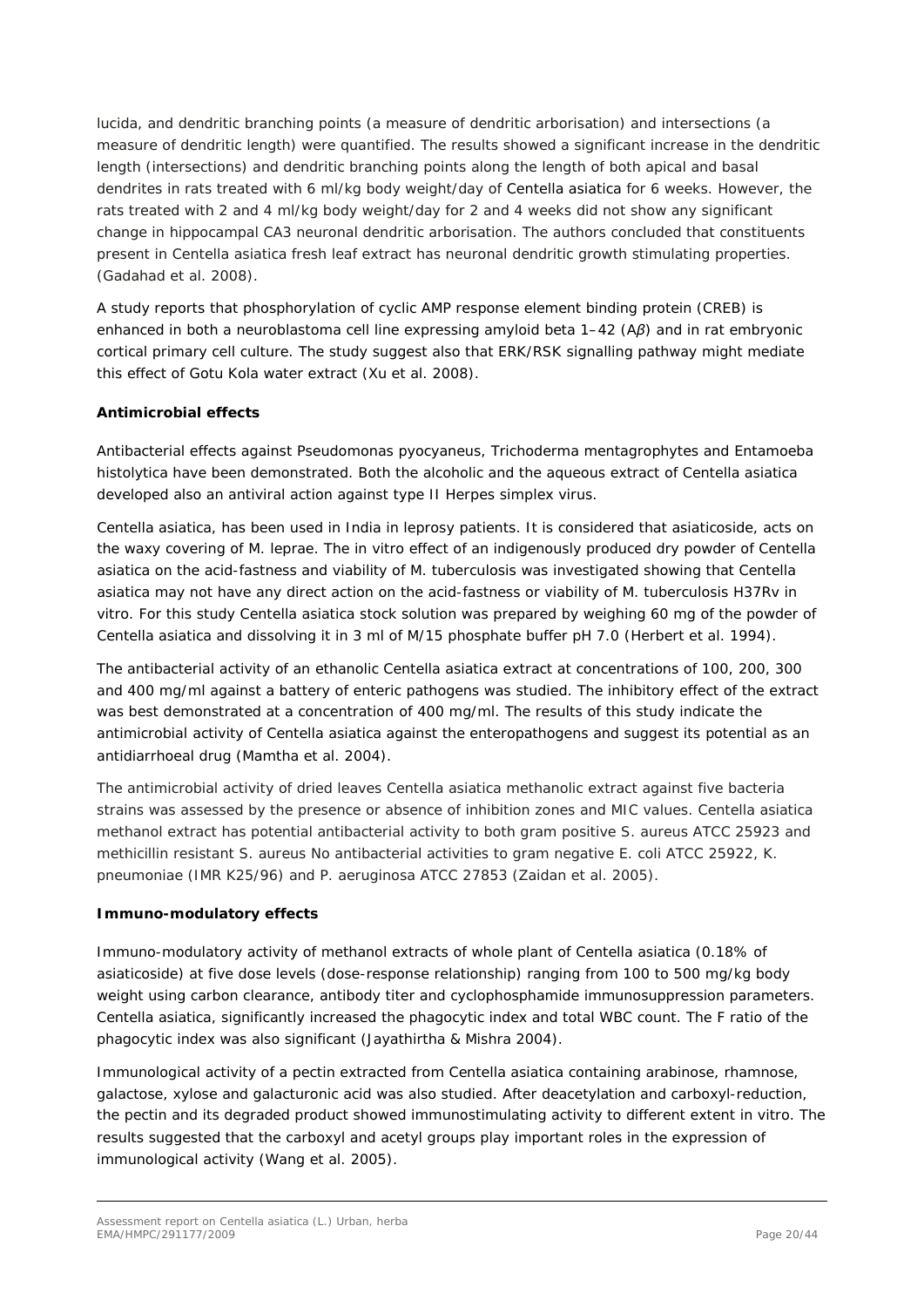A study focused on the influence of whole fresh *Centella asiatica* extract on cell-mediated and humoral immune responses was carried out. *Centella asiatica* water extract significantly increased proliferation and the production of IL-2 and TNF-a in human peripheral blood mononuclear cells (PBMCs). In contrast, an ethanol extract of *Centella asiatica* inhibited human PBMC mitogenesis and the production of IL-2 and TNF-α. BALB/c mice treated with *Centella asiatica* extracts (100 mg/kg body weight) showed higher responses to both primary and secondary antibodies against BSA when compared with non-treated group. The study shows immuno-modulating activity of *Centella asiatica* extracts with regard to both non-specific cellular and humoral immune responses (Punturee *et al.* 2005).

#### **Antinociceptive and anti-inflammatory effects**

The antinociceptive activity of the whole plant water extract of *Centella asiatica* (10, 30, 100 and 300 mg/kg) was studied using acetic acid-induced writhing and hot-plate method in mice. The antiinflammatory activity of *Centella asiatica* was studied in rats by prostaglandin E*2*-induced paw oedema. Water extract of *Centella asiatica* revealed significant antinociceptive activity with both the models. The activity was statistically similar to aspirin but less potent than morphine. The *Centella asiatica* extract also revealed significant anti-inflammatory activity. This effect was statistically similar to the nonsteroidal anti-inflammatory drug, mefenamic acid (Somchit *et al.* 2004).

#### **Cardiovascular effects**

The alcoholic extract of *Centella asiatica* whole plant was evaluated for cardioprotective activity against ischemia-reperfusion induced myocardial infarction in rats. Cardioprotective activity was studied by measuring infarct size and estimating lipid peroxide levels in serum and heart tissue. Freshly collected *Centella asiatica* whole plant was dried under shade and the dried material was milled to obtain a coarse powder. The alcoholic extract of the powder was prepared by a process of continuous extraction such that 1 g of alcoholic extract equivalent to 5.88 g of crude drug was obtained. A dose (100–1000 mg/kg) dependent reduction in percent left ventricle necrosis (PLVN) as well as in lipid peroxide levels was observed in rats treated with alcoholic extract of *Centella asiatica* orally for 7 days compared to control animals (Pragada *et al.* 2004).

The *in vitro* effects of a methanol extract from the aerial parts of *Centella asiatica* on shear-induced platelet activation and coagulation were assessed after oral administration to rats, by subjecting nonanticoagulated blood to haemostatometry. Amongst the isolated constituents, only 3,5-di-*O*caffeoylquinic acid showed significant inhibition of shear-induced platelet activation and dynamic coagulation. The reactive curve of the inhibitory effect on the platelet reaction and the dynamic coagulation showed a bell-shape (Satake *et al.* 2007).

#### **Anti-tumoral activity (antiproliferative effects)**

The anti-tumour effects of the methanolic crude extract of *Centella asiatica* as well as of its partially purified fractions (AF) have been investigated both *in vitro* short and long term chemosensitivity and *in vivo* tumour model test systems. Dried powder of the plant was extracted twice with 50 ml of 80% methanol. Fractions dose dependently inhibited the proliferation of the transformed cell lines significantly more than did the methanolic crude extract and other solvent fractions. No toxic effects were detected in normal human lymphocytes. AF also significantly suppressed the multiplication of mouse lung fibroblast (L-929) cells at a concentration of 8 micrograms/ml in long term culture. Oral administration of the extracts (methanolic crude extract and AF) retarded the development of solid and ascites tumours and increased the life span of these tumour bearing mice. Tritiated thymidine, uridine and leucine incorporation assay suggested that the fraction acts directly on DNA synthesis. In addition, the oral administration of methanolic crude extract and AF to normal as well as transplanted tumour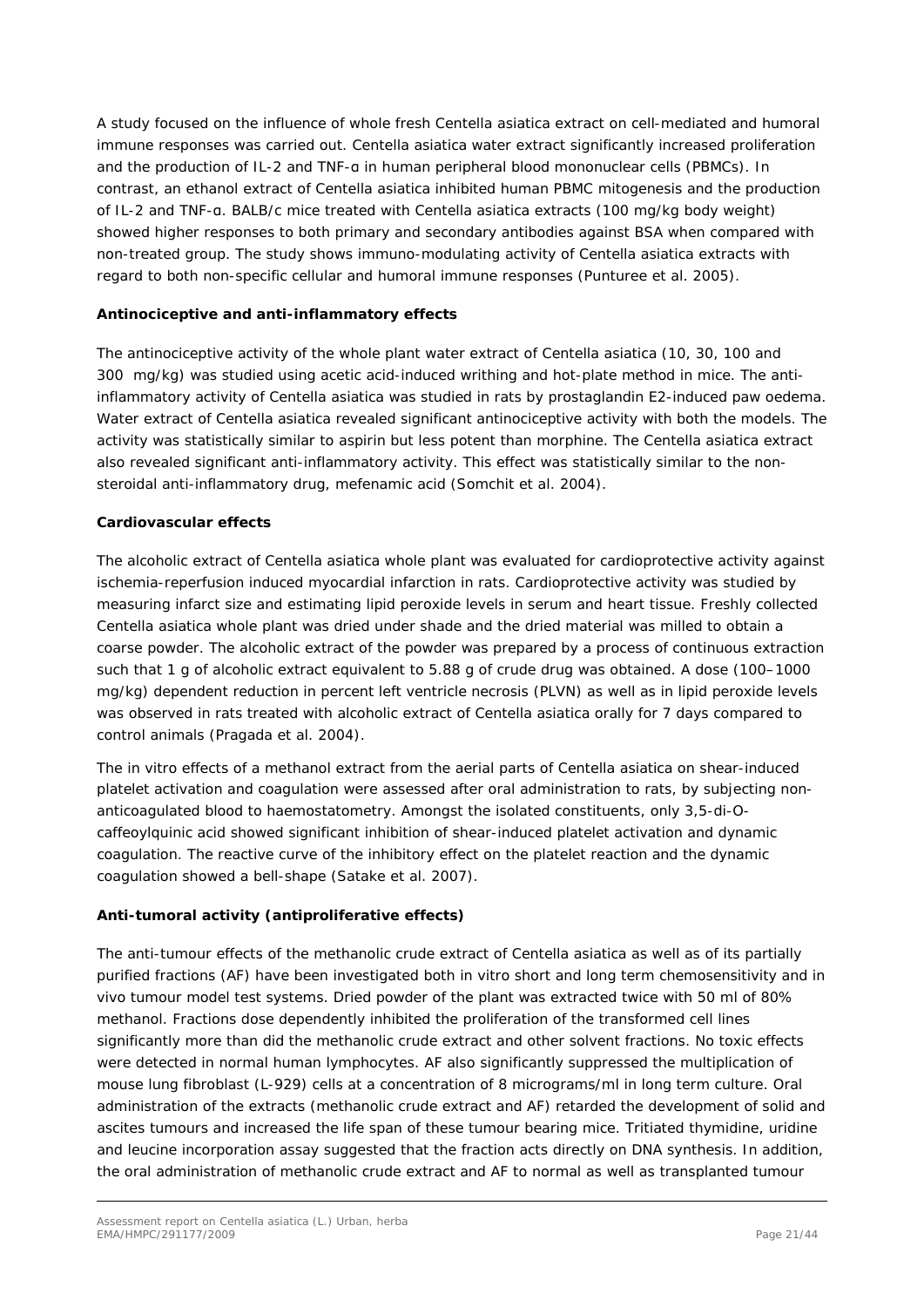bearing mice did not produce any toxic symptoms even at high concentrations (500 mg/mouse) (Babu *et al.* 1995).

Effects of the fresh plant water extract of *Centella asiatica* on formation of azoxymethane (AOM) induced aberrant crypt foci (ACF) and intestinal tumorigenesis in male F344 rats were investigated. The yield of water extract from fresh plant was 2.5%. Treatment with the extract significantly decreased the number of larger ACF (with four or more crypts per focus) in the large intestine in the early stage, while the number of methylated DNA adducts was not decreased compared with that in the AOM-treated group. In the post-initiation stage, the extract significantly decreased the total number of ACF and the number of larger ACF, accompanied by a decrease in the 5-bromo-20 deoxyuridinelabeling index and an increase in the induction of apoptotic cells in the colonic mucosa. The incidences of neoplasms, the numbers of adenocarcinomas in the small intestines and entire intestines, and sizes of neoplasms in the entire intestines in rats fed *Centella asiatica* extract at a dose of 10mg/kg were smaller than those in rats given AOM alone (p < 0.05). The extract at a dose of 100 mg/kg significantly reduced the multiplicity of neoplasms in the small intestine ( $p < 0.05$ ). These results suggest that inhibition of the formation of AOM-induced ACF by *Centella asiatica* extract is associated with modification of cell proliferation and induction of apoptosis in colonic crypts and that the extract has a chemo-preventive effect on colon tumorigenesis (Bunpo *et al.* 2004).

Yoshida *et al.* investigated on the antiproliferative constituents in the methanolic extract from the aerial parts of *Centella asiatica*. The air-dried aerial parts of *Centella asiatica* (722.7 g) were extracted with MeOH at room temperature. The MeOH solution was concentrated *in vacuo* to give a dark green syrup (109.0 g). Activity-guided fractionation of methanolic extract resulted in the isolation of ursolic acid lactone, ursolic acid, pomolic acid, 2a,3a-dihydroxyurs-12-en-28-oic acid, 3-epimaslinic acid, asiatic acid, corosolic acid, and rosmarinic acid. Antiproliferative activity of the isolated compounds against human gastric adenocarcinoma (MK-1), human uterine carcinoma (HeLa), and murine melanoma (B16F10) cells was estimated. The fraction containing rosmarinic acid had the major concentration-dependent activity (Yoshida *et al.* 2005).

#### **Antimutagenic effects**

The antimutagenic effect of aqueous extracts of *Centella asiatica* was studied with the cytogenetic assay in somatic cells for the *in vivo* identification of chromosomal aberration and micronuclei in somatic cells (bone marrow cells) of mice. The modulating effects on the genetic damage induced by cyclophosphamide, a commonly used chemotherapeutic drug which is a known mutagen and chromium (potassium dichromate) an extensively used metal were investigated. The results showed that the *Centella asiatica* has a moderate antimutagenic nature against the cyclophosphamide and chromium (Cr) induced genotoxicity (Edwin *et al.* 2000).

#### **Asiaticoside - various effects**

The activity of asiaticoside, saponin component isolated from *Centella asiatica,* was studied in normal as well as delayed-type wound healing. In guinea pig punch wounds topical applications of 0.2% solution of asiaticoside produced 56% increase in hydroxyproline, 57% increase in tensile strength, increased collagen content and better epithelisation. In streptozotocin diabetic rats, where healing is delayed, topical application of 0.4% solution of asiaticoside over punch wounds increased hydroxyproline content, tensile strength, collagen content and epithelisation thereby facilitating the healing. Asiaticoside was active by the oral route also at 1 mg/kg dose in the guinea pig punch wound model. It promoted angiogenesis in the chick chorioallantoic membrane model at 40 mg/disk concentration (Shukla *et al.* 1999).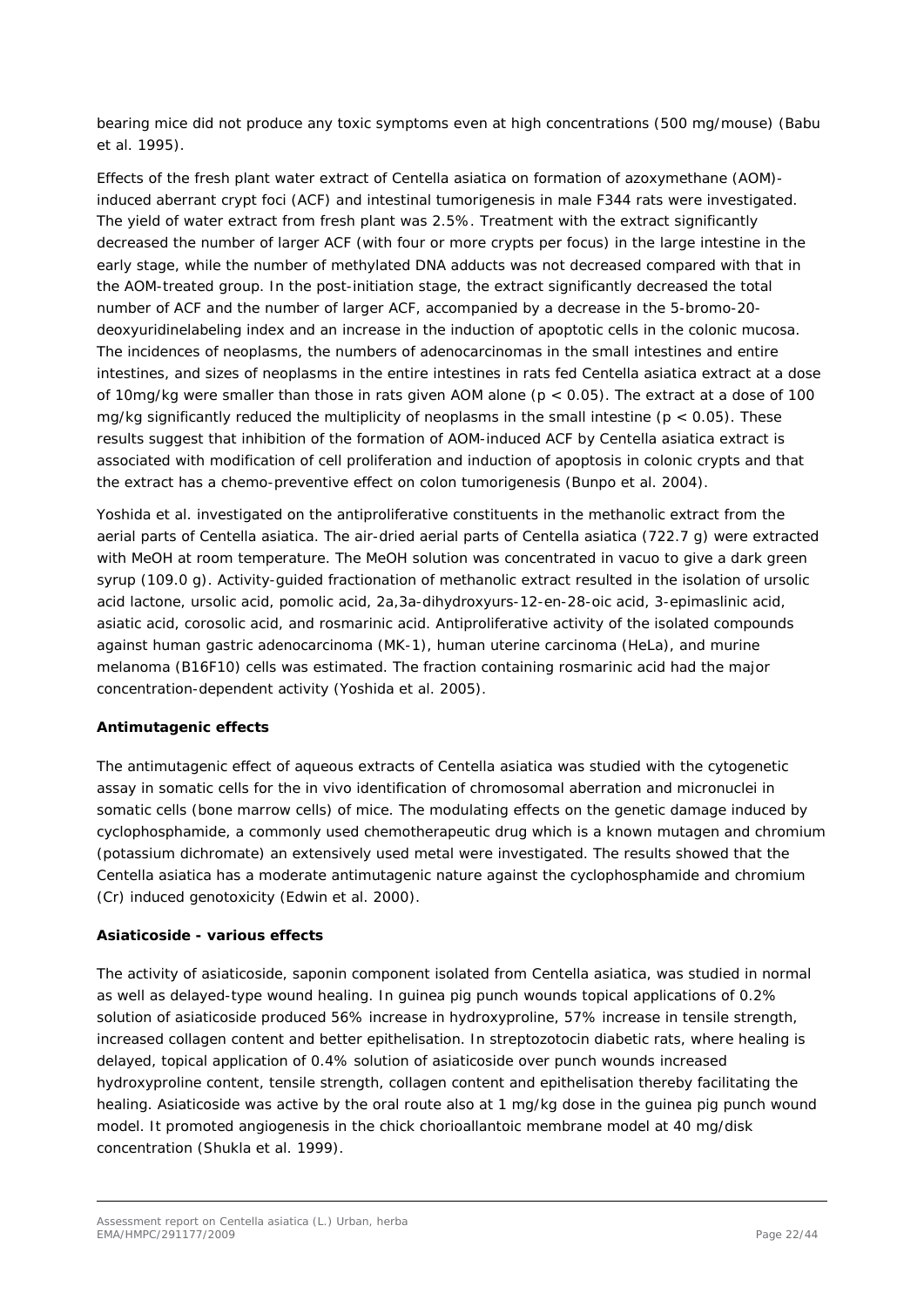The putative anxiolytic activity of asiaticoside was examined in male mice by using a number of experimental paradigms of anxiety, with diazepam being as a positive anxiolytic control. In the elevated plus-maze test, diazepam (1 and 2 mg/kg) or asiaticoside (5 or 10 mg/kg) increased the percentage of entries into open arms and of time spent on open arms. In the light/dark test, as with 1 mg/kg diazepam, asiaticoside (10 and 20 mg/kg) increased the time spent in the light area and the movement in the light area without altering the total locomotor activity of the animals. In the holeboard test, asiaticoside at 10 mg/kg significantly increased head-dipping counts and duration as well as diazepam (0.3 mg/kg). These findings indicated that asiaticoside exhibited an anxiolytic-like effect (Chen *et al.* 2006).

A study assessed the effects of Gotu Kola plant materials of different genotypic origin; hexane, ethyl acetate and methanolic extracts of Gotu Kola; and asiaticoside (3, 5 and 10 mg/kg body weight). Various paradigms were used to assess the anxiolytic activity, including the elevated plus maze (EPM), open field, social interaction, locomotor activity, punished drinking (Vogel Test) and novel cage tests. The EPM test revealed that Gotu Kola, its methanol and ethyl acetate extracts as well as the pure asiaticoside, imparted anxiolytic activity. Furthermore, the asiaticoside did not affect locomotor activity, suggesting this compound does not have sedative effects in rodents (Wijeveera *et al.* 2006).

Asiaticoside has been shown to induce type I collagen synthesis in human dermal fibroblast cells. However, the mechanism underlying asiaticoside-induced type I collagen synthesis, especially at a molecular level, remains only partially understood. The conclusions of a study conducted on cultured human dermal fibroblast cells suggest that asiaticoside can induce type I collagen synthesis via the activation of the TβR1 kinase-independent Smad pathway (Lee *et al.* 2006).

The application of asiaticoside at low doses of 10<sup>-8</sup> to 10<sup>-12</sup>% (w/w) facilitated burn wound repair. To clarify the accelerating mechanisms of asiaticoside on burn wound repair, the effects of asiaticoside on the levels of various cytokines produced at the site of the burn wound was examined. The topical application of a low dose (10 pg, 1 ng, or 100 ng/wound area) of asiaticoside increased monocyte chemo-attractant protein-1 (MCP-1), vascular endothelial growth factor (VEGF), and interleukin (IL)-1β levels in burn wound exudates. Asiaticoside (10 pg to 100 ng/ml) enhanced MCP-1 production in HaCaT cells, but it had no direct effect on VEGF production. Furthermore, asiaticoside (10 pg to 100 ng/ml) increased the IL-1β production in THP-1 macrophages with MCP-1, but it had no effect on IL-1β production without MCP-1 or with lipopolysaccharide (LPS). Findings suggest that the enhancement of burn wound healing by asiaticoside might be due to the promotion of angiogenesis during skin wound repair as a result of the stimulation of VEGF production caused by the increase in MCP-1 expression in keratinocytes and the increase in IL-1β expression in macrophages induced cooperatively by asiaticoside plus MCP-1 (Kimura *et al.* 2008).

*In vivo* studies in rats have shown that asiaticoside given subcutaneously exhibits a protective action against stress-induced gastric ulcers and orally administered accelerates the healing of chemicalinduced duodenal ulcers (Barnes *et al.* 2007).

#### **Other effects**

Radiation injury to the skin (radiation dermatitis) is one of the major limiting factors in radiotherapy. Rats were irradiated and treated with the product Madecassol® (an ointment containing TTFA or TECA) at the dose of 16 mg per cm<sup>2</sup> skin per day or with Tetrandine a bisbenylisoquinoline alkaloid from the dried root of *Stephania tetrandra* at the dose of 1.6 mg per cm2 skin per day or with vaseline. The acute skin reaction in Madecassol® treated rats appeared earlier but less severe than in control group treated with vaseline (1%). At the high dose irradiation the healing effect of tetrandine was better than Madecassol® and vaseline. Histological observations suggested that Madecassol® was able to reduce acute radiation action probably through anti-inflammatory activity (Chen *et al.* 1999).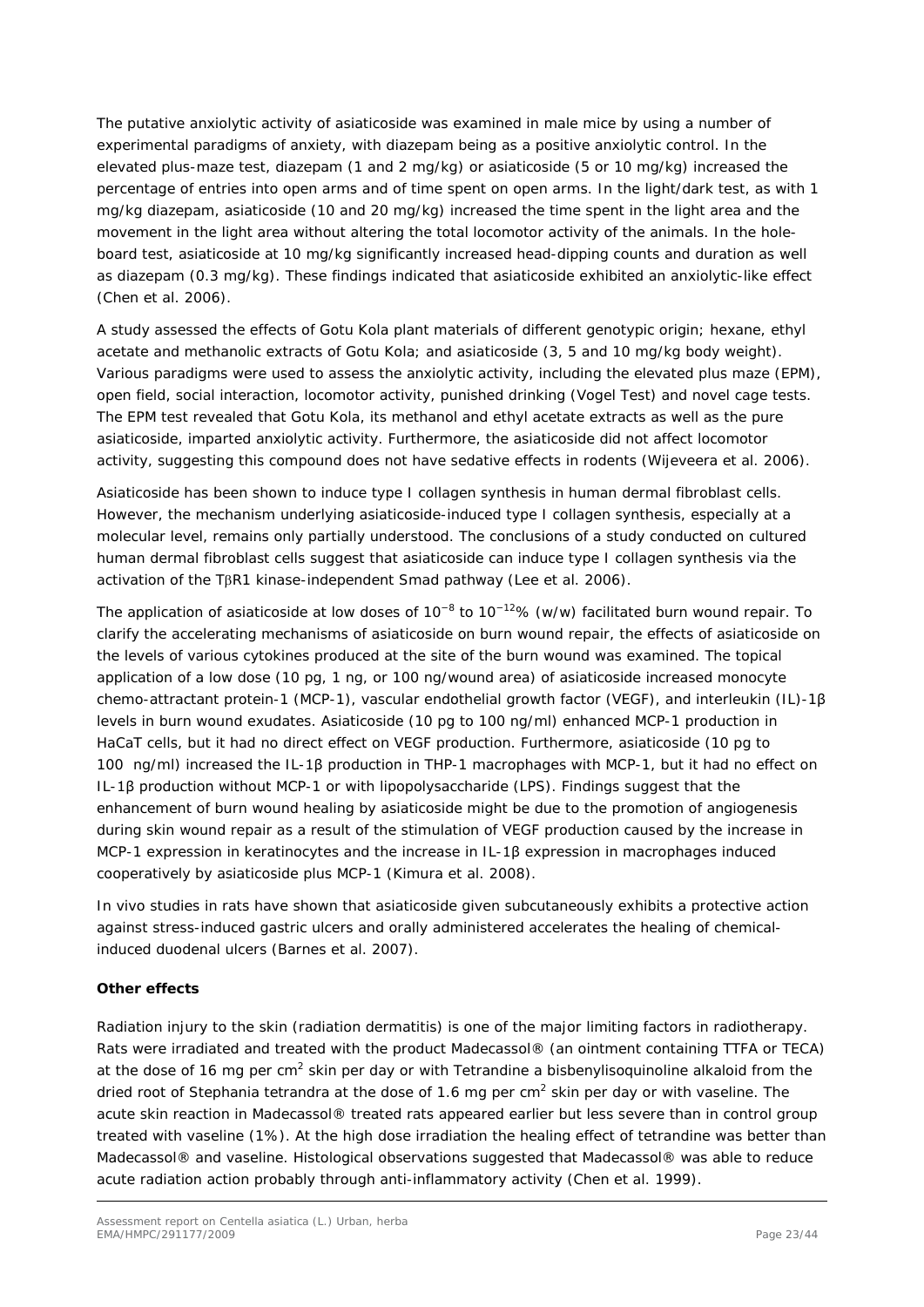Psoriasis is a hyperproliferative skin disorder estimated to be present in 1–3% of most populations. A rapid-throughput, *in vitro* bioassay has been utilised to examine plants for inhibitory effects on the growth of SVK-14 keratinocytes. *Centella asiatica* has been compared against the psoralen-containing seeds of *Psoralea corylifolia* and the synthetic anti-psoriatic agent dithranol (anthralin). Dried ground plant material, (2 g), was boiled for 30 minutes in distilled water (50 ml). The extract was freeze dried to 306 mg and 210 mg from *Centella asiatica* and *Psoralea corylifolia* respectively. An appropriate portion of each residue was reconstituted in water (2.5 ml) and passed through wet polyvinylpolypyrrolidone (PVPP) packed to a height of 1 cm in a syringe, followed by elution with distilled water (10ml). Aqueous extracts of *Psoralea corylifolia* and *Centella asiatica* inhibited keratinocyte replication with IC<sub>50</sub> values of 18.4  $\pm$  0.6 µg/ml and 209.9  $\pm$  9.8 mg/ml respectively prior to treatment with polyvinylpolypyrrolidone (PVPP) and  $36.3 \pm 3.3$  mg/ml and  $238.0 \pm 2.5$  mg/ml respectively after PVPP treatment of the extracts. The effect produced by *Centella asiatica* was unlikely to be due to phenolic compounds. The authors hypothesised that could be due to its two constituents, triterpenoid glycosides madecassoside and asiaticoside, and suggest the potential use of *Centella asiatica* extracts as a topical anti-psoriatic agent (Sampson *et al.* 2001).

### <span id="page-23-0"></span>*3.2. Overview of available pharmacokinetic data regarding the herbal substance(s), herbal preparation(s) and relevant constituents thereof*

#### **Pharmacokinetics**

No information is available on *Centella asiatica* extracts.

In animal experiments, an *in vivo* transformation of asiaticoside into asiatic acid was established. The maximum plasma concentration of asiatic acid increases significantly with increasing dose administrated, while the time point of maximum plasma concentration and the elimination half-life does not significantly change with increasing dose. In comparison with a single oral administration, repeated oral doses have been shown to significantly increase the maximum plasma concentration and the elimination half-life. The possible mechanism behind this accumulation phenomenon is a modification of asiaticoside metabolism induced by the prolonged administration of TTFCA.

The comparison of oral and subcutaneous administration of madecassoside, asiaticoside, asiatic acid and madecassic acid in rats reveals a bio-availability varying between 30% and 50% (Brinkhaus *et al.* 2000).

Madecassic acid crosses the skin rapidly but only to a limited extent. The plasma concentration did not exceed 0.02 to 0.05% of the initial applied concentration. Madecassoside is at the skin application site only 0.04% of the applied dose at 1 hour and about 0.06% after 24 hours. For asiatic acid similar results were observed. In man, active ingredients of *Centella asiatica* are excreted principally by faeces in a 24-76 hour period; smaller quantities are eliminated through the kidneys (EMEA 1998).

Neither a possible pharmacokinetic difference between aqueous and alcoholic extracts, nor a difference between the forms of application has been investigated (Brinkhaus *et al.* 2000).

No pharmacokinetic interactions with other medicinal products are known.

### <span id="page-23-1"></span>*3.3. Overview of available toxicological data regarding the herbal substance(s)/herbal preparation(s) and constituents thereof*

#### **Single/repeat dose toxicity**

In the mouse, acute toxicity was not shown for oral administration of 1 g/kg body weight of an ethanolic 50% extract of Centella. Following intraperitoneal administration, the maximum tolerated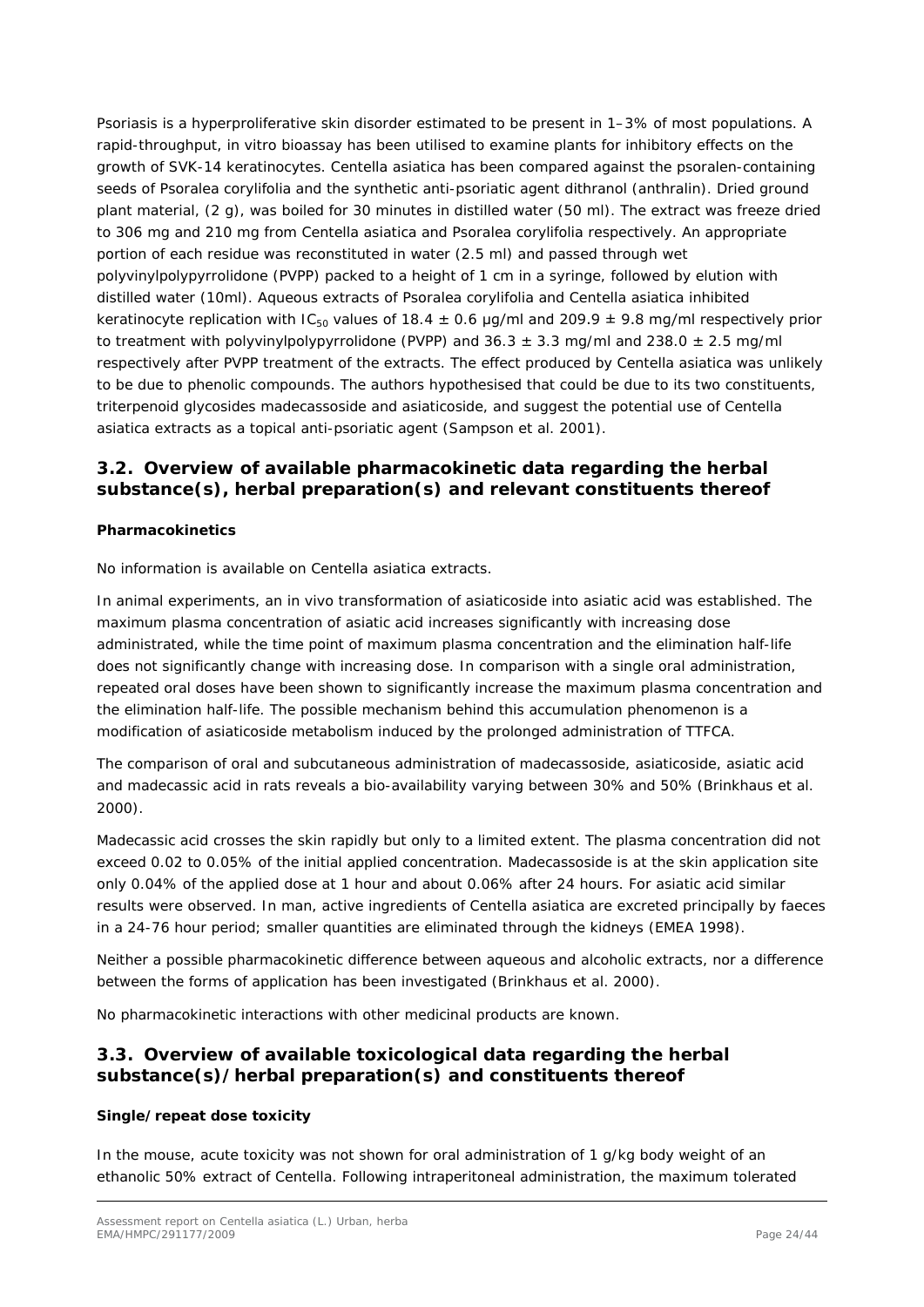dose (MTD) in mice was found by Dhar *et al.* (1968) to be 250 mg/kg body weight. Alcoholic extracts of Gotu Kola have shown no toxicity at doses of 350 mg/kg when given i.p. to rats (Alternative Medicine Review 2007).

The oral LD50 of a 70% ethanolic dry extract from Centella 6:1 in rats was found to be higher than 675 mg/kg body weight (ESCOP 2009).

In mice, a dose of 1 g/kg body weight of an alcoholic (50:50) *Centella asiatica* extract did not lead to any toxic effects (no raw data are available). No mortality were recorded. High concentrations of asiaticoside applied on derma did not give rise to any signs of systemic toxicity.

Chronic oral administration of the extract to rats at 150 mg/kg for 30 days led to no significant differences in body weight or consumption of food and water, nor to changes in plasma glucose, proteins, cholesterol or triglycerid levels, compared to controls. No macroscopic alteration in internal organs was evident (ESCOP 2009).

Repeated topical application of an asiaticoside mixture has been associated with a tumour-growthpromoting effect in mice Laerum and Iversen (1972). Since empirical material is lacking, it is not possible to extrapolate the data to humans.

#### **Cytoxicity and genotoxicity and antimutagenic effects**

Cytotoxic, genotoxic and antimutagenic effects of *Centella asiatica* water extracts have been investigated on *Salmonella typhimurium* TA98 and TA100 and in human lymphocytes. Edible parts of eight plants were washed well with water. The plant (300 g) was homogenised with 300 ml distilled water using a home-mixer, and the mixture was then centrifuged at 4°C, 9000 g for 30 minutes. The supernatants of the extract was freeze-dried and then stored at -20°C. *Centella asiatica* showed antimutagenic activity in the Ames test and any toxic activity (Yen *et al.* 2001).

Pure triterpenoids of *Centella asiatica* have been reported to cause alteration in gene expression in human fibroblast and recently asiaticoside has been shown to induce type I collagen synthesis in human dermal fibroblast. Leaf samples dried in the dark at 50°C for 48 hours were powdered. Powder (1 g) was extracted by sonication  $(3\times10$  min) with  $3\times10$  ml of 90% MeOH. The dried crude extract was dissolved in 90% MeOH and filtered (pore size: 0.45 μm) prior to HPLC analysis (Randriamampionona *et al.* 2007).

Asiaticoside has been implicated as a possible skin carcinogen in rodents after repeated topical application. Asiaticoside was tested for carcinogenicity by topical applications to the skin of hairless mice. A short-term tetrazolium test indicated that compound was weak carcinogens. The compound was painted twice weekly on the dorsal skin up to about 20 months; some of the mice had previously been initiated with a small dose of 20-methylcholanthrene (MCA). A control group which received only the solvent benzene after MCA initiation was also studied. These carcinomas did not appear before about 16 months of observation. Before this, the painted, MCA-initiated animals had a significantly lower number of papillomas of the skin than the corresponding control group with only benzene treatment. By systematic autopsy it was found that about 30% of the corresponding MCA-initiated, benzene or asiaticoside-treated animals had such neoplasms. Asiaticoside was used at a concentration of 0.10% in benzene. Asiaticoside dissolved in benzene gave an increased yield of papillomas and also 2.5% skin sarcomas of the animals, indicating an effect on the dermis as well. Asiaticoside did not produce necrosis or acantholysis of the skin and did not appear to be toxic (Laerum & Iversen 1972).

The antigenotoxic effect of *Centella asiatica* extract was studied on human lymphocytes using chromosomal aberrations and sister chromatid exchanges as parameters against the genotoxic effect induced by cyproterone acetate (CPA), a synthetic progestin known to be not only a genotoxic agent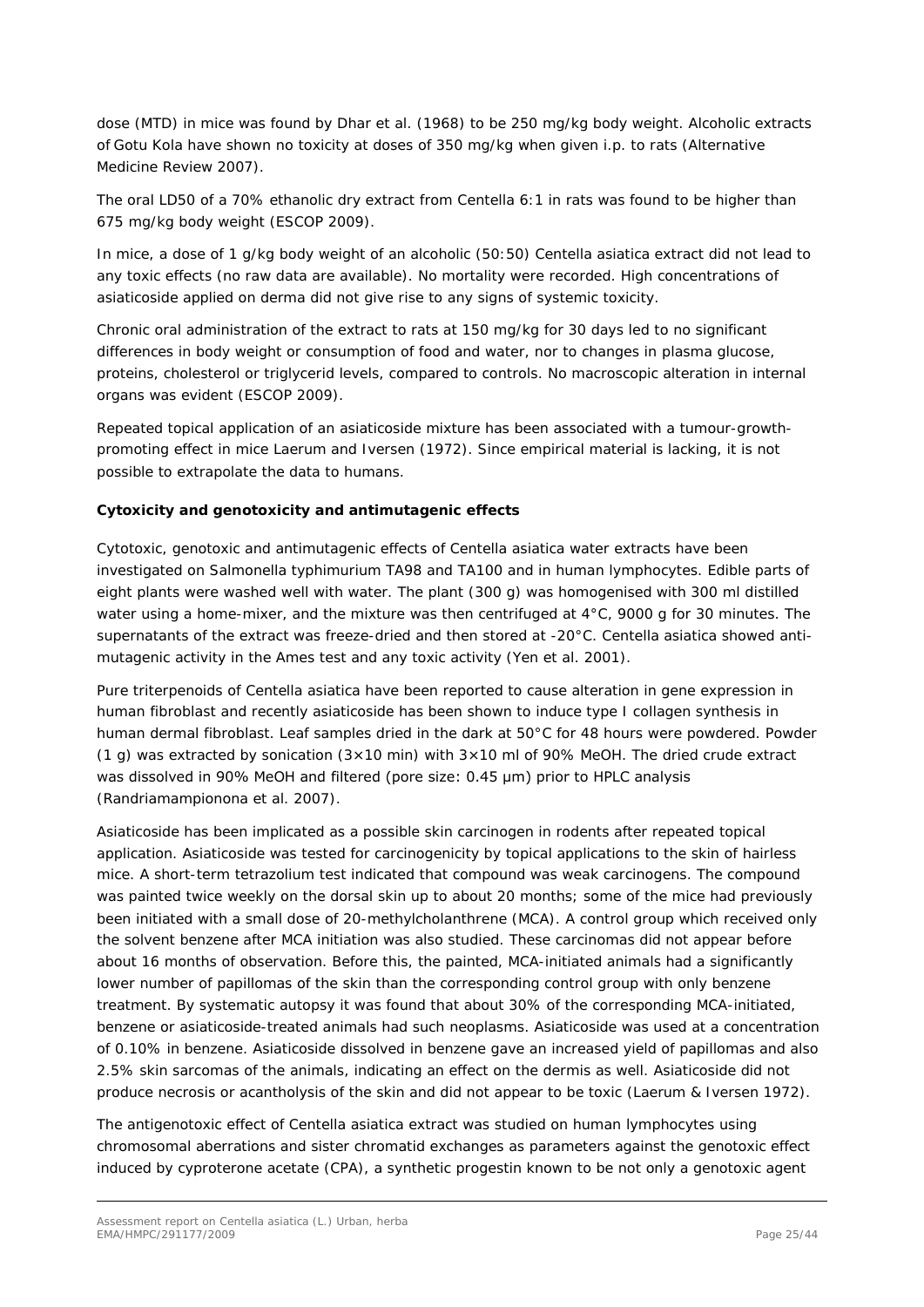but also a tumour initiating agent. *Centella asiatica* leaves were collected, dried and ground to fine powder. Extraction was performed by soaking samples (30 gm of dry weight) in 300 ml of acetone for 8-10 hours at 40-60°C in Soxhlet's apparatus. A clear dose dependent decrease in the genotoxic damage of CPA was observed, suggesting a protective role of *Centella asiatica* extract during CPA therapy. The results suggest that the leaf extract *per se* does not have genotoxic potential, but can modulate the genotoxicity of CPA on human lymphocytes *in vitro* (Siddique *et al.* 2008).

#### **Local tolerance**

A sensitising effect of the triterpene fraction potential cause of allergic contact dermatitis has been confirmed in animal experiments. Skin hyperkeratinisation at the application site has been observed after the application of high concentrations of asiaticoside applied on derma (EMEA 1998).

#### **Reproductive toxicity**

Poor information without details is available on reproductive toxicity and teratogenicity. *In vitro* fertility investigations indicate a detrimental effect of asiaticoside on human and rat sperm. Orally administered crude extract of *Centella asiatica* has been reported to significantly reduce fertility of female mice. Teratogenicity studies in rabbit with *Centella asiatica* extracts reported negative results (EMEA 1998).

*In vitro* anti-infertility activity against human and rat sperm has been described for the total saponin fraction. Asiaticoside and brahminoside are thought to be active components, although no spermicidal or spermostatic action has been demonstrated for the pure saponins. A crude Centella extract has been reported to significantly reduce the fertility of female mice when orally administered.

Teratogenicity studies were conducted in rabbits and they reported negative results for Centella extract containing asiatic acid, madecassic acid, madasiatic acid and asiaticoside (Barnes *et al.* 2007).

### <span id="page-25-0"></span>*3.4. Overall conclusions on non-clinical data*

### <span id="page-25-1"></span>**3.4.1. Pharmacodynamics**

#### *Centella asiatica extracts*

Several pharmacological activities of *Centella asiatica* extracts and of its chemical constituent asiaticoside have been observed in the laboratory animals.

#### **Studies on wound healing and collagen-proliferative effects, angiogenetic activity and antioxidant activity:**

Both topical (alcoholic extract) and systemic (by oral route) treatments with *Centella asiatica* extracts accelerate wound healing by stimulating epithelisation. The mechanisms involved seem to be: enhancement of collagen synthesis, stimulation of angiogenesis and antioxidant activity. These mechanisms are probably involved in the beneficial effects of *Centella asiatica* extracts in the treatment of chronic venous sufficiency.

A concentration-dependent antioxidant activity of various *Centella asiatica* extracts (ethanol, water and light petroleum) was observed. Ethanolic extracts seem to have the higher antioxidant activity followed by water extracts. Also methanolic extracts exert *in vitro* antioxidant activity. Phenolic compounds appear as main contributors to the antioxidative activities of *Centella asiatica*.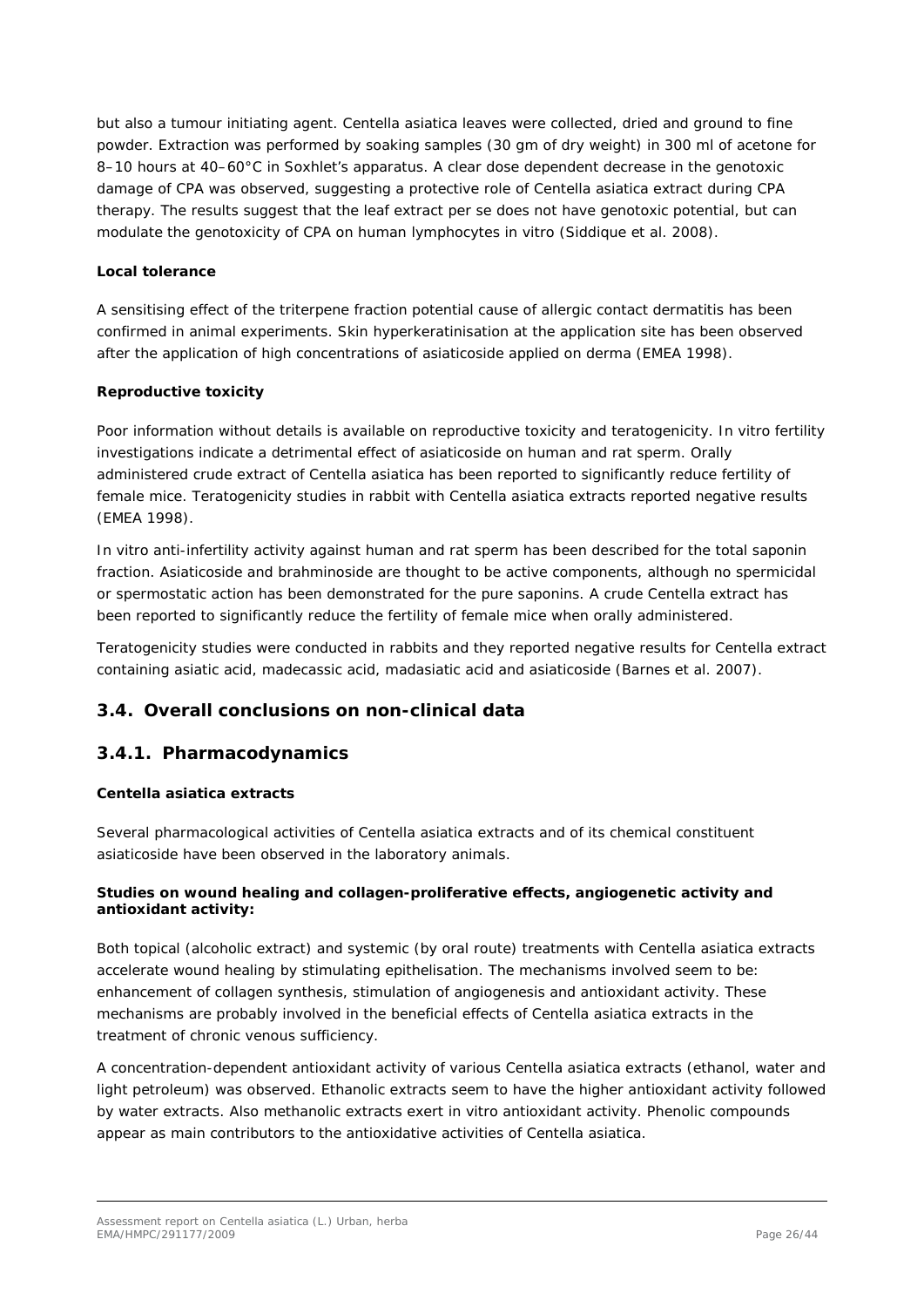**Studies on ulcer-protective and anti-ulcer effects, effects on cognitive function, psychoneuro-pharmacological profile, antimicrobial effects, immuno-modulatory effects, antinociceptive and anti-inflammatory effects, antiproliferative effects, antimutagenic effects:**

Ethanolic and water extracts exert ulcer-protective and anti-ulcer effects. An antioxidant mechanism has been suggested for this effect and asiaticoside may be the most active antiulcer ingredient.

Aqueous *Centella asiatica* extracts showed improvement in learning and memory apparently associated to antioxidant effects. At the same doses *Centella asiatica* is a potential adjuvant to antiepileptic drugs with the added advantage of preventing cognitive impairment. *Centella asiatica* fresh leaf juice showed to influence the neuronal morphology and to enhance memory retention of neonatal rats.

The psychoneuro-pharmacological activity includes anxiolytic-like effects (stimulating effect of GABA shown *in vitro* with ethanolic extract), improvement of recovery and increased axonal regeneration after nerve damage (orally administered ethanolic extract), and neuronal dendritic growth stimulating property (orally administered fresh juice leaf extract) in brain areas involved in memory and learning processes. It has been suggested that the ERK/RSK signalling pathway mediate central effects.

Both ethanolic and water extracts of *Centella asiatica* showed antibacterial effects against *Pseudomonas pyocyaneus*, *Trichoderma mentagrophytes*, *Entamoeba histolytica* and antiviral action against type II *Herpes simplex* virus. Due to its activity against the enteropathogens, the Ethanolic *Centella asiatica* extract has been suggested as an antidiarrhoeal drug.

*The Centella asiatica* methanolic extract has potential antibacterial activity to both gram positive *S. aureus* ATCC 25923 and methicillin resistant *S. aureus*.

Immuno-modulating activity with regard to both non-specific cellular and humoral immune responses has been shown with both ethanolic and water *Centella asiatica* extracts. Positive immuno-modulatory effects were demonstrated also with methanolic extracts. Effects on immune system could be due to a pectin contained in *Centella asiatica*.

Antinociceptive and anti-inflammatory effects of water extract of *Centella asiatica* were shown in a single study in rats.

Cardiovascular effects are described including studies showing cardioprotection with an ethanolic extract and anti-aggregation of platelets activity of a methanolic extract.

Concentration-dependent anti-tumoral activity was shown *in vitro* with methanolic crude extract of *Centella asiatica*. Fractions of extracts containing rosmarinic acid have the highest anti-tumoral activity.

A single experiment shows that a water extract of *Centella asiatica* is moderately antimutagenic against cyclophosphamide and chromium (Cr) induced genotoxicity.

Water extracts of *Centella asiatica* exert *in vitro* anti-hyperproliferative effects on keratinocytes suggesting the potential use of *Centella asiatica* extracts as a topical anti-psoriatic agent.

#### *Asiaticoside*

Asiaticoside exerts wound healing, anxiolytic and antiulcer effects. Wound healing might be due to the stimulation of angiogenesis as a result of the stimulation of VEGF production and the induction of type I collagen synthesis probably via the activation of the TβR1 kinase-independent Smad pathway.

In conclusion, pharmacological studies show that *Centella asiatica* extracts and its main compound possesses different pharmacobiological properties. Among these, the most important are **wound healing, antiulcer properties, and nootropic-like effects.** Pre-clinical pharmacological studies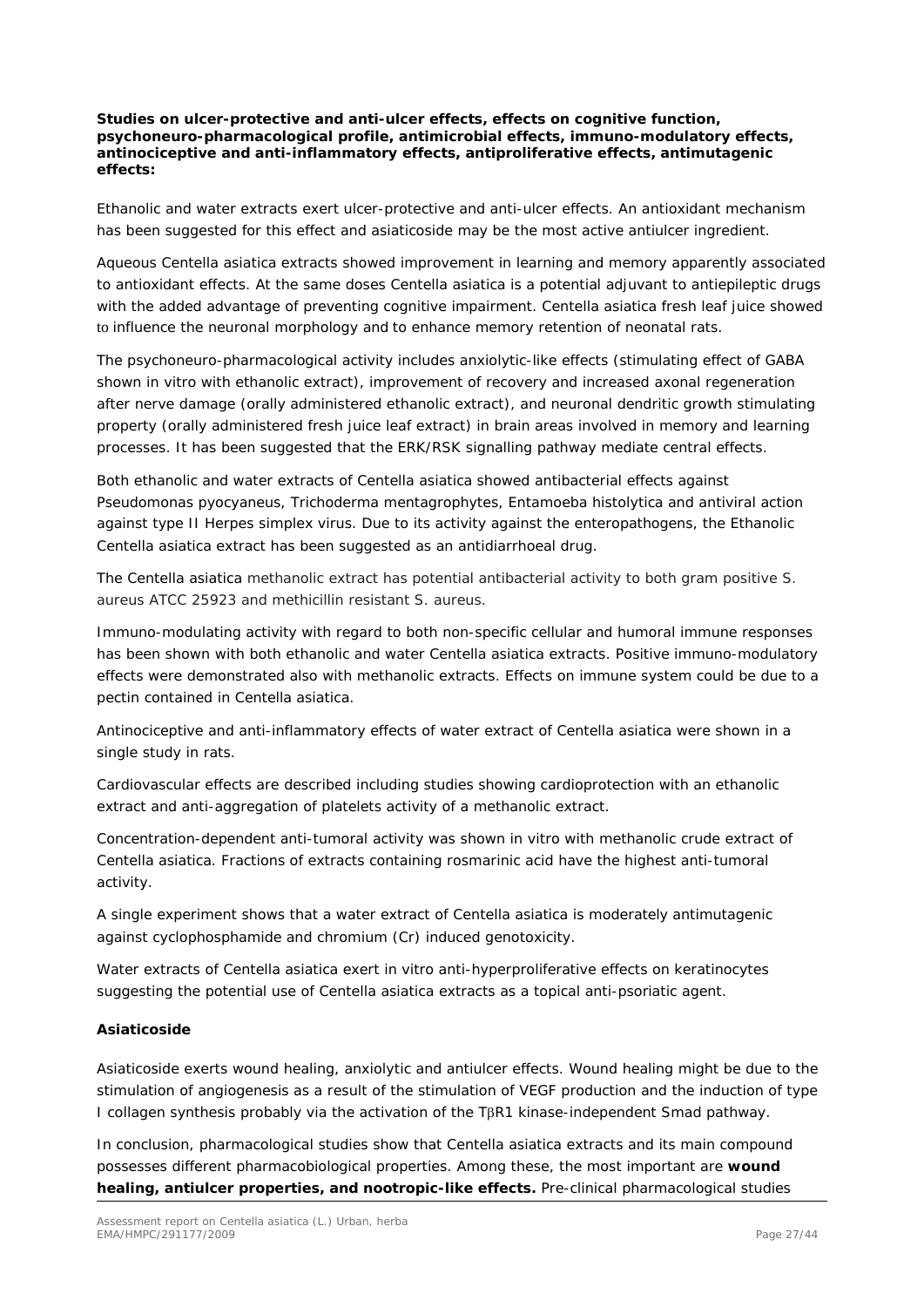designed to clarify the mechanism of action of *Centella asiatica* in treatment of CVI have not been performed, however, induction of type I collagen synthesis induced by asiaticoside could explain some positive effects.

### <span id="page-27-0"></span>**3.4.2. Pharmacokinetics**

In humans, after single oral administration of TTFCA 30-60 mg, asiatic acid reaches maximum plasma levels at about 4.2-4.5 hours. Plasma half-live is about 2.2-3.4 hours. No detectable saponin is present 24 hours after single dosing. After repeated doses higher peak plasma concentrations, longer halflives, and greater area-under-the curve values are observed. In animal experiments, an *in vivo*, transformation of asiaticoside into asiatic acid occurs. After oral or subcutaneous administration of madecassoside, asiaticoside, asiatic acid and madecassic acid in rats, the bio-availability is varying between 30% and 50%, respectively.

Minimal cutaneous absorption of active principles has been demonstrated. Active ingredients of *Centella asiatica* have minimal dermal absorption and they are excreted principally by faeces except for smaller quantities through the kidneys. No pharmacokinetic interactions are reported.

In animal experiments, an *in vivo* transformation of asiaticoside into asiatic acid was established. The maximum plasma concentration of asiatic acid increases significantly with increasing dose administrated, while the time point of maximum plasma concentration and the elimination half-life does not significantly change with increasing dose. In comparison with a single oral administration, repeated oral doses have been shown to significantly increase the maximum plasma concentration and the elimination half-life. The possible mechanism behind this accumulation phenomenon is a modification of asiaticoside metabolism induced by the prolonged administration of TTFCA.

The comparison of oral and subcutaneous administration of madecassoside, asiaticoside, asiatic acid and madecassic acid in rats reveals a bio-availability varying between 30% and 50% (Vogel *et al.* 1990).

### <span id="page-27-1"></span>**3.4.3. Toxicology**

*Centella asiatica* water extract showed anti-mutagenic activity. Pure triterpenoids of *Centella asiatica*  have been reported to cause alteration in gene expression in human fibroblasts. Repeated topical application of an asiaticoside mixture has been associated with a tumour-growth-promoting effect in mice. A recent study suggests that the leaf extract *per se* does not have a genotoxic potential.

The sensitising effect of the triterpene fraction could be the potential cause of allergic contact dermatitis.

No toxic effects after acute oral administration of 1 g/kg body weight of an ethanolic 50% extract of *Centella*. Alcoholic extracts of Gotu Kola have shown no toxicity at doses of 350 mg/kg when given i.p. to rats.

The total saponin fraction and asiaticoside cause *in vitro* detrimental effects on human and rat sperm. Orally crude extract of *Centella asiatica* significantly reduces fertility of female mice. Teratogenicity studies in rabbit with *Centella asiatica* extracts reported negative results. Teratogenicity studies were conducted in rabbits and they reported negative results for *Centella* extract containing asiatic acid, madecassic acid, madasiatic acid and asiaticoside.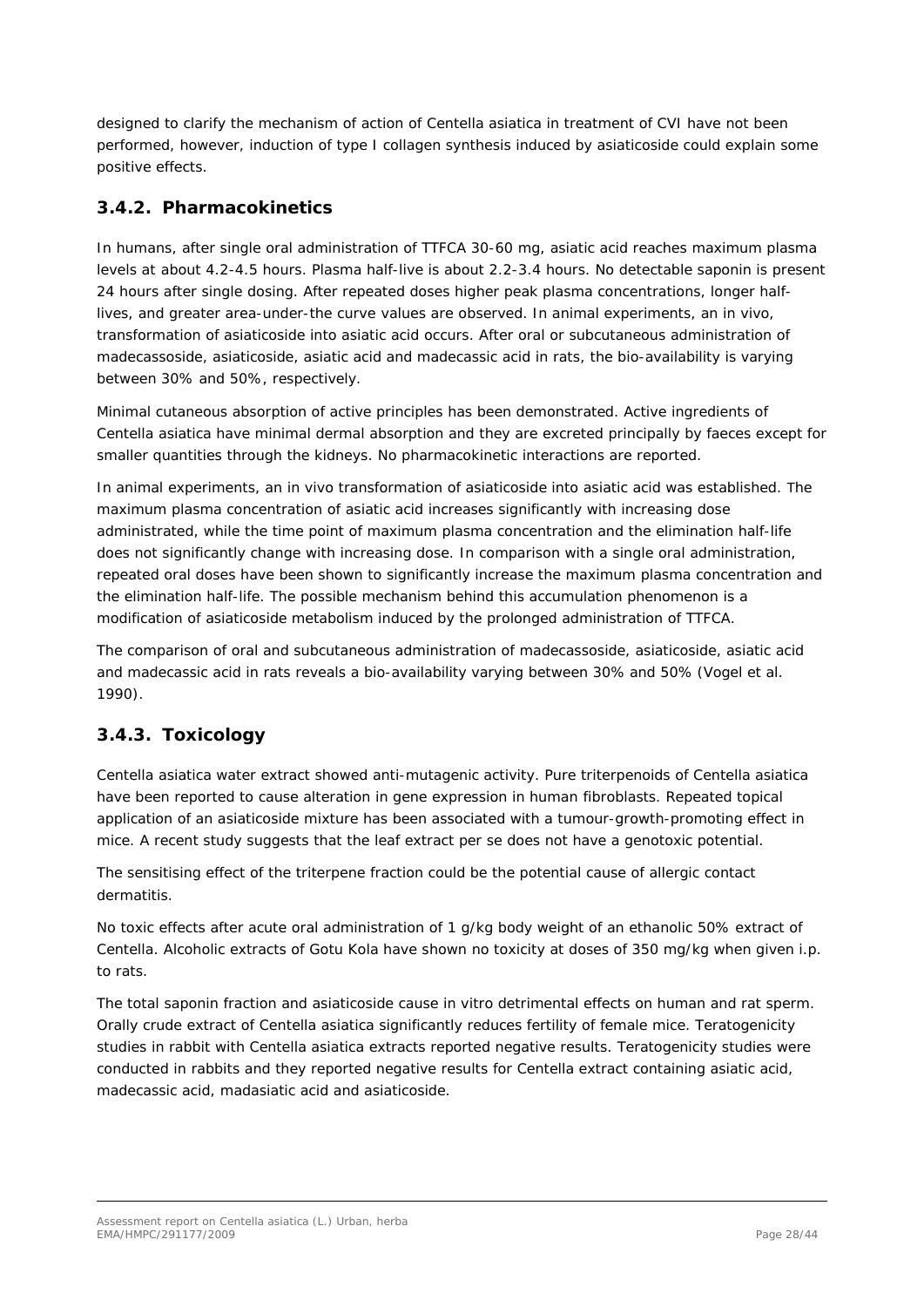# <span id="page-28-0"></span>**4. Clinical Data**

### <span id="page-28-1"></span>*4.1. Clinical Pharmacology*

### <span id="page-28-2"></span>**4.1.1. Overview of pharmacodynamic data regarding the herbal substance(s)/preparation(s) including data on relevant constituents**

### **TTFCA in chronic venous insufficiency (CVI)**

TTFCA 30 mg twice daily for three months, reduced in humans serum enzymes involved in mucopolysaccharide metabolism in patients with varicose veins causing a protecting effect.

Six studies, 4 of which being RCTs, assessing the efficacy of TTFCA in CVI patients at any stage of the disease have been considered. Overall 357 patients were enrolled in all six studies. Five of the six studies were randomised and results compared with placebo. The endpoints investigated were: filtration rate,  $PO_2$ ,  $PCO_2$ , resting flux, permeability, oedema, ankle swelling, and subjective symptoms. The results show that treatment with TTFCA improves the endpoints investigated. The doses used were ranging between 60 and 180 mg/day generally divided in two or three times during the day. The period of treatment was between 2 and 8 weeks; the median period of treatment in the six studies was about 6 weeks; the median period of treatment calculated per patient was 7.14 weeks (Table 3).

In another study the combination of alpha tocopherol, rutin, melilotus, and *Centella asiatica* (TTFCA) in the treatment of thirty patients with CVI randomised in two groups of fifteen subjects (control and treatment group) was investigated. Therapeutic efficacy and tolerability have been valued after 15 and 30 days of treatment. At the end of the observation period, a significant improvement of clinical symptoms was obtained, characterised by a diminution of the sovrafascial oedema [\(Cataldi](http://www.ncbi.nlm.nih.gov/sites/entrez?Db=pubmed&Cmd=Search&Term=%22Cataldi%20A%22%5BAuthor%5D&itool=EntrezSystem2.PEntrez.Pubmed.Pubmed_ResultsPanel.Pubmed_DiscoveryPanel.Pubmed_RVAbstractPlus) *et al.* 2001) (Table 3).

Incandela *et al.* published in 2001 a review on the effects of TTFCA in improving venous wall alterations in chronic venous hypertension and in protecting the venous endothelium. The authors concluded that TTFCA is active on the microcirculation in venous and diabetic microangiopathy and that signs and symptoms of venous hypertension and oedema are also improved by treatment. The remodelling on collagen synthesis is cited as one of the possible mechanisms of actions of TTFCA in the remodelling of echolucent plaques at the carotid and femoral bifurcation. TTFCA was considered safe and well tolerated [\(Incandela](http://www.ncbi.nlm.nih.gov/sites/entrez?Db=pubmed&Cmd=Search&Term=%22Incandela%20L%22%5BAuthor%5D&itool=EntrezSystem2.PEntrez.Pubmed.Pubmed_ResultsPanel.Pubmed_DiscoveryPanel.Pubmed_RVAbstractPlus) *et al.* 2001a).

A study was designed to evaluate whether TTFCA, was effective, by modulating collagen production, in a period of 12 months, increasing the echogenicity of echolucent plaques at the femoral bifurcation. TTFCA was used at the dose of 60 mg three times daily (oral tablets). 60 subjects were recruited: 26 completed the study in the treatment group and 24 in the placebo group. No significant changes were observed in controls while a qualitative increase in homogenicity was observed in the TTFCA group. Plaque size measured at the beginning and at the end of the study showed a median increase in size, in controls (23%; range 0%-44%); it was unchanged in the TTFCA group (variation 7%; 4%-26%). In conclusion in the treatment group plaques increased in echogenicity and in homogenicity; size and stenosis remained unchanged. For the authors these observations indicate a positive action of TTFCA on the stabilisation of hypoechoic, low-density femoral plaques [\(Incandela](http://www.ncbi.nlm.nih.gov/sites/entrez?Db=pubmed&Cmd=Search&Term=%22Incandela%20L%22%5BAuthor%5D&itool=EntrezSystem2.PEntrez.Pubmed.Pubmed_ResultsPanel.Pubmed_DiscoveryPanel.Pubmed_RVAbstractPlus) *et al.* 2001b).

Fifty patients with diabetic microangiopathy were studied by laser Doppler flowmetry (measuring skin blood flow at rest) (RF) and the venoarteriolar response (VAR), by transcutaneous PO<sub>2</sub> and PCO<sub>2</sub> measurements, and by capillary permeability evaluation (rate of ankle swelling [RAS]). Thirty of these patients were treated for 6 months with TTFCA (60 mg twice daily). A control group of ten patients was treated with placebo and another group of ten patients was left without treatment thus acting as a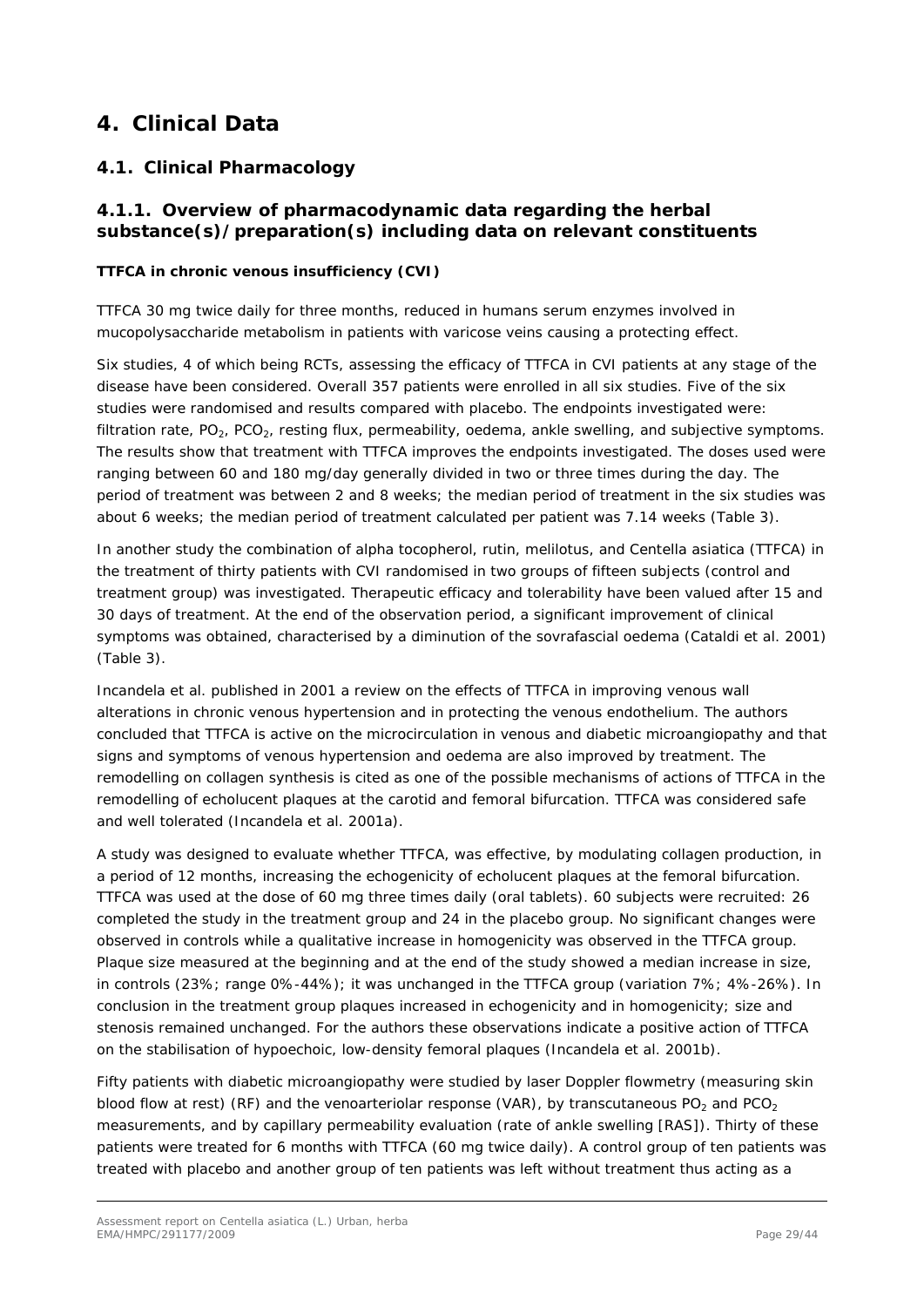second control group. After six months there were no significant changes in the two control groups. There was a significant improvement of microcirculatory parameter in patients treated with TTFCA. RF (abnormally increased at the beginning of the treatment) decreased, and the VAR (impaired at the beginning of the study) improved.  $PO<sub>2</sub>$  increased and  $PCO<sub>2</sub>$  decreased the abnormally increased capillary permeability was also improved (decreased). The data showed that TTFCA was useful in diabetic microangiopathy by improving microcirculation and decreasing capillary permeability and protects against the deterioration of microcirculation due to diabetic microangiopathy (Cesarone *et al.* 2001).

### <span id="page-29-0"></span>**4.1.2. Assessor's overall conclusions on pharmacodynamic data regarding the herbal substance(s)/preparation(s) including data on relevant constituents**

Chronic treatment with TTFCA 30 mg, reduced in humans serum enzymes involved in mucopolysaccharide metabolism in patients with varicose veins. TTFCA at oral doses ranging between 60 and 180 mg/day for a period of treatment between 2 and 8 weeks improves filtration rate,  $PQ<sub>2</sub>$ , PCO<sub>2</sub>, resting flux, permeability, oedema, ankle swelling in CVI patients.

TTFCA improves venous wall alterations in chronic venous hypertension protecting the venous endothelium. TTFCA is active on the microcirculation in venous and diabetic microangiopathy and signs and symptoms of venous hypertension and oedema are also improved by treatment. The remodelling on collagen synthesis is cited as one of the possible mechanisms of actions of TTFCA in the remodelling of echolucent plaques at the carotid and femoral bifurcation.

Fifty patients with diabetic microangiopathy were studied by laser Doppler flowmetry (measuring skin blood flow at rest) (RF) and the venoarteriolar response (VAR), by transcutaneous PO<sub>2</sub> and PCO<sub>2</sub> measurements, and by capillary permeability evaluation (rate of ankle swelling [RAS]). TTFCA (60 mg twice daily) induced a significant improvement of microcirculatory parameters: TTFCA decreases resting flux (abnormally increased at the beginning of the treatment), and improves VAR (impaired at the beginning of the study); increases  $PO<sub>2</sub>$  and decreases  $PCO<sub>2</sub>$ .

### <span id="page-29-1"></span>**4.1.3. Overview of pharmacokinetic data regarding the herbal substance(s)/preparation(s) including data on relevant constituents**

No information is available on *Centella asiatica* extracts.

In a randomised cross-over study involving 12 subjects, Grimaldi investigated the absorption behaviour of TTFCA following both single and repeated oral doses (30 and 60 mg). The results suggest that active ingredients in TTFCA are well absorbed in human volunteers (Grimaldi *et al.* 1990). After single oral administration of the extract, maximum plasma levels of asiatic acid were reached at 4.5 and 4.2 hours, with 30 and 60 mg, respectively. Plasma half-lives were 2.2 hours in the 30-mg dose and 3.4 hours in the 60-mg dose. No detectable saponin was present 24 hours after single dosing. After repeated doses (7-day treatment) higher peak plasma concentrations, longer half-lives, and greater area-under-the curve values were observed.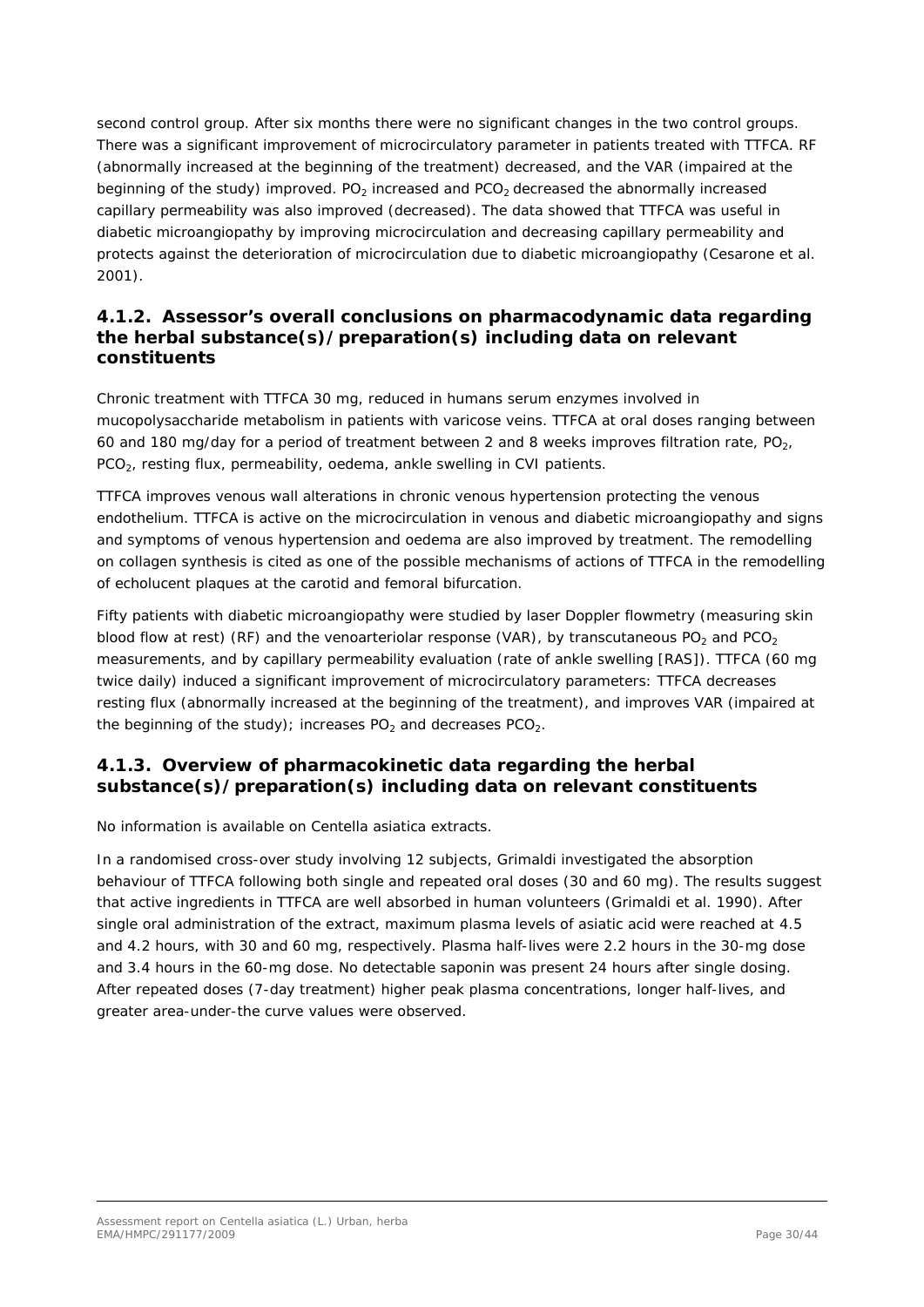### <span id="page-30-0"></span>*4.2. Clinical Efficacy*

### <span id="page-30-1"></span>**4.2.1. Dose response studies**

Three dose-response studies were published. These studies show that the *Centella asiatica* extract TTFCA ameliorated the endpoints investigated. The doses used were ranging between 60 and 180 mg/day generally divided in two or three (see Table 3).

### <span id="page-30-2"></span>**4.2.2. Clinical studies (case studies and clinical trials)**

*Centella* is stated to be valuable in the treatment of wide range of ailments, such as: chronic venous insufficiency, periodontitis, ulcer cicatrisation and burns recovery, anxiety, atherosclerosis.

This paragraph is describes the following studies:

- A) Reviews of the clinical studies on CVI
- B) Clinical studies on the effects on CVI
- C) Clinical studies on other indications (Ulcer cicatrisation and burns recovery; anxiety; atherosclerosis)
- D) A clinical study on psoriasis
- E) Clinical studies with combined products containing *Centella asiatica* (Periodontitis; Mild to moderate atopic dermatitis)
- F) Cosmetic studies on skin ageing

Clinical studies were published describing the use of the following preparations containing *Centella asiatica* extracts:

- TTFCA (total triterpenoid fraction of *Centella asiatica*)
- TECA (titrated extract of *Centella asiatica*);
- MADECASSOL® (gauze (10 x 10cm) impregnated with a mixture of titrated extract of *Centella asiatica*)
- The above mentioned extracts are different declaration used to designate the same type of extract containing asiaticosides (40%), asiatic acid (29-30%), madecassic acid (29-30%) and madasiatic acid (1%);
- Gotu kola extract
- Combined product with Alpha tocopherol, Rutin, Melilotus, and *Centella asiatica* (TTFCA)
- Combined alcoholic extract from *Centella asiatica* and *Punica granatum*
- Ointment containing *Mahonia aquifolium*, *Viola tricolor* and *Centella asiatica*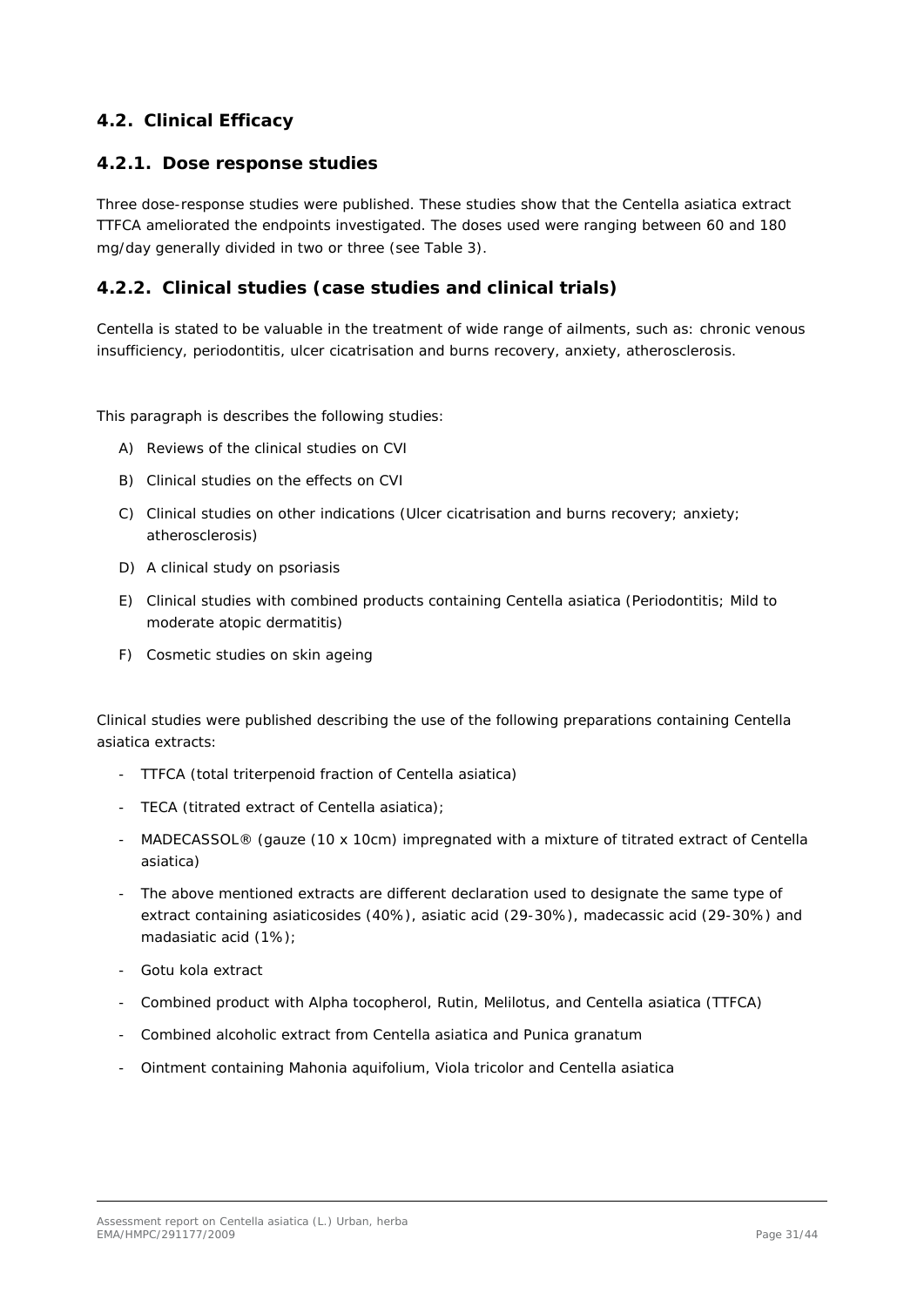#### **Varicose veins**

Varicose veins are the most common manifestation of CVI, affecting 25% of women and 15% of men. Varicose veins are swollen, twisted, painful veins that have filled with an abnormal collection of blood. In normal veins, valves in the vein keep blood moving forward toward the heart. With varicose veins, the valves do not function properly, allowing blood to remain in the vein. Pooling of blood in a vein causes it to enlarge.

Current treatments include measures primarily aimed at reducing venous hypertension and preventing progression to chronic inflammation and ulcerations. Surgical procedures including saphenous vein stripping, legation of the saphenofemoral junction, and ambulatory phlebectomy are effective in the treatment of varicose veins but are associated with a high complication rate and recovery time.

*Centella asiatica* (TTFCA; 30 mg twice daily for three months) reduced serum enzymes involved in mucopolysaccharide metabolism (betaglucuronidase, beta-N-acetylglucosaminidase and arylsulfatase) in patients with varicose veins causing a protecting effect on connective tissue of varicosities and showing regulatory effects of the extract of *Centella asiatica* on metabolism in the connective tissue of the vascular wall (Arpaia *et al.* 1990).

#### **Chronic venous insufficiency (CVI)**

CVI is a common disorder that affects the veins of the legs. It is a long-term condition in which the veins do not send adequately the blood from the legs back to the heart. In people with CVI, the veins do not work properly and blood pools in the legs, leading to increased pressure in the veins and alteration of blood flow to the legs and feet. It occurs because of partial vein blockage or blood leakage around one or more valves of the veins, which are damaged, or blocked from a clot (deep vein thrombosis).

Risk factors for venous insufficiency include: genetic factors, age, sex (women), obesity, pregnancy, works implying prolonged sitting or standing.

Symptoms can be mild or severe and include leg heaviness and/or cramping in legs, itching, tingling, pain (worsening when standing), dilated or unsightly veins, oedema (swelling), skin colour changes and rashes on the legs and ankles, superficial varicose veins, recurrent skin infections and chronic ulcers.

As CVI results from venous hypertension secondary to superficial or deep venous valvular reflux, treatment modalities are aimed at reducing venous valvular reflux. Compression therapy using pumps, bandaging, and/or graded compression stockings is the mainstay of treatment for CVI. Long periods of sitting or standing should be avoided and care has to be taken of wounds and infections, if occur. Pharmacologic agents such as diuretics and topical steroid creams reduce swelling and pain short term but offer no long-term treatment advantage. Herbal substances may ameliorate the symptoms but vary in their efficacy, quality, and safety. Several randomised controlled trials using horse chestnut seed extract containing aescin have shown short-term improvement in signs and symptoms of CVI. Endovascular and surgical techniques aimed at treatment of primary and secondary venous valvular reflux have been shown to improve venous haemodynamics promoting healing of venous ulcers and improving quality of life. The newer endovascular treatments of varicose veins using laser, radiofrequency ablation, and chemical foam sclerotherapy show some promise.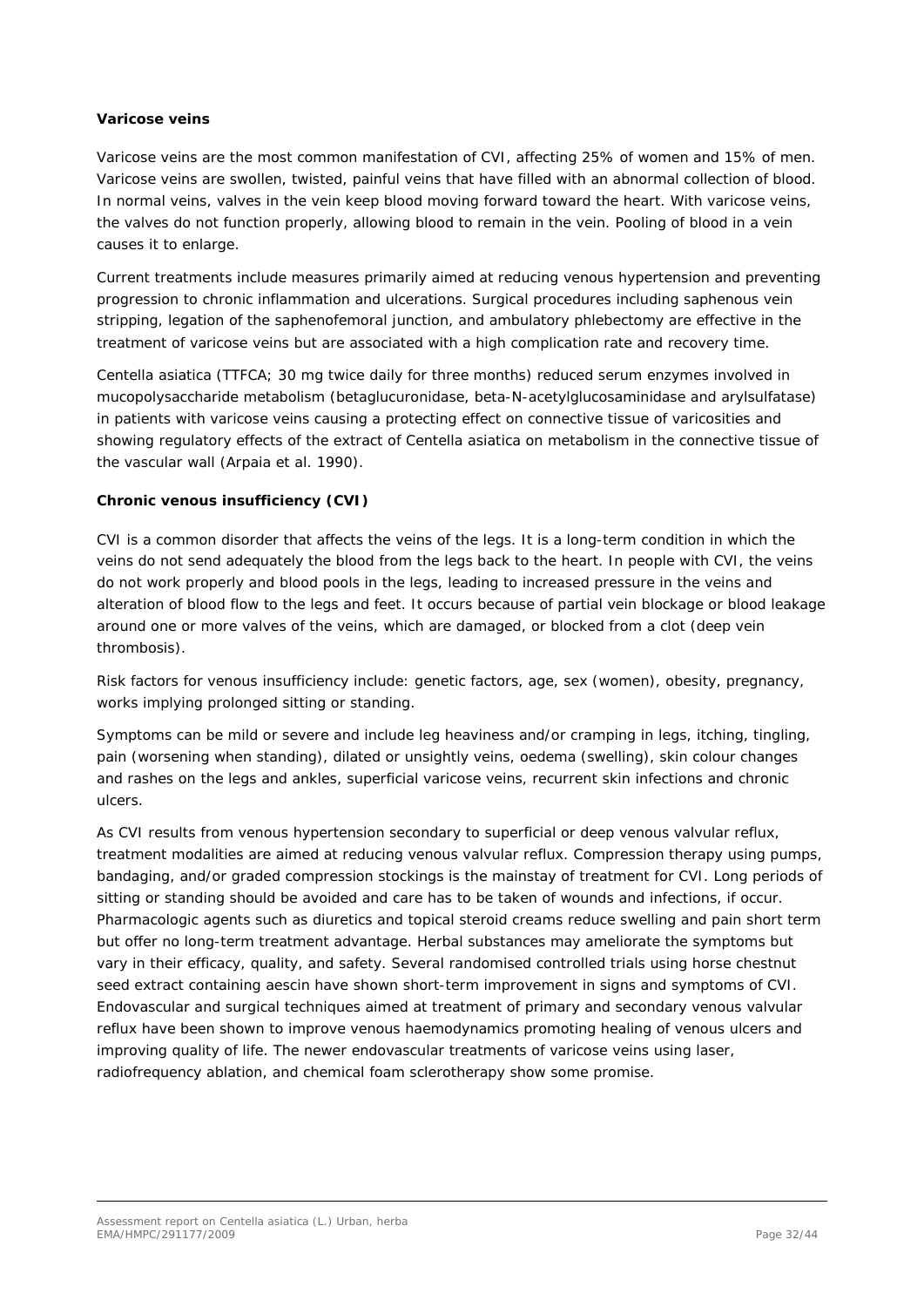#### **A) Reviews of** *Centella asiatica* **clinical studies on CVI**

Three reviews with comments on effects of *Centella asiatica* on CVI have been published. One of them is centred on *Centella asiatica* and the two others report general comments on the protecting effects of different substances on CVI.

A Cochrane review to assess the efficacy of oral or topical phlebotonics was published in 2005; studies published from January 1966 to April 2005 were analysed. Randomised, double blind, placebocontrolled trials (RCTs) assessing the efficacy of *Centella asiatica* and other phlebotonics such as rutosides, hidrosmine, diosmine, calcium dobesilate, chromocarbe, disodium flavodate, French maritime pine bark extract, grape seed extract and aminaftone in CVI patients at any stage of the disease were collected. The effects of treatment were estimated by relative risk or by standardised mean differences (SMD) by applying a random effects statistical model. Sensitivity analyses were also performed. Fifty-nine RCTs of oral phlebotonics were included, but only 44 trials involving 4413 participants contained quantifiable data for the efficacy analysis: 23 of rutosides, ten of hidrosmine and diosmine, six of calcium dobesilate, two of *Centella asiatica*, one of French maritime pine bark extract, one of aminaftone and one of grape seed extract. Outcomes included oedema, venous ulcers, trophic disorders, subjective symptoms (pain, cramps, restless legs, itching, heaviness, swelling and paraesthesias), global assessment measures and side effects. The authors concluded that there was not enough evidence to globally support the efficacy of phlebotonics for CVI. There is a suggestion of some efficacy of phlebotonics on oedema but this is of uncertain clinical relevance. Due to the limitations of current evidence, there is a need for further randomised, controlled clinical trials with greater attention paid to methodological quality. *Centella asiatica* effects were assessed in two studies. One study showed non-significant results compared with placebo in the dichotomous variable heaviness. The other study showed favourable results for *Centella asiatica* in the dichotomous variable global assessment by the patient [\(Martinez](http://www.ncbi.nlm.nih.gov/sites/entrez?Db=pubmed&Cmd=Search&Term=%22Martinez%20MJ%22%5BAuthor%5D&itool=EntrezSystem2.PEntrez.Pubmed.Pubmed_ResultsPanel.Pubmed_DiscoveryPanel.Pubmed_RVAbstractPlus) *et al.* 2005).

A more recent review has been focused on CVI and in particular on drugs that have been evaluated by randomised prospective controlled trials. Horse chestnut seed extracts, flavonoids, red vine leaves extracts, TTFCA, procianidins, calcium dobesilate, and pentoxifylline are discussed together with the microcirculatory effects of compression therapy using bandages or stockings. The review comments that the major microcirculatory effects that have been shown are the reduction of capillary filtration rate and improvements in levels of transcutaneous partial pressures of oxygen and carbon dioxide  $(TCPO<sub>2</sub>)$  and TcPCO<sub>2</sub>). Data suggest that a combination of pharmacologic and compression therapy may have some additive effects. The review analyses two controlled studies carried out on the efficacy of TTFCA. The author underlines that data support TTFCA having a favourable effect on cutaneous microcirculation improving capillary filtration rate, ankle circumference, and ankle oedema decreased, with the higher dosage (120 mg per day) being more effective (Wollina *et al.* 2006).

#### **B) Clinical studies on the effects on CVI**

#### **TTFCA**

Six studies assessing the efficacy of TTFCA in CVI patients at any stage of the disease have been considered. Five studies were randomised and results compared with. The endpoints investigated were: filtration rate, PO2, PCO2, resting flux, permeability, oedema, ankle swelling, and subjective symptoms. These studies show that TTFCA ameliorated the endpoints investigated and where different doses were used dose-relation improving effects were showed. The doses used were ranging between 60 and 180 mg/day generally divided in two or three times. The total number of patients treated in the six studies was 357. The period of treatment was between 2 and 8 weeks; the median period of treatment in the six studies was about 6 weeks; the median period of treatment calculated for patient was 7.14 weeks (Table 3).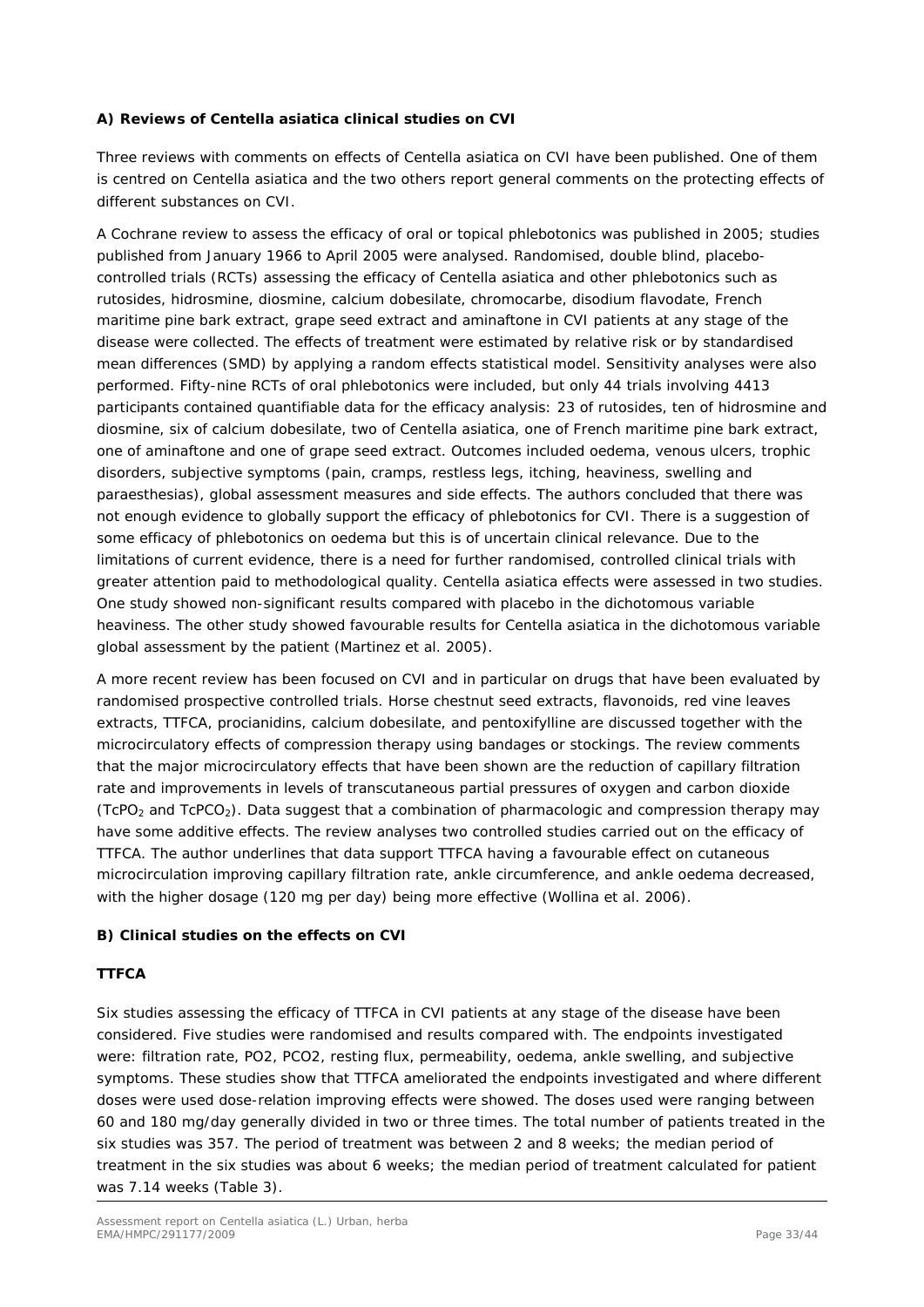#### **TECA**

A multicenter, randomised, double-blind versus placebo study was conducted to investigate on the effects of the TECA in the treatment of venous insufficiency. Ninety-four patients suffering from venous insufficiency of the lower limbs were recruited and divided in three groups treated with TECA 120 mg/day, TECA 60 mg/day, or placebo, respectively. The treatment period was two months. A significant difference (p less than 0.05) in favour of TECA was shown for the symptoms of heaviness in the lower limbs and oedema, as well as for the overall evaluation by the patient. The venous distensibility was improved for the TECA groups but aggravated for the placebo group [\(Pointel](http://www.ncbi.nlm.nih.gov/sites/entrez?Db=pubmed&Cmd=Search&Term=%22Pointel%20JP%22%5BAuthor%5D&itool=EntrezSystem2.PEntrez.Pubmed.Pubmed_ResultsPanel.Pubmed_DiscoveryPanel.Pubmed_RVAbstractPlus) *et al.* 1987).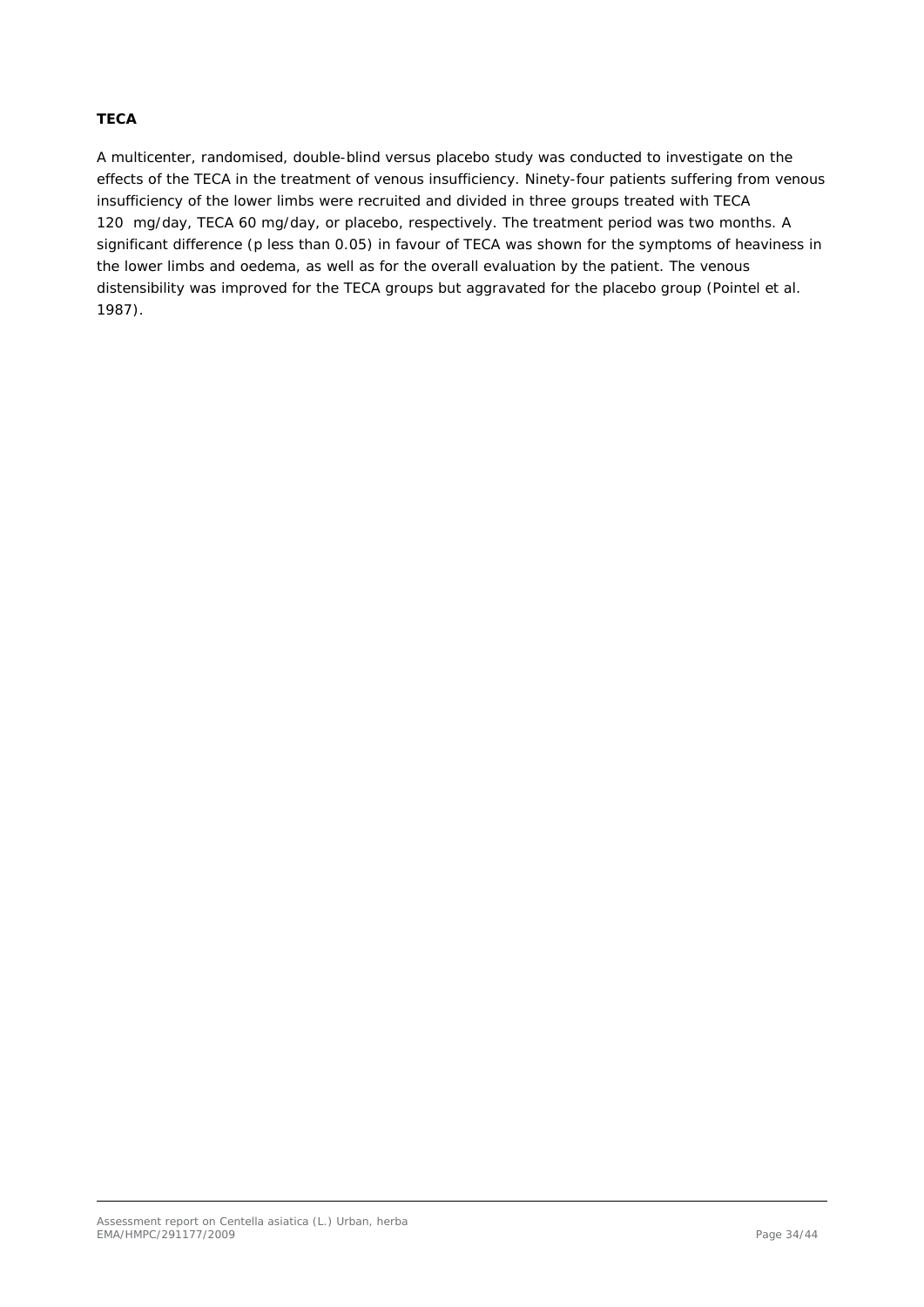Table 3. Clinical studies on TTFCA in the therapy of CVI.

| Indication                                | N° subjects                                                                                                                   | Randomisation<br>and control                                                            | Endpoints                                                                     | Posology and<br>Duration of<br>treatment      | Statistical<br>analysis | Efficacy                                                                                                                           | Authors                     |
|-------------------------------------------|-------------------------------------------------------------------------------------------------------------------------------|-----------------------------------------------------------------------------------------|-------------------------------------------------------------------------------|-----------------------------------------------|-------------------------|------------------------------------------------------------------------------------------------------------------------------------|-----------------------------|
| Venous<br>hypertension                    | 10 normal<br>controls<br>22 pts with<br>moderate<br>venous<br>hypertension<br>12 pts with<br>severe<br>venous<br>hypertension | Healthy<br>subjects                                                                     | Permeability,<br>microcirculatory<br>parameters and<br>subjective<br>symptoms | 60 mg twice/day<br>2 weeks                    | Yes                     | Improvement of capillary<br>permeability and<br>microcirculation and<br>signs and symptoms                                         | Belcaro et al. i G.1990     |
| Venous<br>hypertensive<br>microangiopathy | 90 patients                                                                                                                   | Placebo<br>Double blind<br>Randomisation                                                | Resting<br>perimalleolar skin<br>flux, $PO2$ , $PCO2$                         | 30 mg and<br>60 mg<br>twice daily<br>2 months | Yes                     | Dose-dependent<br>improvement of resting<br>perimalleolar skin flux,<br>increase of $PO2$ ,<br>decrease of PCO <sub>2</sub>        | Cesarone et al. 1994        |
| Venous<br>Hypertension                    | 10 normal<br>controls<br>52 patients                                                                                          | Placebo and<br>health<br>subjects<br><b>Blindness not</b><br>specified<br>Randomisation | Capillary filtration<br>rate, ankle<br>oedema,<br>subjective<br>symptoms      | 30 mg and<br>60 mg<br>thrice daily<br>4 weeks | Yes                     | Dose related<br>improvement of signs<br>and symptoms was well<br>correlated with that of<br>CFR and ankle oedema                   | De Sanctis et al. 2001      |
| Venous<br>microangiopathy                 | 40 patients                                                                                                                   | Placebo<br><b>Blindness not</b><br>specified<br>Randomisation                           | Resting flux, PO <sub>2</sub> ,<br>PCO <sub>2</sub> , leg volume              | 60 mg twice/day<br>6 weeks                    | Yes                     | Improvement of<br>microcirculation and leg<br>volume associated with<br>decrease in local<br>filtration and reduction<br>of oedema | Cesarone MR, et al.<br>2001 |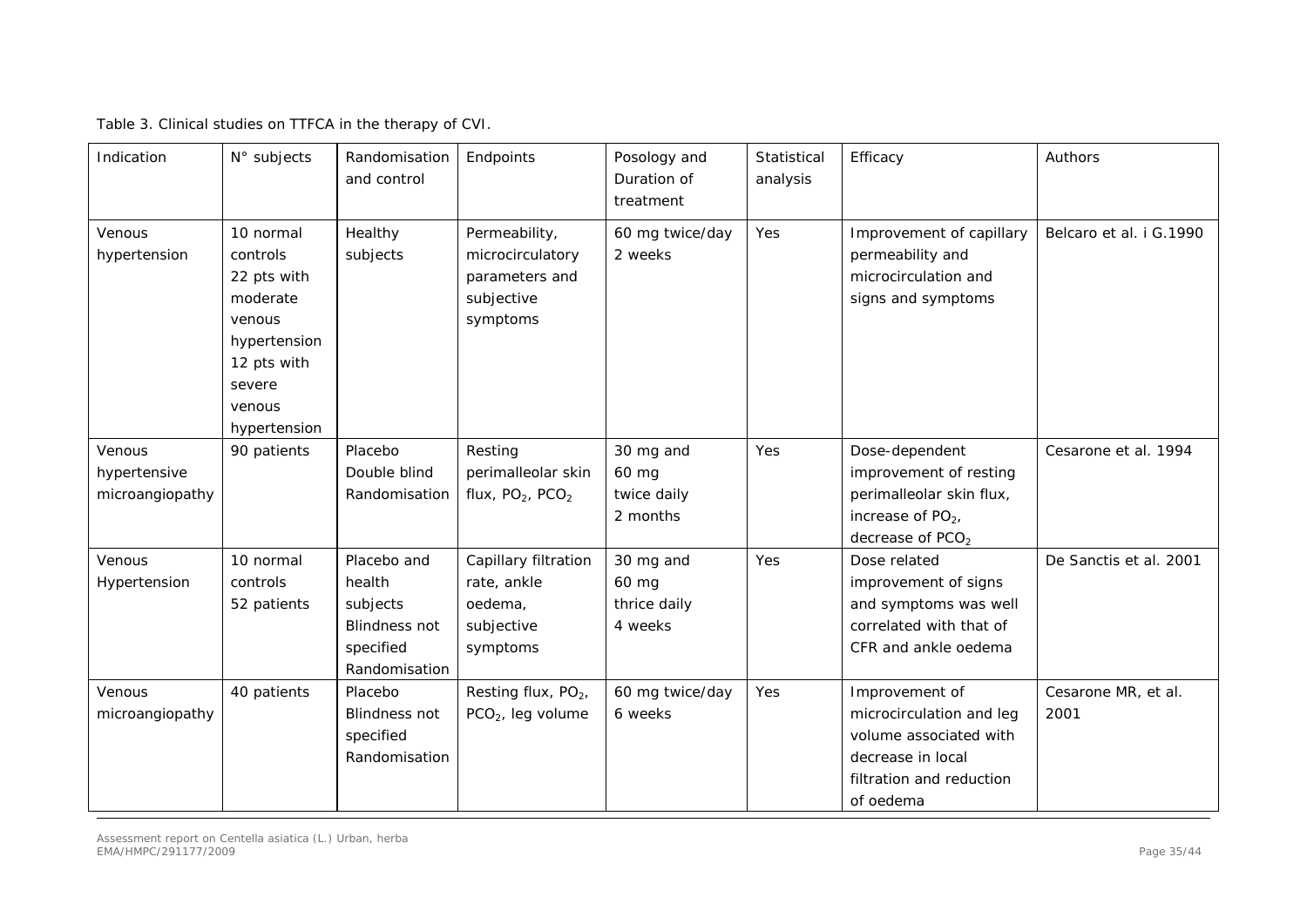| <b>Venous</b>   | 40 patients | Placebo              | Resting flux, ankle  | 60 mg twice/day  | Yes | Improvement of           | Cesarone et al. 2001  |
|-----------------|-------------|----------------------|----------------------|------------------|-----|--------------------------|-----------------------|
| hypertension    |             | <b>Blindness not</b> | swelling, skin flux, | 8 weeks          |     | microcirculation, ankle  |                       |
| and             |             | specified            | symptoms             |                  |     | swelling and oedema      |                       |
| microangiopathy |             | Randomisation        |                      |                  |     |                          |                       |
| <b>Venous</b>   | 99 patients | Placebo              | Transcutaneous       | 60 mg and        | Yes | Dose related             | Incandela et al. 2001 |
| hypertension    |             | Single blind         | $PO2$ , $PCO2$ ,     | 120 mg twice     |     | improvement of           |                       |
|                 |             | Randomisation        | venoarteriolar       | daily            |     | symptoms and             |                       |
|                 |             |                      | reflex, flow         | Dose was divided |     | microcirculatory         |                       |
|                 |             |                      | variation,           | in two daily     |     | parameters after 1 and 2 |                       |
|                 |             |                      | symptom              | administrations  |     | months                   |                       |
|                 |             |                      | evaluation           | 2 months         |     |                          |                       |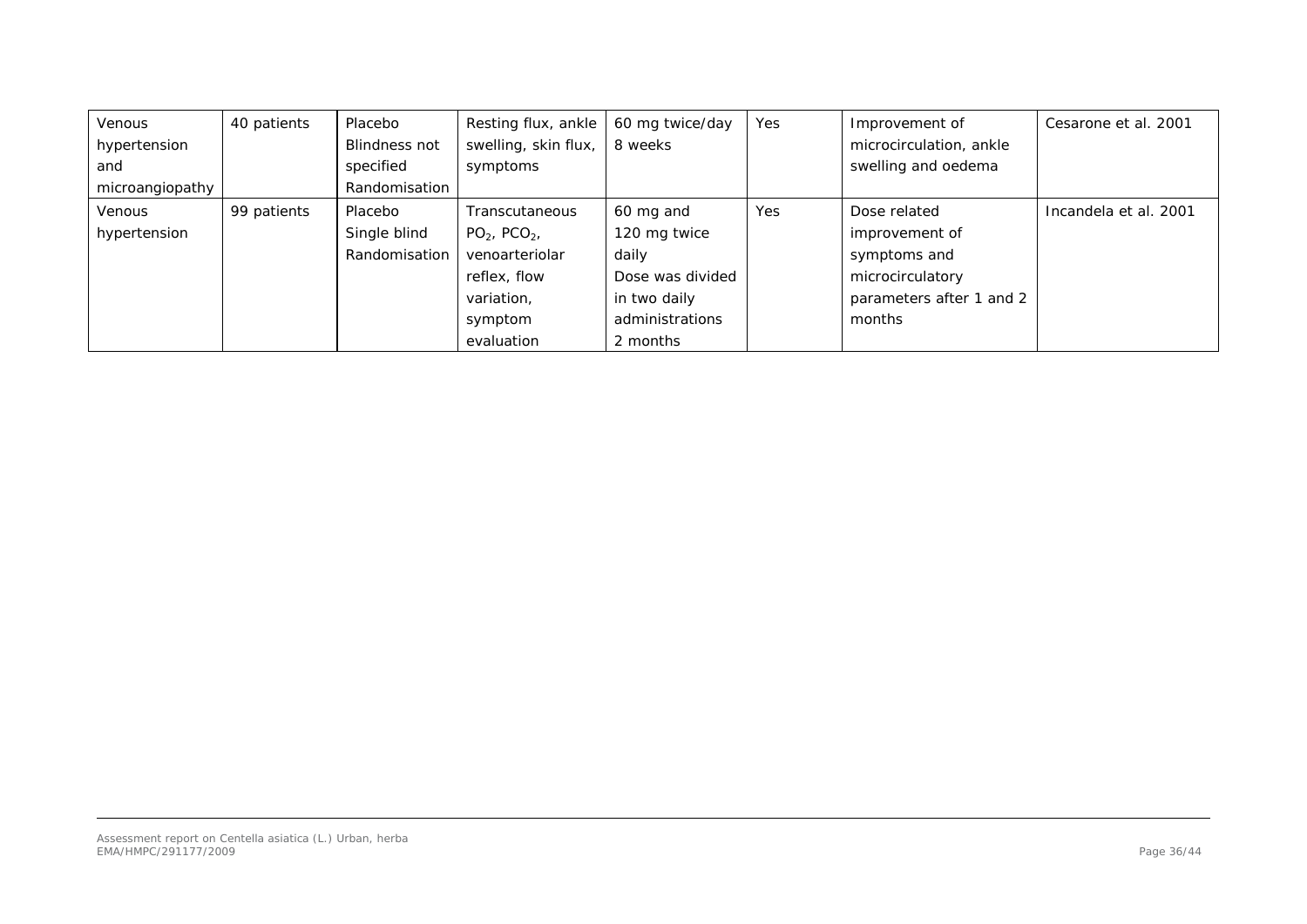Incandela *et al.* published in 2001 a review on the effects TTFCA in improving venous wall alterations in **chronic venous hypertension and in protecting the venous endothelium**. The authors concluded that TTFCA is active on the microcirculation in venous and diabetic microangiopathy and that signs and symptoms of venous hypertension and oedema are also improved by treatment. The remodelling on collagen synthesis is mentioned as one of the possible mechanisms of actions of TTFCA in the remodelling of echolucent (soft; therefore, with risk of thrombosis and embolisation) plaques at the carotid and femoral bifurcation. TTFCA was considered safe and well tolerated [\(Incandela](http://www.ncbi.nlm.nih.gov/sites/entrez?Db=pubmed&Cmd=Search&Term=%22Incandela%20L%22%5BAuthor%5D&itool=EntrezSystem2.PEntrez.Pubmed.Pubmed_ResultsPanel.Pubmed_DiscoveryPanel.Pubmed_RVAbstractPlus) *et al.* 2001a; Incandela 2001b ).

#### **C) Clinical studies on atherosclerosis other indications**

#### **TTFCA**

Atherosclerosis is a condition in which fatty material collects along the walls of arteries. This fatty material thickens, hardens, and may eventually block the arteries. Atherosclerosis is a type of arteriosclerosis. The two terms are often used to mean the same thing.

A study was designed to evaluate whether TTFCA was effective, by modulating collagen production, in a period of 12 months, increasing the echogenicity of echolucent plaques at the femoral bifurcation in patients with **atherosclerosis**. In hypoechoic atherosclerotic plaques stromal composition is limited as the collagen component is generally very low; the plaque composition is mainly due to lipid accumulation or thrombosis. Echogenicity of hyperechoic plaques and how it could be modified by drug acting on the modulation of collagen synthesis was evaluated. Antiplatelet agents were used in all patients; cholesterol-lowering agents were used in 34% of patients in the treatment group and in 36% in the placebo group. TTFCA was used at the dose of 60 mg three times daily (oral tablets). 60 subjects were recruited: 26 completed the study in the treatment group and 24 in the placebo group. No significant changes were observed in controls while a qualitative increase in homogeneity was observed in the TTFCA group. Plaque size measured at the beginning and at the end of the study showed a median increase in size, in controls (23%; range 0-44%); it was unchanged in the TTFCA group (variation 7%; 4-26%). In conclusion in the treatment group plaques increased in echogenicity and in homogeneity; size and stenosis remained unchanged. For the authors these observations indicate a positive action of TTFCA on the stabilisation of hypoechoic, low-density femoral plaques [\(Incandela](http://www.ncbi.nlm.nih.gov/sites/entrez?Db=pubmed&Cmd=Search&Term=%22Incandela%20L%22%5BAuthor%5D&itool=EntrezSystem2.PEntrez.Pubmed.Pubmed_ResultsPanel.Pubmed_DiscoveryPanel.Pubmed_RVAbstractPlus) *et al.* 2001c).

Fifty patients with **diabetic microangiopathy** were studied by laser Doppler flowmetry (measuring skin blood flow at rest) (RF) and the venoarteriolar response (VAR), by transcutaneous PO<sub>2</sub> and PCO<sub>2</sub> measurements, and by capillary permeability evaluation (rate of ankle swelling [RAS]). Thirty of these patients were treated for 6 months with TTFCA (60 mg twice daily). A control group of ten patients was treated with placebo and another group of ten patients was left without treatment thus acting as a second control group. After six months there were no significant changes in the two control groups. There was a significant improvement of microcirculatory parameter in patients treated with TTFCA. RF (abnormally increased at the beginning of the treatment) decreased, and the VAR (impaired at the beginning of the study) improved.  $PQ_2$  increased and  $PCO_2$  decreased the abnormally increased capillary permeability was also improved (decreased). Data showed that TTFCA was useful in diabetic microangiopathy by improving microcirculation and decreasing capillary permeability and protects against the deterioration of microcirculation due to diabetic microangiopathy (Cesarone *et al.* 2001).

### **MADECASSOL® (corresponding to TECA or TTFCA)**

The effects of impregnated dressing of Madecassol® on ulcer cicatrisation and burns recovery were investigated. Madécassol® individual gauze (10xl0cm) impregnated with a mixture of TECA was used. The study was conducted on 76 patients (43 males, 33 females) who had experienced previous allergic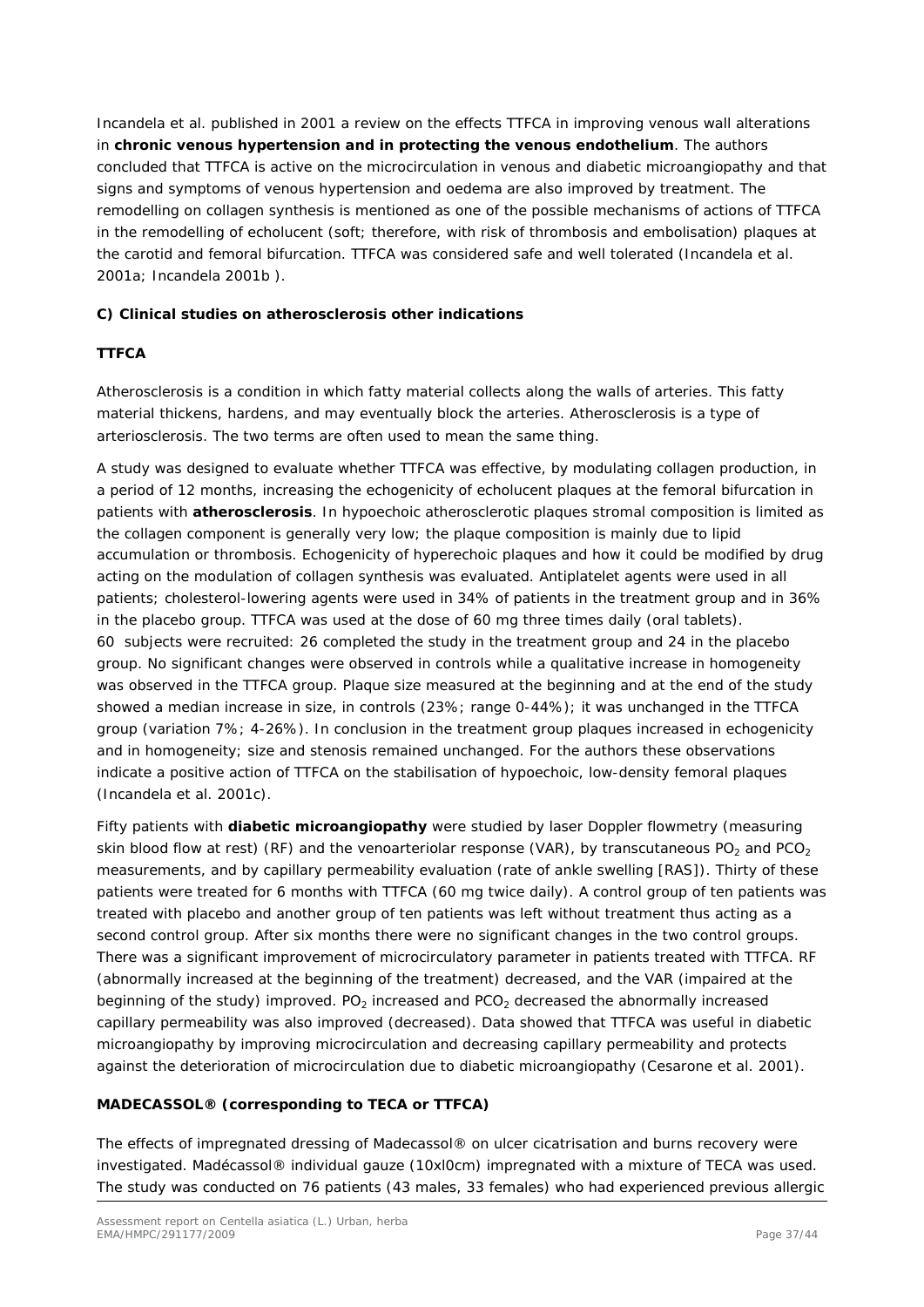dermatitis or were affected by dermatosis of different kinds. The results are favourable after a treatment period of 8-10 days (Basset 1978).

#### **Gotu kola extract**

*Centella* is used in Ayurvedic medicine for the treatment of anxiety. A double-blind, placebo-controlled study was undertaken to evaluate the anxiolytic activity of Gotu Kola (*Centella asiatica*). The authors evaluated the effects of Gotu Kola on the acoustic startle response (ASR) in humans. The ASR model is based on the universally occurring startle reaction to unexpected stimuli (e.g., loud acoustic signals) characterised in humans by a sequence of physical responses, including an eye blink. The ASR is augmented by fear and anxiety and potentiated by anxiogenic substances. The ASR paradigm has been extensively used to investigate stress-related disorders and anxiety in humans. Subjects were randomly assigned to receive either a single 12 g orally administered dose of Gotu Kola ( $N = 20$ ) or placebo ( $N = 20$ ). Gotu Kola was administered as crude powder herb blended with grape juice and celery salt in order to make *verum* and placebo solutions identical in colour, smell and taste. The results revealed that compared with placebo, Gotu Kola significantly attenuated the peak ASR amplitude 30 and 60 minutes after treatment. The authors concluded that these preliminary findings suggest that Gotu Kola has anxiolytic activity in humans but it remains to be seen whether this herb has therapeutic efficacy in the treatment of anxiety syndromes (Bradwejn *et al.* 2000).

A randomised, placebo-controlled, double-blind study investigated the effect of *Centella asiatica* on cognitive function of twenty-eight healthy elderly volunteers. Participants received the plant extract at various doses ranging 250, 500 and 750 mg once daily for 2 months. A-day capsule contained a specialised aerial part extract containing total phenolic content equivalent to tannic acid = 29.9 mg/g. In addition, the extract also contained asiaticoside and asiatic acid were presented at concentration of 1.09 and 48.89 mg/g of crude extract, respectively. Cognitive performance was assessed using the computerised test battery and event-related potential whereas mood was assessed using Bond–Lader visual analogue scales prior to the trial and after single, 1 and 2 months after treatment. The results showed that the high dose of the plant extract enhanced working memory and increased N100 component amplitude of event-related potential. Improvements of self-rated mood were also found following the *Centella asiatica* treatment. The present findings suggest the potential of *Centella asiatica*  to attenuate the age-related decline in cognitive function and mood disorder in the healthy elderly (Wattanathorn *et al.* 2008).

#### **D) Clinical study on psoriasis**

The effects of a topical application of a cream containing the **water and oil extract from** *Centella asiatica* were investigated in seven patients affected by psoriasis in a not controlled study. Lesions completely cleared in five of them, majority of lesions disappeared in one patient, partial but definitive improvement was observed in one case. Preparation: the leaves of the plant were dried and powdered. Dry powder (100 g) was put in a flask containing 500 ml of water. Duration of treatment was from 3 to 8 weeks. Patients received no other systemic therapies. There was no evidence of systemic or local toxicity. None of the patient experienced any side effect (Natarajan & Paily 1973).

Assessor's comment: It is a not controlled study carried out with a very small number of patients.

#### **E) Clinical studies with combined products containing** *Centella asiatica*

#### **Combined product with Alpha tocopherol, Rutin, Melilotus and** *Centella asiatica* **(TTFCA)**

The combination of alpha tocopherol, rutin, *Melilotus* and *Centella asiatica* (TTFCA) in the treatment of patients with CVI was investigated. Thirty patients with CVI have been randomised in two groups of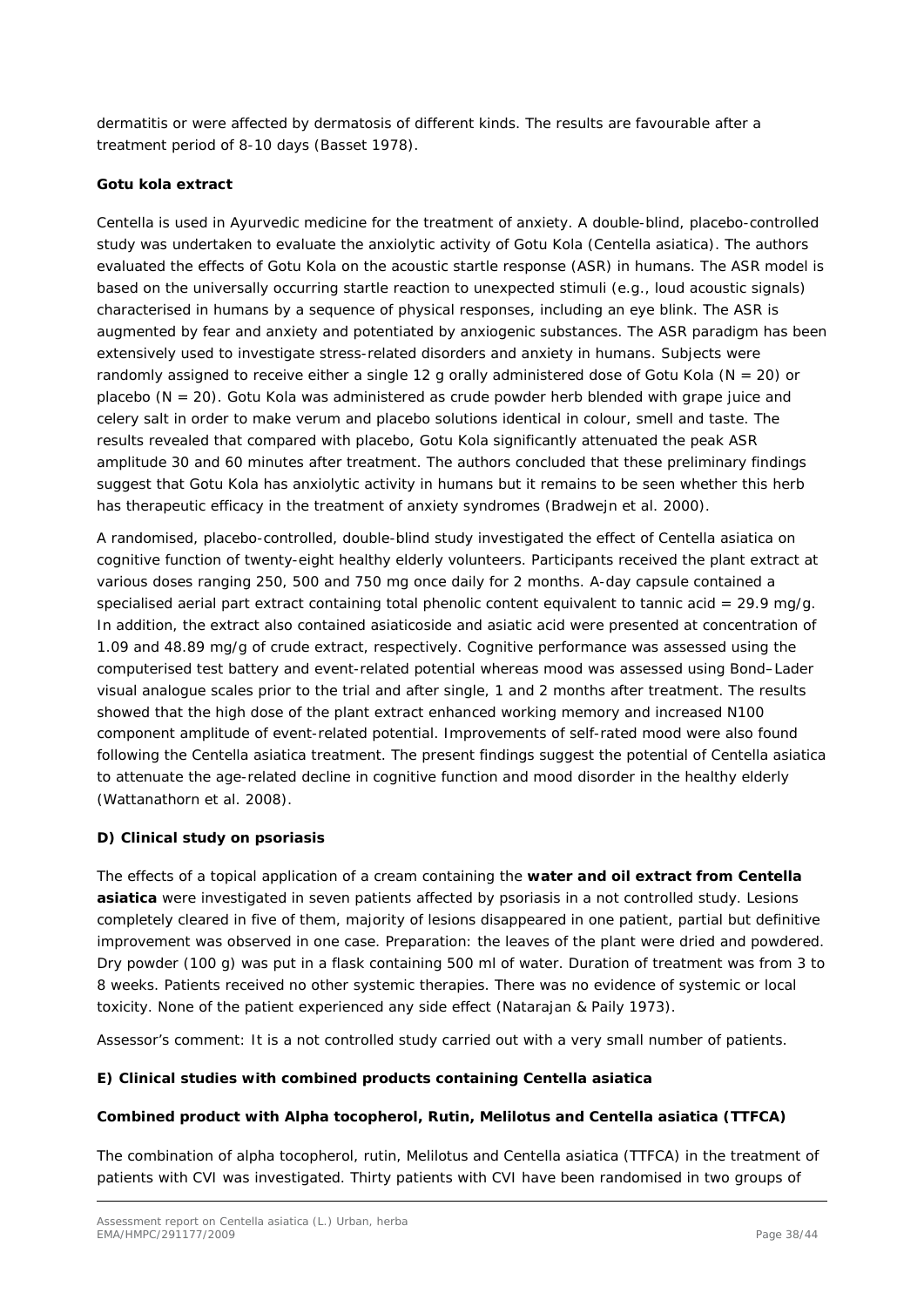fifteen subjects (control and treatment group). The therapeutic efficacy and the clinical tolerability have been valued with clinical-instrumental evaluations and by a control after 15 and 30 days. Functional complaints, cramps and the oedema have been evaluated in function, presence and severity with a clinical-score between 0 and 4. At the end of the observation period, a significant improvement of the clinical symptoms was obtained, characterised by a diminution of the suprafascial oedema [\(Cataldi](http://www.ncbi.nlm.nih.gov/sites/entrez?Db=pubmed&Cmd=Search&Term=%22Cataldi%20A%22%5BAuthor%5D&itool=EntrezSystem2.PEntrez.Pubmed.Pubmed_ResultsPanel.Pubmed_DiscoveryPanel.Pubmed_RVAbstractPlus) *et al.* 2001).

#### **Combined alcoholic extract from** *Centella asiatica* **and** *Punica granatum*

Two clinical studies on the effects of combined extracts from *Centella asiatica* and *Punica granatum* on periodontitis were published. The total number of recruited adult patients was 35. Patients with initial pocket depth 5-8mm were enrolled into the studies. A herbal medication in the form of biodegradable chips for subgingival application was used. *Centella asiatica* L. dried whole plants were ground and refluxed three times for three hours, each with 95% ethanol. The combined alcoholic extracts were subsequently dried under vacuum. *Centella asiatica* dry extract has been analysed for the molecular structure of asiatic acid and madecassic acid by NMR and gas-spectrophotometry. *Punica granatum* L. dried fruit peels were ground and extracted using the same method as for *Centella*. Unmedicated chips were used in the placebo group. Probing pocket depth, attachment level, bleeding on probing, gingival index, and plaque index were recorded at baseline, 3 and 6 months. The results showed significant improvements of pocket depth and attachment level in the test sites when compared with the placebo sites at 3 months and with the placebo and control sites at 6 months. All treatment sites exhibited a similar trend of decreasing plaque score. However, the test sites seemed to show slightly better percentage of bleeding on probing. The results indicate that local application of *Centella asiatica* and *Punica granatum* extracts plus scaling and root planing significantly reduced the clinical signs of chronic periodontitis. In one of the two studies it was also shown that the combined extracts reduced IL-1 beta and IL-6 levels (Sastravaha *et al.* 2003; 2005).

#### **Ointment containing** *Mahonia aquifolium***,** *Viola tricolor* **and** *Centella asiatica*

A randomised, double-blind, vehicle-controlled, half-side comparison with a herbal ointment containing *Mahonia aquifolium*, *Viola tricolor* and *Centella asiatica* for the treatment of mild-to-moderate atopic dermatitis was performed A total of 88 patients with mild-to-moderate atopic dermatitis were enrolled in the study. Patients between 18 and 65 years of age were treated for 4 weeks with the ointment. The primary endpoint was a summary score for erythema, edema/papulation, oozing/crust, excoriation and lichenification according to a 4-point scale. Secondary efficacy variables were assessment of pruritus severity (10 cm VAS) and a global assessment of effectiveness as well as tolerability. The study ointment reduced the primary and secondary endpoints slightly more than the base cream which was used as vehicle; the differences were not statistically significant. Since the climatic conditions during the study duration varied from very mild and sunny to very cold and dry, a post-hoc subanalysis was performed with a subset of 64 patients whose treatment was at a mean outside temperature of 10° C or less. Under these conditions the primary endpoint showed high statistical significance. Author's conclusion: the ointment containing *Mahonia aquifolium*, *Viola tricolor* and *Centella asiatica* could not be proven to be superior to a base cream for patients with mild-to-moderate atopic dermatitis. However, a subanalysis indicated that the cream might be effective under conditions of cold and dry weather [\(Klövekorn](http://www.ncbi.nlm.nih.gov/sites/entrez?Db=pubmed&Cmd=Search&Term=%22Kl%C3%B6vekorn%20W%22%5BAuthor%5D&itool=EntrezSystem2.PEntrez.Pubmed.Pubmed_ResultsPanel.Pubmed_DiscoveryPanel.Pubmed_RVAbstractPlus) *et al.* 2007).

#### **F) Cosmetic studies on skin ageing**

A randomised double-blind study was carried out on photoaged skin of 20 female volunteers with actinically aged facial, neck and forearm skin to investigate the effects of topically applied 5% vitamin C and 0.1% madecassoside on the clinical, biophysical and structural skin properties. A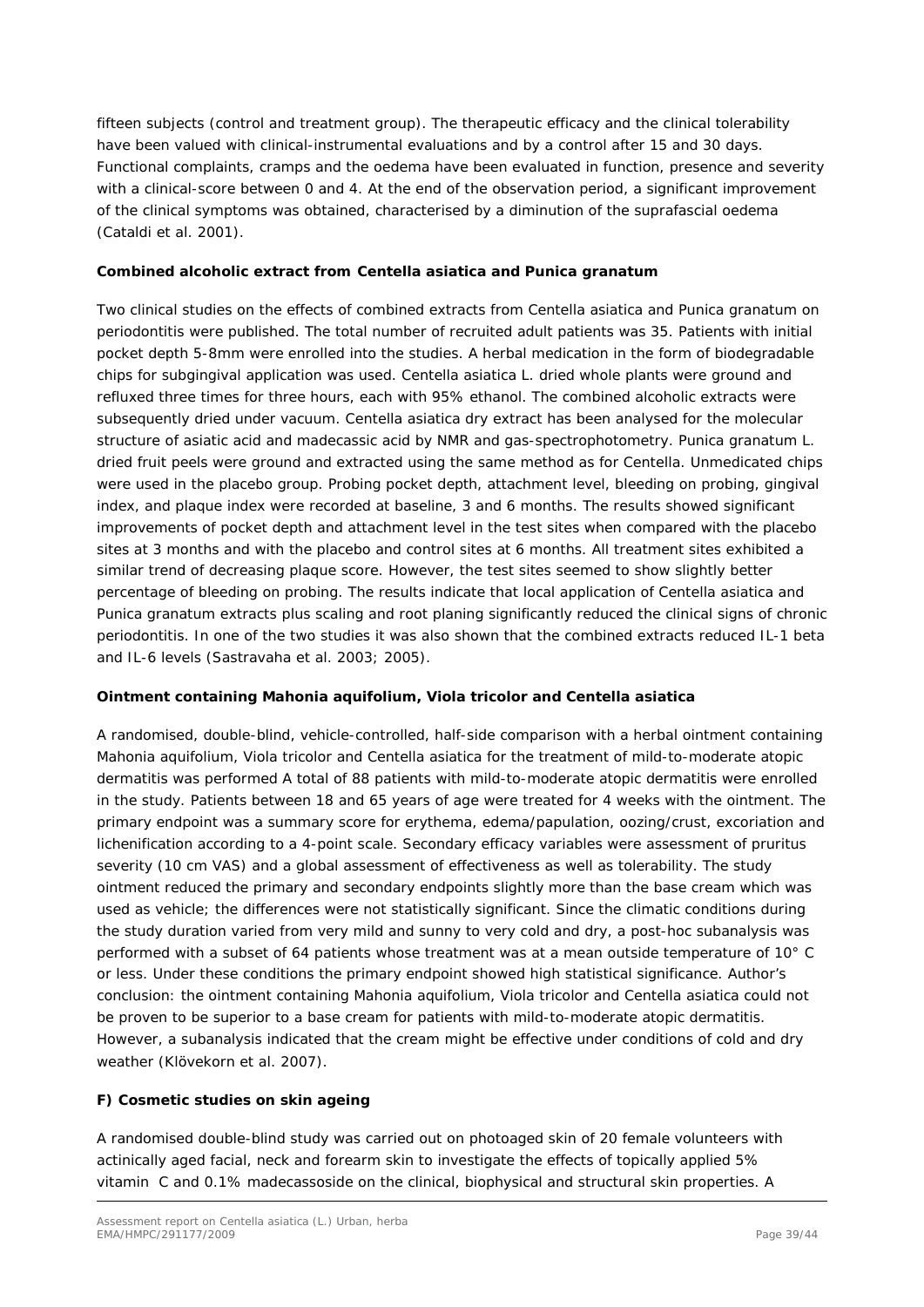fingertip unit of the tested cream was applied twice daily for 6 months to the face, as well as the assigned half of the neck and upper chest, and one of the arms of each volunteer whereas the other half of the neck and the other arm received the control cream. After the treatment, a significant improvement of the clinical score for deep and superficial wrinkles, suppleness, firmness, roughness and skin hydration has been observed. These results were corroborated by measurements of skin elasticity and semi-quantitative histological assessment of the elastic fibre network in the papillary dermis. Two-thirds of the subjects showed an improvement and re-appearance of a normally structured elastic fibre network was observed. The results indicated a functional and structural remodelling of chronically sun-damaged skin (Haftek *et al.* 2008).

A study was designed with the aim to evaluate the efficacy of wrinkle improving lipstick containing asiaticoside (0.2% concentration). The digital photograph image of lips before and after lipstick application was assessed from 20 female volunteers. Colour tone and time-related pigment spread was calculated. The efficacy of wrinkle improving lipstick containing asiaticoside was evaluated by using subjective and objective methods including image analysis in a double-blind placebo-controlled fashion. Results: The colour tone and spread phenomenon after lipstick make-up were remarkably affected by lip wrinkles. By using the lipstick containing asiaticoside for 8 weeks, the change of visual grading scores and replica analysis indicated the wrinkle-improving effect. As the depth and number of wrinkles were reduced, the lipstick make-up appearance by image analysis also improved significantly (Ryu *et al.* 2005).

A total of 30 healthy women with signs of skin ageing were studied. Fifteen of the women were treated with a food supplement based on polysaccharides derived from the fish cartilage and a natural mix of antioxidants (*Gingko biloba*, flavonoids, *Centella asiatica*) for 2 months and the other 15 with a placebo. Clinical evaluation and biophysical parameters related to skin function and wrinkle severity, such as silicone replica, skin thickness, mechanical properties, skin colour and capacitance, were measured. The results showed statistically significant changes in the active-treated group in comparison to the placebo. In particular, dermal thickness (treatment: from 1.13 to 1.23 mm; P < 0.001), skin wrinkling (treatment: from 9.5 to 3.5 Ra; P< 0.002), skin colour (treatment: brighter and less pigmented; P < 0.02) and viscoelasticity (treatment: from 0.70 to 0.97%; P < 0.02) showed considerable improvement (Distante *et al.* 2002).

Prophylaxys with an antistriae cream (*Centella asiatica* extract, α~tocopherol, and collagen-elastin hydrolisates) was assessed by a double blind trial in 80 pregnant women. In the placebo group 22 women (56%) presented striae, whereas in the treated group only 14 women (34%) developed striae in this pregnancy; this difference was significant ( $p < 0.05$ ;  $\chi^2$  test). An arbitrary score was designed to assess the intensity of striae (from 0 to 3); this score was l.42 (s.d. 0.5) in the treated group and 2.13 (s.d. 1.32) in the placebo group and this difference was also significant ( $p = 0.014$ ; Mann-Whitney test). In women with a history of striae during puberty, the active cream induced a significant absolute prevention in 59% of the cases whereas in the placebo group all the women developed striae  $(p = 0.00014; x^2 \text{ test})$  (Mallol *et al.* 1991).

### <span id="page-39-0"></span>**4.2.3. Clinical studies in special populations (e.g. elderly and children)**

According to Siddha literature, *Centella asiatica* leaves are used in the treatment of syphilis, all types of fever, children's abdominal disorder (Sathya & Uthaya Ganga 2007), but no information on clinical studies in special populations is available.

### <span id="page-39-1"></span>*4.3. Overall conclusions on clinical pharmacology and efficacy*

Clinical efficacy of TTFCA and TECA (corresponding to the same type of *Centella asiatica* extract) in the treatment of CVI was shown in different clinical studies. Improvement of microcirculation and leg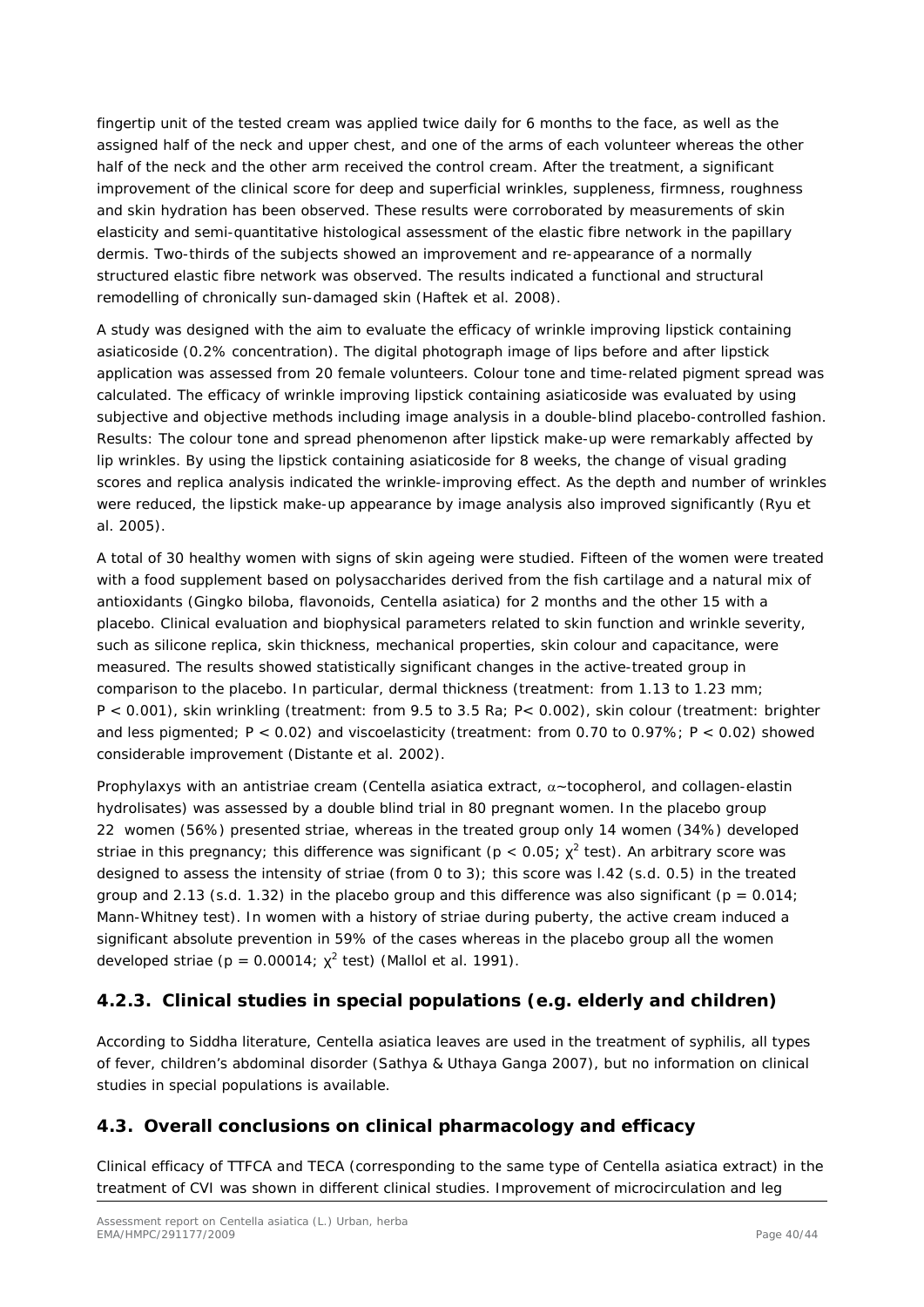volume associated with reduction of oedema and symptoms were observed. Three studies showed dose-dependent ameliorating effects. The safety profile of *Centella asiatica* extracts appears as acceptable and well tolerated as it is emerging from clinical studies in patients affected by CVI and from its use from products on the market. No drug-related serious adverse events were reported during the clinical trials.

#### **Pharmacokinetics**

No information is available on *Centella asiatica* extracts.

In a randomised cross-over study involving 12 test subjects, Grimaldi investigated the absorption behaviour of TTFCA following both single and repeated oral doses (30 and 60 mg). The results suggest that active ingredients in TTFCA are well absorbed in human volunteers (Grimaldi *et al.* 1990). After single oral administration of the extract, maximum plasma levels of asiatic acid were reached at 4.5 and 4.2 hours, with 30 and 60 mg, respectively. Plasma half-lives were 2.2 hours in the 30 mg dose and 3.4 hours in the 60 mg dose. No detectable saponin was present 24 hours after single dosing. After repeated doses (7-day treatment) higher peak plasma concentrations, longer half-lives, and greater area-under-the curve values were observed.

Madecassic acid crosses the skin rapidly but only to a limited extent. The plasma concentration did not exceed 0.02 to 0.05% of the initial applied concentration. Madecassoside is at the skin application site only 0.04% of the applied dose at 1 hour and about 0.06% after 24 hours. For asiatic acid similar results were observed. In man, active ingredients of *Centella asiatica* are excreted principally by faeces in a 24-76 hour period; smaller quantities are eliminated through the kidneys (EMEA 1998).

Neither a possible pharmacokinetic difference between aqueous and alcoholic extracts, nor differences between the forms of application have been investigated (Brinkhaus *et al.* 2000).

No pharmacokinetic interactions with other medicinal products are known.

# <span id="page-40-0"></span>**5. Clinical Safety/Pharmacovigilance**

### <span id="page-40-1"></span>*5.1. Overview of toxicological/safety data from clinical trials in humans*

Although a putative causal effect of adjunctive substances has also been discussed, a sensitising effect of the triterpene fraction has been confirmed in animal experiments (Hausen 1993). In a large-scale case study observation, occasional burning pain following i.m. injections and the local application of a powder has been reported (Wolfram 1965). Following oral administration of *Centella* preparations, gastric complaints and nausea have occasionally been reported, but were not significant versus placebo (Brinkhaus *et al.* 2000).

The tolerability of oral *Centella asiatica* preparations has generally been reported to be good in all the studies cited.

### <span id="page-40-2"></span>*5.2. Patient exposure*

See section 4.2.2.

### <span id="page-40-3"></span>*5.3. Adverse events and serious adverse events and deaths*

Allergic contact dermatitis has been reported after the topical application of various creams and ointments containing *Centella* extracts (Rotblatt & Ziment 2001). However, further testing revealed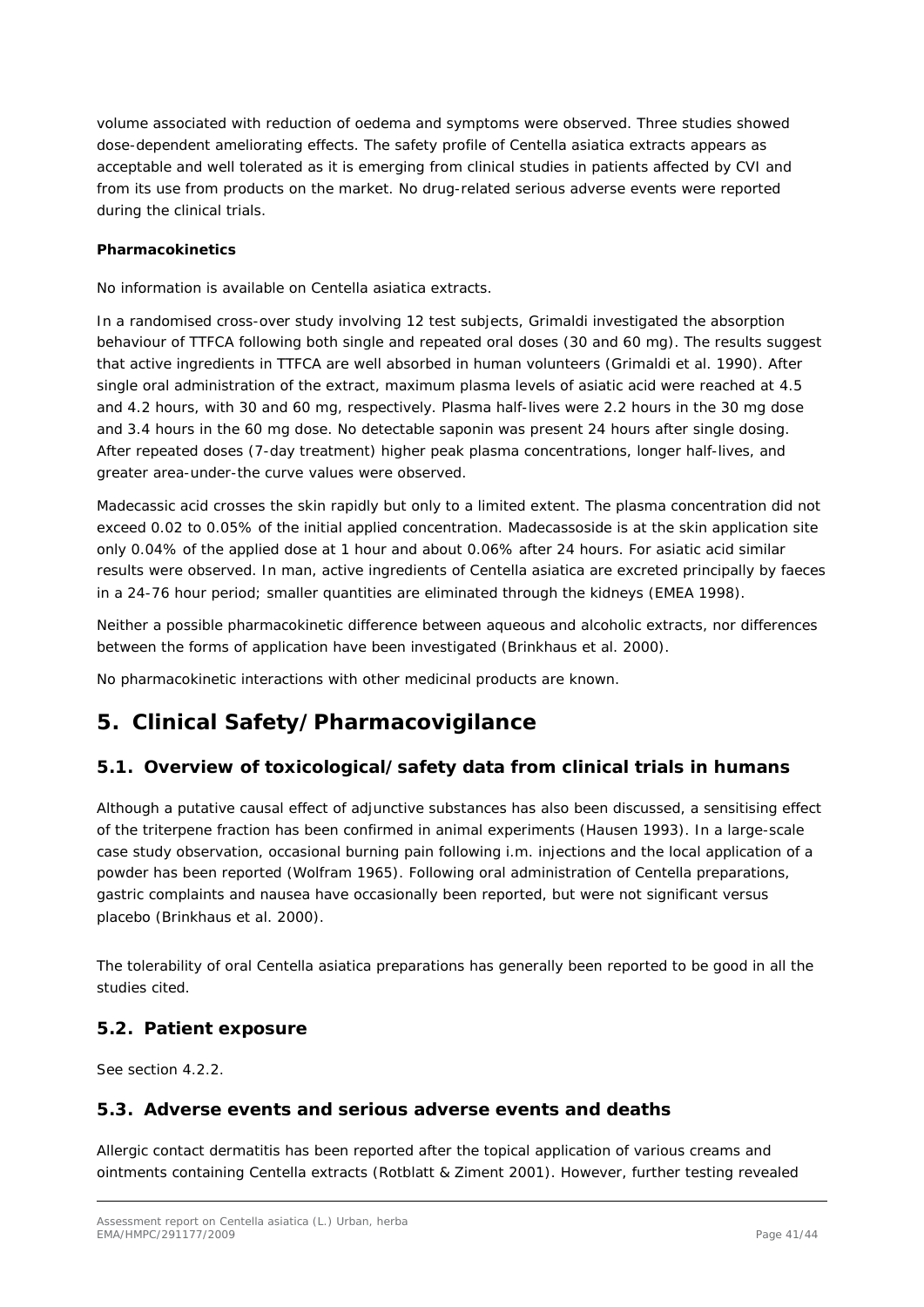that reactions may be due to other ingredients in the preparations (Hausen BM. *Centella asiatica*  Indian pennywort), an effective therapeutic but a weak sensitiser (Rotblatt & Ziment 2001).

Following oral administration of *Centella* preparations, gastric complaints and nausea have occasionally been reported, but they were not significant versus placebo (Kartnig and Hoffmann-Bohm, 1992). Pain and burning sensation, following intramuscular injection or the topical application of preparations available as powders, and allergic contact dermatitis have been reported (Allegra *et al.* 1981; Marastoni *et al.* 1982; Pointel *et al.* 1987).

Adverse reaction from Greece: During the oral use rarely mild gastrointestinal pain (nausea, vomit etc.) Gotu Kola has been reported to cause hyperglycaemia and hypercholesterolemia in a single trial from 1969 (Rotblatt & Ziment 2001).

Three women (61, 52 and 49 years old) developed jaundice after taking *Centella asiatica* for 30, 20 and 60 days. Respective laboratory tests: ALT: 1193, 1694 and 324 U/L; ALP: 503, 472 and 484 U/L; bilirubin: 4.23, 19.89 and 3.9 mg/dl. The first patient also had ASMA (Anti-Smooth Muscle Antibody) 1/160 and AMA (Antimitochondrial Antibody) 1/320. The respective pathological diagnoses were: granulomatous hepatitis with marked necrosis and apoptosis; chronic hepatitis with cirrhotic transformation and intense necroinflammatory activity, and granulomatous hepatitis. All the three patients improved with *Centella asiatica* discontinuation, and ursodeoxycholic acid 10 mg/kg/day. The first patient took *Centella asiatica* again, with recurrence of the damage. The second one had taken this herb a year before.

It was hypothesised that terpenic active principles of *Centella* can produce hepatic injury by promoting apoptosis and altering cell membranes. The presence of autoantibodies and granulomas also favours an immune-mediated mechanism (Jorge & Jorge 2005).

No drug interactions have been reported.

Caution should be advised in patients who are already taking substances having sedative properties with the aim to avoid additive effect.

Contraindications: allergy to plants of the *Apiaceae* family (WHO monographs, 1999).

### <span id="page-41-0"></span>*5.4. Laboratory findings*

Chronic treatment with TTFCA extract 30 mg twice daily for three months, reduced in humans serum enzymes involved in mucopolysaccharide metabolism in patients with varicose veins. TTFCA at oral doses ranging between 60 and 180 mg/day for a period of treatment between 2 and 8 weeks improves filtration rate,  $PO<sub>2</sub>$ ,  $PCO<sub>2</sub>$ , resting flux, permeability in CVI patients.

The effects of Gotu Kola on the ASR were studied in humans. The ASR model is based on the universally occurring startle reaction to unexpected stimuli (e.g. loud acoustic signals) characterised in humans by a sequence of physical responses, including an eye blink. The ASR is augmented by fear and anxiety and potentiated by anxiogenic substances. The ASR paradigm has been extensively used to investigate stress-related disorders and anxiety in humans. Subjects were randomly assigned to receive either a single 12 g orally administered dose of Gotu Kola ( $N = 20$ ) or placebo ( $N = 20$ ). Gotu Kola was administered as crude powder herb diluted in grape juice and added with celery salt. Gotu Kola significantly attenuated the peak ASR amplitude 30 and 60 minutes after treatment. The authors concluded that these preliminary findings suggest that Gotu Kola has anxiolytic activity in humans (Bradwejn *et al.* 2000).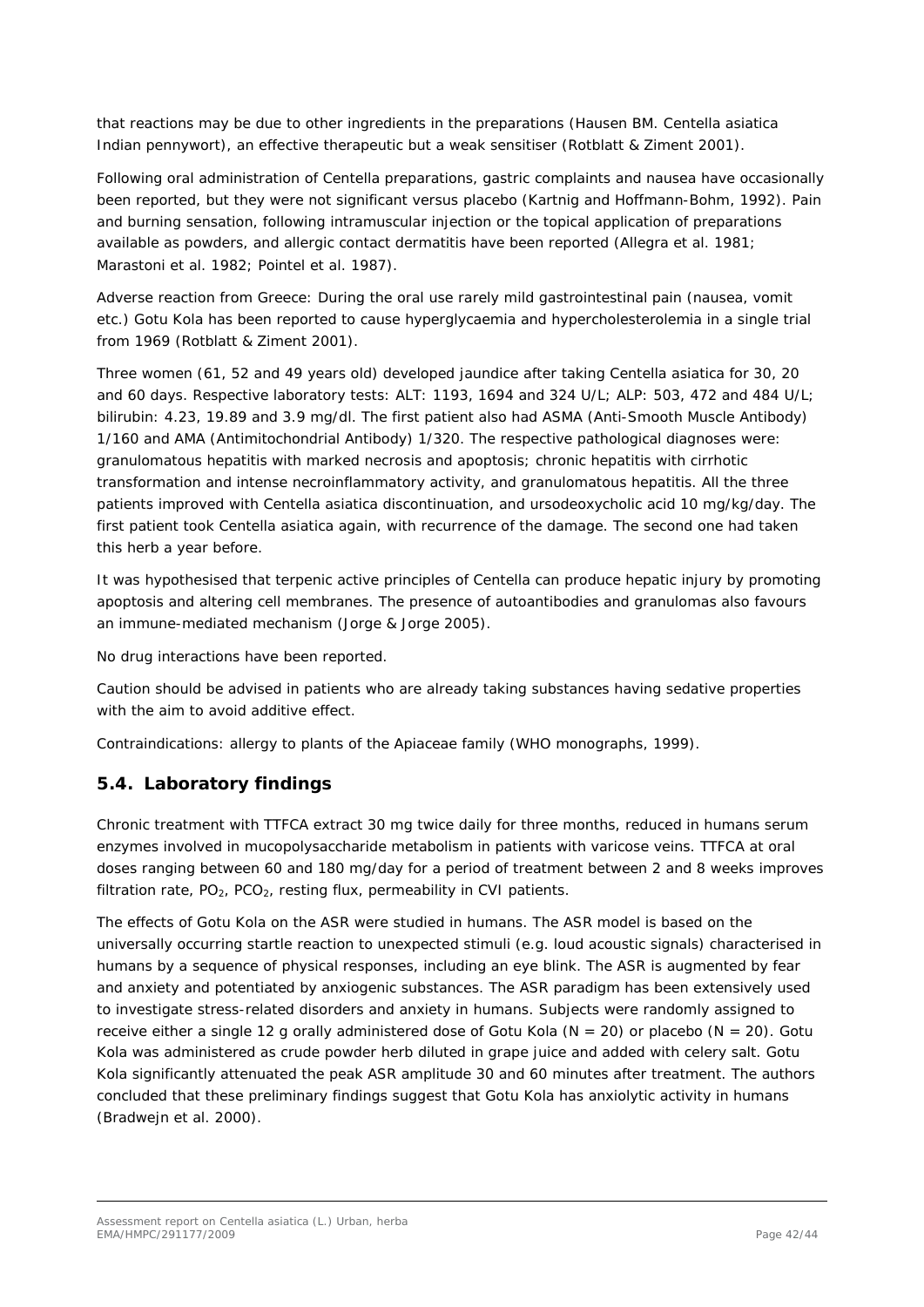### <span id="page-42-0"></span>*5.5. Safety in special populations and situations*

#### **Drug interactions**

None reported.

#### **Use in pregnancy and lactation**

*Centella asiatica* is reputed to be abortifacient and to modify the menstrual cycle (Barnes *et al.* 2007). Gotu Kola should be avoided during pregnancy, due to its emmenagogue action (Alternative Medicine Review 2007).

Not be used during pregnancy without medical advice (ESCOP 2009).

#### **Drug abuse, withdrawal and rebound**

None reported.

#### **Effects on ability to drive or operate machinery or impairment of mental ability**

No data.

#### **Contraindications**

Hypersensitivity to plants of *Apiaceae* family (ESCOP 2009).

### <span id="page-42-1"></span>*5.6. Overall conclusions on clinical safety*

The tolerability of oral *Centella asiatica* preparations has generally been reported to be good in all the studies cited.

Occasional burning pain following i.m. injections and the local application of a powder has been reported. Following oral administration of *Centella* preparations, gastric complaints and nausea have occasionally been reported.

## <span id="page-42-2"></span>**6. Overall conclusions**

Medicinal products containing *Centella asiatica* (L.) Urban refined extracts, corresponding to TECA, are authorised and have been marketed in Europe in several Members States: Belgium, France, Greece, Italy, Portugal and Spain and the time elapsed since the first marketing authorisation is longer than 30 years.

The medicinal use of TECA for a period of 30 years has been established on the basis of published literature and decisions taken by National Competent Authorities to grant marketing authorisations.

There are several clinical studies on the efficacy of TECA extract in CVI. They involve small numbers of patients, but they are all positive and no negative results are reported. Moreover the period of long standing use since more than 30 years of products containing TECA extract in the EU Community, the pharmacological data, the plausibility of the efficacy in wound healing support the traditional use in this indication.

No reasons of concerns relating the safety are reported and the tolerability of oral *Centella asiatica*  preparations has generally been shown to be good in all studies. No adverse events from pharmacovigilance data are known.